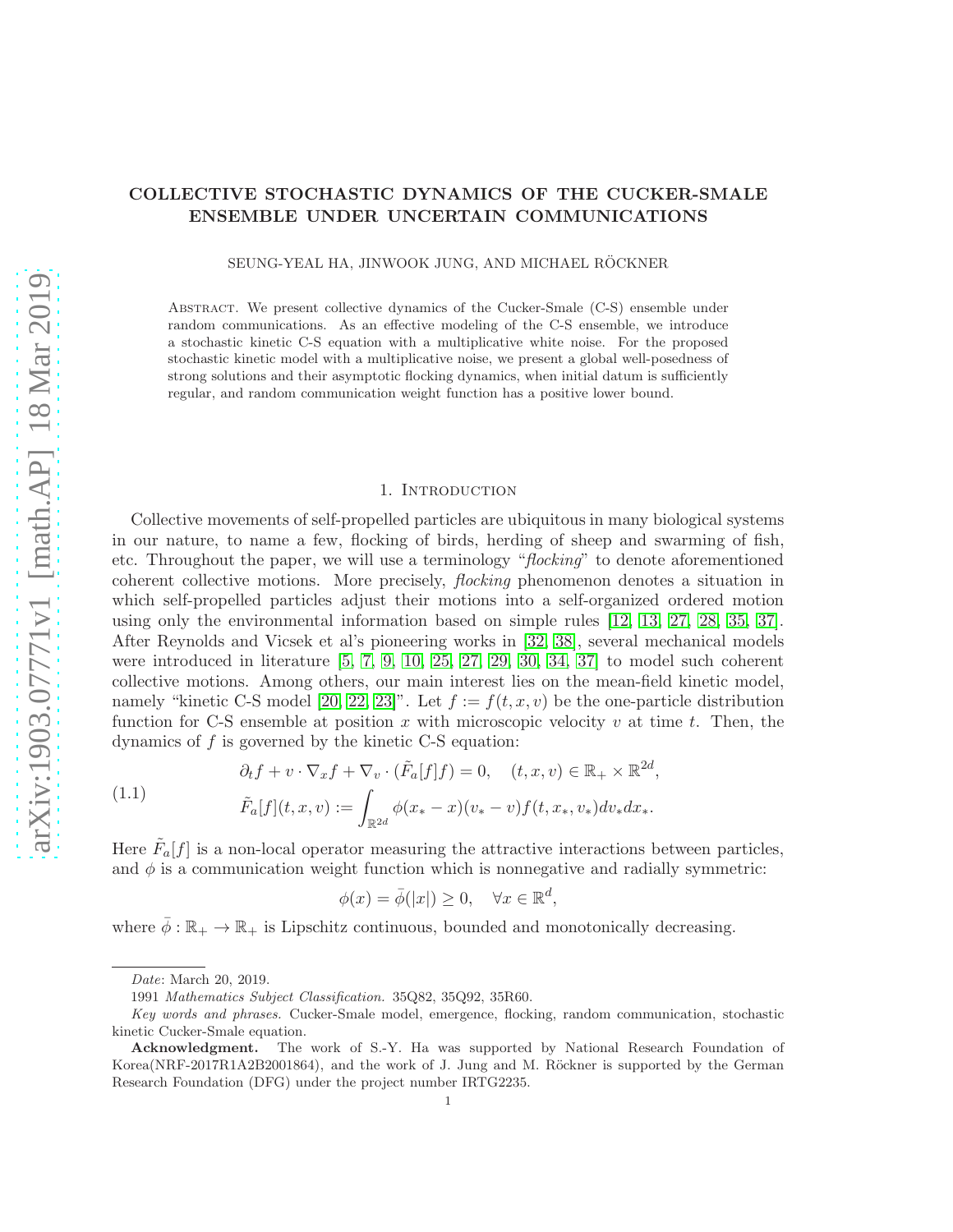#### 2 HA, JUNG, AND RÖCKNER

In the last decade, the mean-field equation [\(1.1\)](#page-0-0) and its variants have been extensively studied from the various perspectives, e.g., well-posedness and emergent dynamics [\[4,](#page-31-11) [23\]](#page-31-10), Fokker-Planck perturbation [\[19\]](#page-31-12), local sensitivity analysis [\[18\]](#page-31-13), etc. For more detailed discussion, we refer to a recent survey article [\[7\]](#page-31-4). In this paper, we are interested in the quantitative effects on the flocking dynamics of  $(1.1)$  due to the uncertain communication weights. Recently, the local sensitivity analysis for [\(1.1\)](#page-0-0) has been discussed in an abstract and general framework in [\[18\]](#page-31-13) and some quantitative pathwise estimates for the variations in f and its derivatives in random space were studied. However, authors in [\[18\]](#page-31-13) could not provide interesting probabilistic estimates in relation with the emergent dynamics (see  $[2, 6, 11, 17, 26]$  $[2, 6, 11, 17, 26]$  $[2, 6, 11, 17, 26]$  $[2, 6, 11, 17, 26]$  $[2, 6, 11, 17, 26]$  for a related local sensitivity analysis in uncertainty quantification  $(UQ)$ ). Thus, our goal of this paper is to address some probability estimate for [\(1.1\)](#page-0-0) with uncertain communications. To fix the idea, we employ the following ansatz for  $\tilde{F}_a[f]$  which is responsible for the flocking mechanism due to mutual communications:

$$
\tilde{F}_a[f](t,x,v) := \int_{\mathbb{R}^{2d}} \left[ \phi(x_*-x)(v_*-v) + \sigma(v_*-v) \circ \dot{W}_t \right] f(t,x_*,v_*) dv_* dx_*,
$$

where  $W_t$  is a one-dimensional white noise on a probability space  $(\Omega, \mathcal{F}, \mathbb{P})$ ,  $\sigma$  denotes the strength of noise and the stochastic integration is taken in Stratonovich sense. Formally, under the unit mass assumption  $\int_{\mathbb{R}^{2d}} f(t, x, v) dx dv = 1$ , the non-local operator  $\tilde{F}_a[f]$  can split into the deterministic part  $F_a[f]$  and stochastic part involving with  $\dot{W}_t$ :

<span id="page-1-0"></span>(1.2) 
$$
\tilde{F}_a[f] = \underbrace{\int_{\mathbb{R}^{2d}} \phi(x_*-x)(v_*-v) f(t,x_*,v_*) dv_* dx_*}_{=:F_a[f]} + \sigma(v_c-v) \circ \dot{W}_t.
$$

Now, we combine [\(1.1\)](#page-0-0) and [\(1.2\)](#page-1-0) to derive the stochastic kinetic C-S equation:

<span id="page-1-1"></span>(1.3) 
$$
\partial_t f_t + v \cdot \nabla_x f_t + \nabla_v \cdot (F_a[f_t] f_t) = \sigma \nabla_v \cdot ((v - v_c) f_t) \circ \dot{W}_t.
$$

Here we use the standard notation for random probability density function  $f_t(x, v) :=$  $f(t, x, v)$ .

At the particle level, the effects of white noise perturbations were discussed in [\[1,](#page-31-19) [14,](#page-31-20) [21\]](#page-31-21). However, as far as the authors know, the kinetic C-S equation [\(1.2\)](#page-1-0) perturbed by a multiplicative white noise has not been addressed in literature yet. For other types of stochastic kinetic equations, we refer to  $[16, 31]$  $[16, 31]$ . In this paper, we address the following two questions:

- (Well-posedness): Is the stochastic kinetic C-S equation [\(1.3\)](#page-1-1) well-posed in a suitable function space?
- (Emergence of flocking): If so, does the solution to  $(1.3)$  exhibit asymptotic flocking dynamics?

Our main results in this paper are affirmative answers for the above two questions. First, we introduce a concept of a strong solution to [\(1.3\)](#page-1-1) and then provide a global well-posedness for strong solutions by employing a suitable regularization method and stopping time argument. Second, we provide a stochastic flocking estimate by showing that the expectation of the second velocity moment decays to zero exponentially fast, when the communication weight function  $\phi$  has a positive infimum  $\phi_m := \inf_{x \in \mathbb{R}^d} \phi(x)$  and noise strength  $\sigma$  is sufficiently small compared to  $\phi_m$ . The main difficulty in our analysis arises, when we prove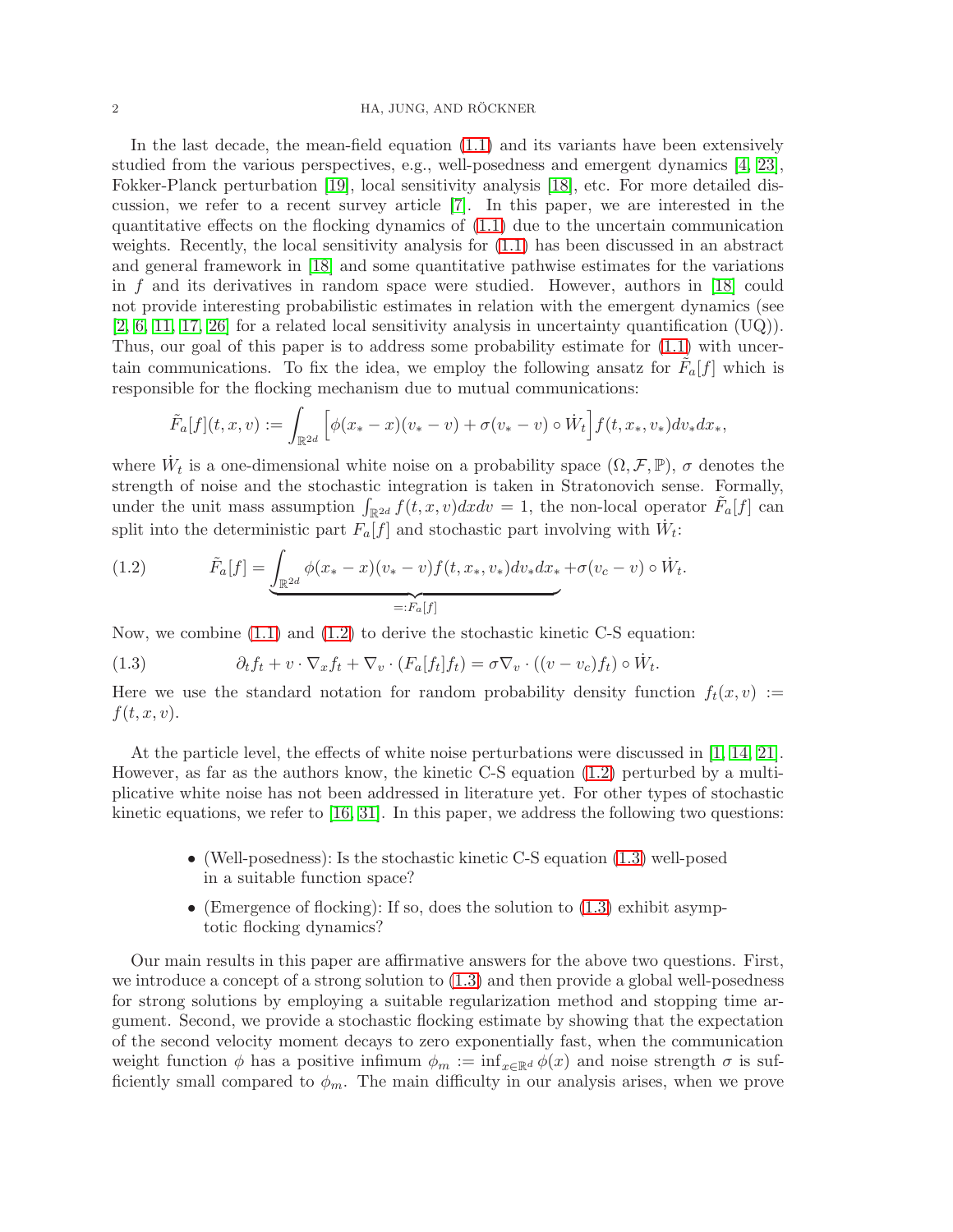the existence of a solution to the regularized equation. Here, we obtain  $W^{m,\infty}$ -estimates for the sequence of functions that approximates the regularized equation. Our  $W^{m,\infty}$ -estimates contain terms with infinite expectation. Hence, even though we can find a limit function of the sequence from the pathwise estimates, it is not certain that the limit function becomes a solution to the regularized equation (see Remark 3.2 for detailed discussion). To cope with this problem, we used stopping time argument to get a solution to the regularized equation.

The rest of this paper is organized as follows. In Section 2, we briefly study several a priori estimates for [\(1.3\)](#page-1-1) and then briefly discuss main results on the global well-posedness of strong solutions and asymptotic flocking estimate of classical solutions. In Section 3, we provide a global well-posedness of strong solutions to [\(1.3\)](#page-1-1) with regularized initial datum. In Section 4, we derive a global well-posedness and emergent dynamics of strong solutions to [\(1.3\)](#page-1-1). Finally, Section 5 is devoted to a brief summary of main results and discussion on future works.

## 2. Presentation of main results

<span id="page-2-3"></span>In this section, we provide our main results on the global well-posedness of [\(1.3\)](#page-1-1) and emergent flocking dynamics.

First, we consider the Cauchy problem for [\(1.3\)](#page-1-1):

<span id="page-2-0"></span>(2.1) 
$$
\begin{aligned} \partial_t f_t + v \cdot \nabla_x f_t + \nabla_v \cdot (F_a[f_t] f_t) &= \sigma \nabla_v \cdot ((v - v_c) f_t) \circ \dot{W}_t, \quad (t, x, v) \in \mathbb{R}_+ \times \mathbb{R}^{2d}, \\ f_0(x, v) &= f^{in}(x, v), \end{aligned}
$$

where we assume that initial datum  $f^{in}$  is deterministic. Next, we provide a definition for a strong solution to the Cauchy problem [\(2.1\)](#page-2-0) as follows.

<span id="page-2-4"></span>**Definition 2.1.** For a given  $T \in (0,\infty]$ ,  $f_t = f_t(x,v)$  is a strong solution to [\(2.1\)](#page-2-0) on [0, T] if it satisfies the following relations:

- (1) (Regularity): For  $k \geq 1$ ,  $f_t \in C([0, T]; W^{k,p}(\mathbb{R}^{2d}))$  for any  $p \in [1, \infty)$ .
- (2) (Integral relation):  $f_t$  satisfies the equation [\(1.3\)](#page-1-1) in distribution sense: for  $\psi \in$  $\mathcal{C}_c^{\infty}([0,T] \times \mathbb{R}^{2d}),$

<span id="page-2-1"></span>
$$
\int_{\mathbb{R}^{2d}} f_t \psi \ dvdx = \int_{\mathbb{R}^{2d}} f^{in} \psi \ dvdx + \int_0^t \int_{\mathbb{R}^{2d}} f_s \left( v \cdot \nabla_x \psi + F_a[f_s] \cdot \nabla_v \psi \right) \ dvdxds \n- \sigma \int_0^t \left( \int_{\mathbb{R}^{2d}} [(v - v_c)f_s] \cdot \nabla_v \psi \ dvdx \right) \circ dW_s, \quad a.s. \ \omega \in \Omega.
$$

Note that relation  $(2.2)$  can be reformulated in the Itô form under suitable conditions.

<span id="page-2-2"></span>**Lemma 2.1.** Suppose that for every  $\psi \in C_c^{\infty}(\mathbb{R}^{2d})$  and a random process  $f_t \in L^{\infty}(\Omega \times [0,T] \times$  $\mathbb{R}^{2d}$ ),  $\int_{\mathbb{R}^{2d}} f_t \psi dv dx$  has a continuous  $\mathcal{F}_t$ -adapted modification, where  $\{\mathcal{F}_t\}$  is a family of  $\sigma$ field generated by the Wiener process. Then,  $f_t$  is a  $\mathcal{F}_t$ -semimartingale satisfying relation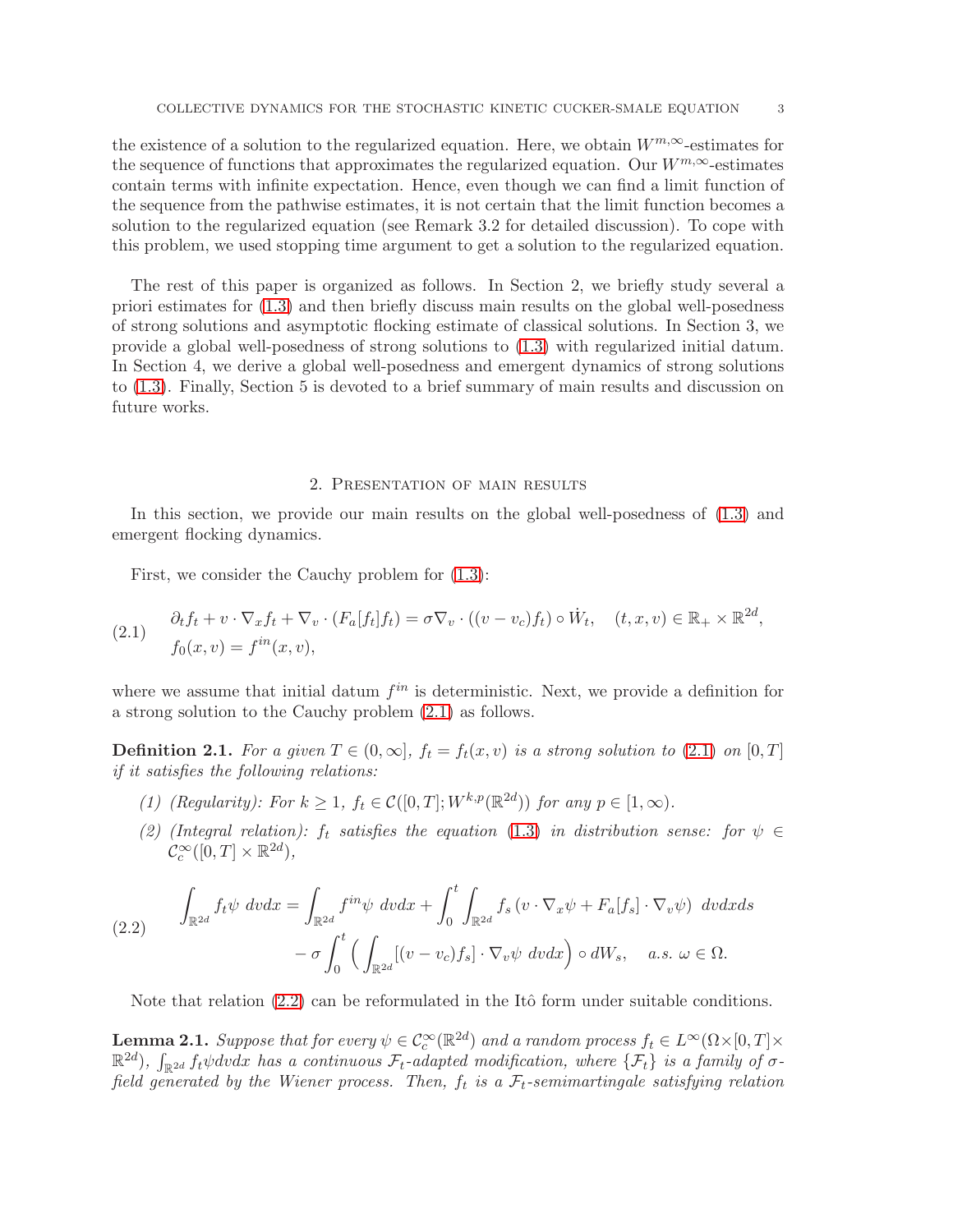[\(2.2\)](#page-2-1) if and only if for every  $\psi \in C_c^{\infty}(\mathbb{R}^{2d})$ ,

<span id="page-3-0"></span>
$$
\int_{\mathbb{R}^{2d}} f_t \psi \ dvdx = \int_{\mathbb{R}^{2d}} f^{in} \psi \ dvdx + \int_0^t \int_{\mathbb{R}^{2d}} f_s \left( v \cdot \nabla_x \psi + F_a[f_s] \cdot \nabla_v \psi \right) \ dvdxds \n- \sigma \int_0^t \left( \int_{\mathbb{R}^{2d}} [(v - v_c)f_s] \cdot \nabla_v \psi \ dvdx \right) dW_s \n+ \frac{\sigma^2}{2} \int_0^t \int_{\mathbb{R}^{2d}} (v - v_c)f_s \cdot \left[ \nabla_v ((v - v_c) \cdot \nabla_v \psi) \right] dvdxds \quad a.s. \ \omega \in \Omega.
$$

Proof. The proof is almost the same as in Lemma 13 from [\[16\]](#page-31-22), but we provide a proof for readers' convenience. Note that the following relation between Itô and Stratonovich integrals holds:

$$
\int_0^t h_s \circ dW_s = \int_0^t h_s dW_s + \frac{1}{2} \langle h, W \rangle_t,
$$

where  $\langle \cdot, \cdot \rangle$  denotes the joint quadratic variation (see [\[24\]](#page-31-23)). In our case,  $h_s$  corresponds to  $\int_{\mathbb{R}^{2d}} [(v-v_c)f_s] \cdot \nabla_v \psi dv dx$ . Then, to deal with  $\langle h, W \rangle_t$ , one needs to specify the stochastic part of  $h_s$ . Here, if we replace  $\psi$  in [\(3.3\)](#page-9-0) by  $(v-v_c)\cdot \nabla_v \psi$ , we can find out that the stochastic part of  $h_s$  becomes  $-\sigma \int_0^t \left[ \int_{\mathbb{R}^{2d}} ((v - v_c) f_s) \cdot \nabla_v (v \cdot \nabla_v \psi) dv dx \right] dW_s$ . This means

$$
\Big\langle \int_{\mathbb{R}^{2d}} [(v-v_c)f.] \cdot \nabla_v \psi dv dx, W \Big\rangle_t = -\sigma \int_0^t \int_{\mathbb{R}^{2d}} [(v-v_c)f_s] \cdot \nabla_v [(v-v_c) \cdot \nabla_v \psi] dv dx ds,
$$

and we may conclude the proof here.

Once we reformulate relation [\(2.2\)](#page-2-1) to Itô form, we can show that the process  $f_t$  satisfies the following pointwise relation if  $f$  is sufficiently smooth.

<span id="page-3-3"></span>**Lemma 2.2.** Suppose that  $f_t \in L^{\infty}(\Omega; C([0, T]; C^2(\mathbb{R}^{2d})))$  has a continuous  $\mathcal{F}_t$ -adapted modification and has a compact support in x and v. Then,  $f_t$  satisfies relation [\(2.3\)](#page-3-0) if and only if  $f_t$  satisfies the following relation:

$$
f_t(x,v)
$$

<span id="page-3-2"></span>(2.4) 
$$
= f^{in}(x, v) - \int_0^t \left( v \cdot \nabla_x f_s + \nabla_v \cdot (F_a[f_s] f_s) \right) ds + \sigma \int_0^t \left[ \nabla_v \cdot \left( (v - v_c) f_s \right) \right] dW_s
$$

$$
+ \frac{\sigma^2}{2} \int_0^t \nabla_v \cdot \left[ (v - v_c) \nabla_v \cdot \left( (v - v_c) f_s \right) \right] ds, \quad \mathbb{P} \otimes dx \otimes dv - a.s.
$$

*Proof.* First, we assume that f satisfies  $(2.3)$ . Since  $f_t$  is smooth and compactly supported, we use Fubini's theorem to show that [\(2.3\)](#page-3-0) is equivalent to

<span id="page-3-1"></span>
$$
\int_{\mathbb{R}^{2d}} f_t \psi \ dvdx = \int_{\mathbb{R}^{2d}} f^{in} \psi \ dvdx - \int_0^t \int_{\mathbb{R}^{2d}} \left[ v \cdot \nabla_x f_s + \nabla_v \cdot (F_a[f_s] f_s) \right] \psi \ dvdxds \n+ \sigma \int_0^t \left( \int_{\mathbb{R}^{2d}} \nabla_v \cdot \left[ (v - v_c) f_s \right] \psi \ dvdx \right) dW_s \n+ \frac{\sigma^2}{2} \int_0^t \int_{\mathbb{R}^{2d}} \nabla_v \cdot \left[ (v - v_c) \nabla_v \cdot ( (v - v_c) f_s \right] dvdxds \quad \text{a.s. } \omega \in \Omega.
$$

Note that for each  $\psi \in \mathcal{D}(\mathbb{R}^{2d})$ , it satisfies the relation [\(2.5\)](#page-3-1) outside P-zero set that depends on the choice of  $\psi$ . We recall from standard functional analysis that  $\mathcal{D}(\mathbb{R}^{2d})$  is separable,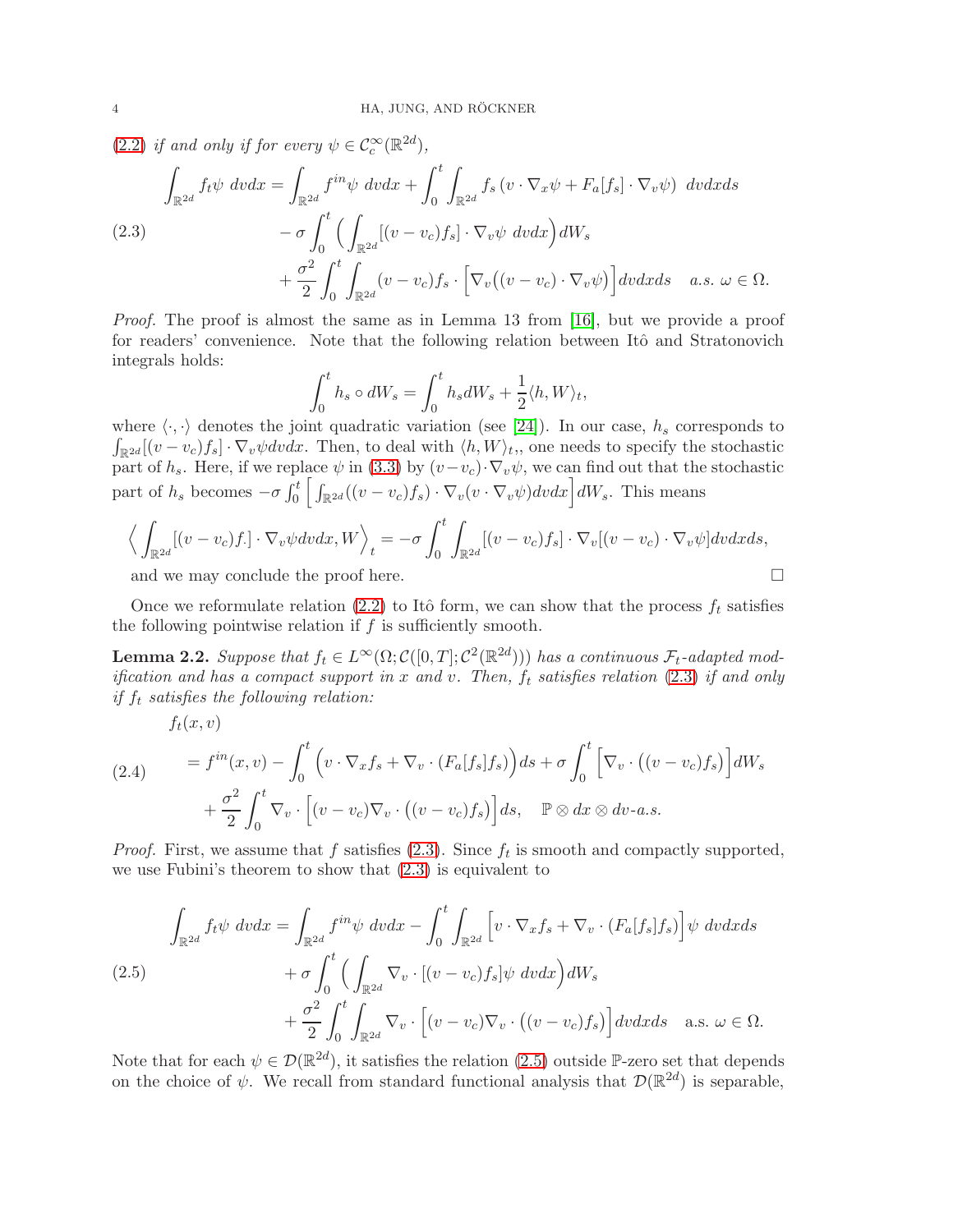i.e. there exists  $\{\psi_i\}_{i=1}^{\infty} \subseteq \mathcal{D}(\mathbb{R}^{2d})$  which is dense in  $\mathcal{D}(\mathbb{R}^{2d})$ . Here, we choose  $\Omega_i \subset \Omega$  such that  $\mathbb{P}(\Omega_i) = 1$  and  $(2.2)$  holds for  $f_t$  and  $\psi_i$  over  $\Omega_i$ . Let  $\tilde{\Omega} := \bigcap_{i=1}^{\infty} \Omega_i$ . Then  $\mathbb{P}(\tilde{\Omega}) = 1$  and [\(2.2\)](#page-2-1) holds for any  $\psi_i$  and  $f_t$  over  $\Omega$ .

Now, we show  $f_t$  satisfies the relation [\(2.4\)](#page-3-2). Define functionals  $\mathscr{L}_t[f]$  and  $\mathscr{M}[f_t]$  as follows:

$$
\mathcal{L}[f_t](x,v) := f_t - f^{in} + \int_0^t \left( v \cdot \nabla_x f_s + \nabla_v \cdot (F_a[f_s]f_s) \right) ds
$$

$$
- \frac{\sigma^2}{2} \int_0^t \nabla_v \cdot \left[ (v - v_c) \nabla_v \cdot ((v - v_c)f_s) \right] ds,
$$

$$
\mathcal{M}[f_t] := \nabla_v \cdot [(v - v_c)f_t].
$$

For given  $(x^*, v^*) \in \mathbb{R}^{2d}$ , we can choose a sequence  $\{\rho_i\} \subset \mathcal{D}(\mathbb{R}^{2d})$ , using standard mollifier technique or other tools, such that for any  $i \in \mathbb{N}$ ,

$$
\left|(\rho_i*\mathscr{L}[f_t])(x^*,v^*)-\mathscr{L}[f_t](x^*,v^*)\right|+\int_0^t\left|(\rho_i*\mathscr{M}[f_s])(x^*,v^*)-\mathscr{M}[f_s](x^*,v^*)\right|^2ds\leq \frac{1}{2^{i+1}},
$$

where the regularity and compact support of f can be used to guarantee the above inequality. We also use the denseness of  $\{\psi_i\}$  to obtain  $\{\tilde{\psi}_i\} \subseteq \{\psi_i\}$  which satisfies, for any  $i \in \mathbb{N}$ ,

<span id="page-4-0"></span>
$$
\left|(\rho_i-\tilde{\psi}_i)\ast \mathscr{L}_t[f](x^*,v^*)\right|+\int_0^t \left|(\rho_i-\tilde{\psi}_i)\ast \mathscr{M}[f_s](x^*,v^*)\right|^2 ds\leq \frac{1}{2^{i+1}},
$$

Thus we have

(2.6) 
$$
\left(\tilde{\psi}_i * \mathscr{L}_t[f]\right)(x^*, v^*) \longrightarrow \mathscr{L}_t[f](x^*, v^*).
$$

Moreover, we use Itô isometry to get

<span id="page-4-1"></span>
$$
(2.7) \qquad \mathbb{E}\left[\left(\int_0^t (\tilde{\psi}_i * \mathcal{M}[f_s] - \mathcal{M}[f_s])dW_s\right)^2\right] = \mathbb{E}\left[\int_0^t (\tilde{\psi}_i * \mathcal{M}[f_s] - \mathcal{M}[f_s])^2ds\right] \longrightarrow 0.
$$

Hence, we can obtain the convergence of [\(2.5\)](#page-3-1) with  $\psi = \tilde{\psi}_i(x^* - x, v^* - v)$  towards [\(2.4\)](#page-3-2) at  $(x^*, v^*)$  as  $i \to \infty$ , by combining [\(2.6\)](#page-4-0) and [\(2.7\)](#page-4-1). We perform this procedure to obtain that for every  $(x^*, v^*) \in \mathbb{R}^{2d}$ , f satisfies relation [\(2.4\)](#page-3-2) P-a.s. and this gives

$$
\mathbb{E}\left[\left|\mathcal{L}[f_t] - \int_0^t \mathcal{M}[f_s]dW_s\right|(x,v)\right] = 0,
$$

for every  $(x, v) \in \mathbb{R}^{2d}$ . Thus, we use Fubini theorem to get

$$
\mathbb{E}\left[\int_{\mathbb{R}^{2d}}\left|\mathcal{L}[f_t]-\int_0^t\mathcal{M}[f_s]dW_s\right|dvdx\right]=0.
$$

This implies our first assertion.

Next, we assume that f satisfies [\(2.4\)](#page-3-2)  $\mathbb{P} \otimes dx \otimes dv$ -a.s. Then by (deterministic) Fubini's theorem, the following relation is easily obtained: for every  $\psi \in C_c^{\infty}(\mathbb{R}^{2d})$ ,

$$
\int_{\mathbb{R}^{2d}} f_t \psi \ dvdx = \int_{\mathbb{R}^{2d}} f^{in} \psi \ dvdx + \int_0^t \int_{\mathbb{R}^{2d}} f_s \left( v \cdot \nabla_x \psi + F_a[f_s] \cdot \nabla_v \psi \right) \ dvdxds
$$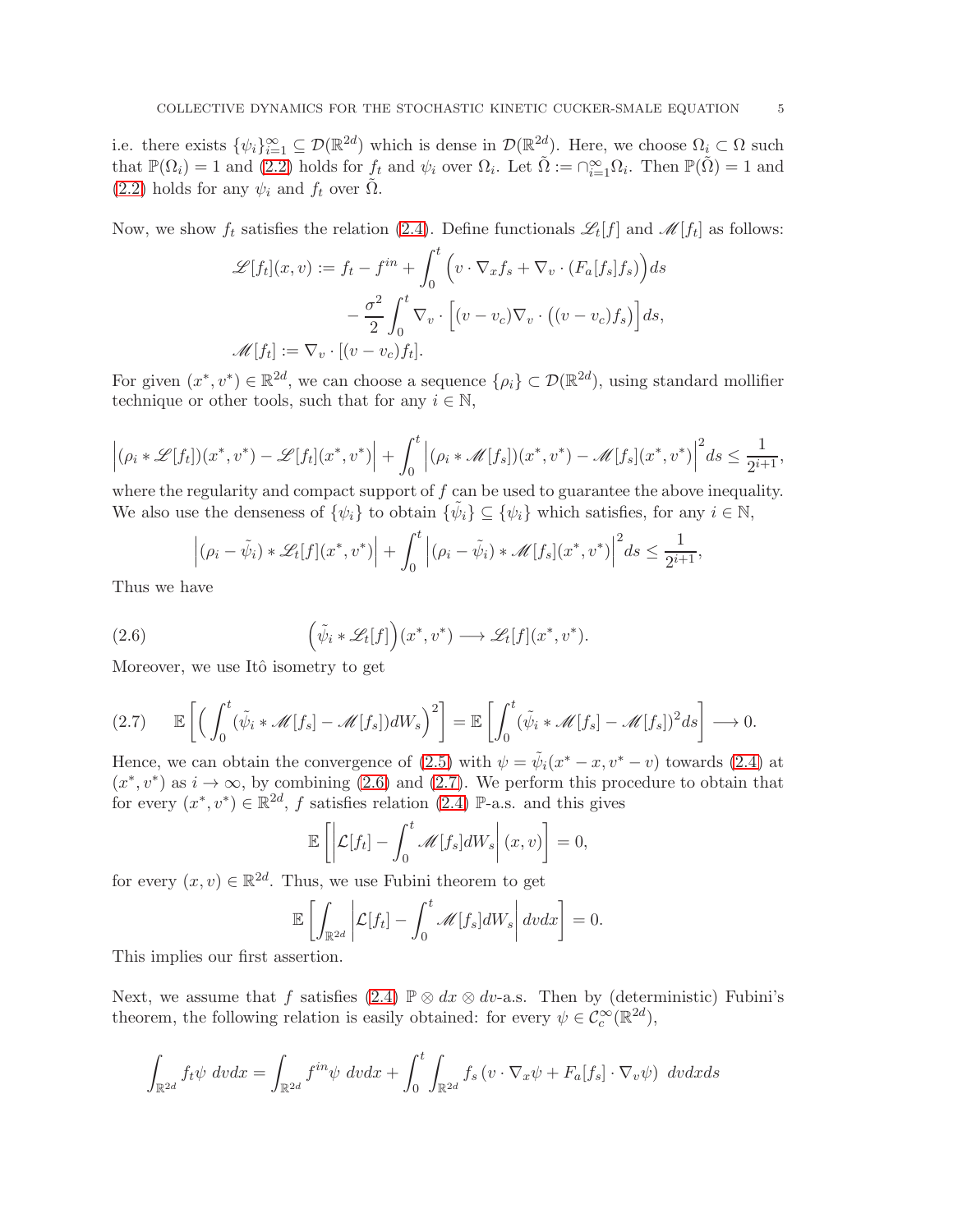$$
+ \sigma \int_{\mathbb{R}^{2d}} \left( \int_0^t \nabla_v \cdot [(v - v_c) f_s] \psi \ dW_s \right) dv dx + \frac{\sigma^2}{2} \int_0^t \int_{\mathbb{R}^{2d}} (v - v_c) f_s \cdot \left[ \nabla_v ((v - v_c) \cdot \nabla_v \psi) \right] dv dx ds \quad \text{a.s. } \omega \in \Omega.
$$

Since  $f_t$  is in  $L^{\infty}(\Omega; C([0, T]; C^2(\mathbb{R}^{2d})))$  and compactly supported, we have

$$
\int_{\mathbb{R}^{2d}} \left( \int_0^t \left| \nabla_v \cdot \left[ (v - v_c) f_s \right] \psi \right|^2 ds \right)^{1/2} dv dx < \infty, \quad \text{a.s.} \quad \omega \in \Omega.
$$

Then, we can use the stochastic Fubini theorem (see [\[36\]](#page-32-9) and references therein) and deterministic Fubini's theorem to get

$$
\int_{\mathbb{R}^{2d}} \Big( \int_0^t \nabla_v \cdot [(v - v_c) f_s] \psi \ dW_s \Big) dv dx = \int_0^t \Big( \int_{\mathbb{R}^{2d}} \nabla_v \cdot [(v - v_c) f_s] \psi \ dv dx \Big) dW_s
$$
  
= 
$$
- \int_0^t \Big( \int_{\mathbb{R}^{2d}} [(v - v_c) f_s] \cdot \nabla_v \psi \ dv dx \Big) dW_s,
$$

which implies our desired result.

 $\Box$ 

**Remark 2.1.** 1. If a strong solution  $f_t$  to [\(1.3\)](#page-1-1) satisfies conditions in Lemma [2.2,](#page-3-3) then  $f_t$ satisfies the relation [\(2.4\)](#page-3-2).

2. If  $f_t$  is a  $\mathcal{F}_t$ -semimartingale with the regularity  $f \in L^{\infty}(\Omega; \mathcal{C}([0,T]; \mathcal{C}^{3,\delta}(\mathbb{R}^{2d})))$  for some  $\delta \in (0,1)$ , we may use Lemma [2.2](#page-3-3) in [\[8\]](#page-31-24) to obtain that relation  $(2.4)$  is equivalent to  $(2.1)$ . 3. We say  $f_t$  is a classical solution to [\(2.1\)](#page-2-0) if it is a  $\mathcal{F}_t$ -semimartingale satisfying relation [\(2.1\)](#page-2-0) pointwisely and the regularity condition  $f_t \in L^{\infty}(\Omega; C([0,T]; C^{3,\delta}(\mathbb{R}^{2d})))$  for some  $\delta \in$  $(0, 1)$ .

Next, we study the propagation of velocity moments along the stochastic flow  $(2.1)_1$ . For a random density function  $f_t$ , we set

<span id="page-5-2"></span>
$$
(2.8) \quad M_0(t) := \int_{\mathbb{R}^{2d}} f_t dv dx, \quad M_1(t) := \int_{\mathbb{R}^{2d}} v f_t dv dx, \quad M_2(t) := \int_{\mathbb{R}^{2d}} |v|^2 f_t dv dx, \quad t \ge 0.
$$

<span id="page-5-1"></span>**Lemma 2.3.** Let  $f_t$  be a classical solution to [\(2.1\)](#page-2-0) which is compactly supported in x and v and satisfies

$$
M_0(0) = 1, \quad M_1(0) = 0.
$$

Then, we have

$$
M_0(t) = 1
$$
,  $M_1(t) = 0$ ,  $M_2(t) \le M_2(0) \exp(-2\phi_m t - 2\sigma W_t)$ ,  $t \ge 0$ .

Proof. • (Conservation of mass): It follows from Remark 2.1 that

<span id="page-5-0"></span>(2.9)

$$
f_t(x,v) = f^{in}(x,v) - \int_0^t \left( v \cdot \nabla_x f_s + \nabla_v \cdot (F_a[f_s]f_s) \right) ds + \sigma \int_0^t \left( \nabla_v \cdot ((v-v_c)f_s) \right) dW_s
$$

$$
+ \frac{\sigma^2}{2} \int_0^t \nabla_v \cdot \left[ (v-v_c) \nabla_v \cdot ((v-v_c)f_s) \right] ds.
$$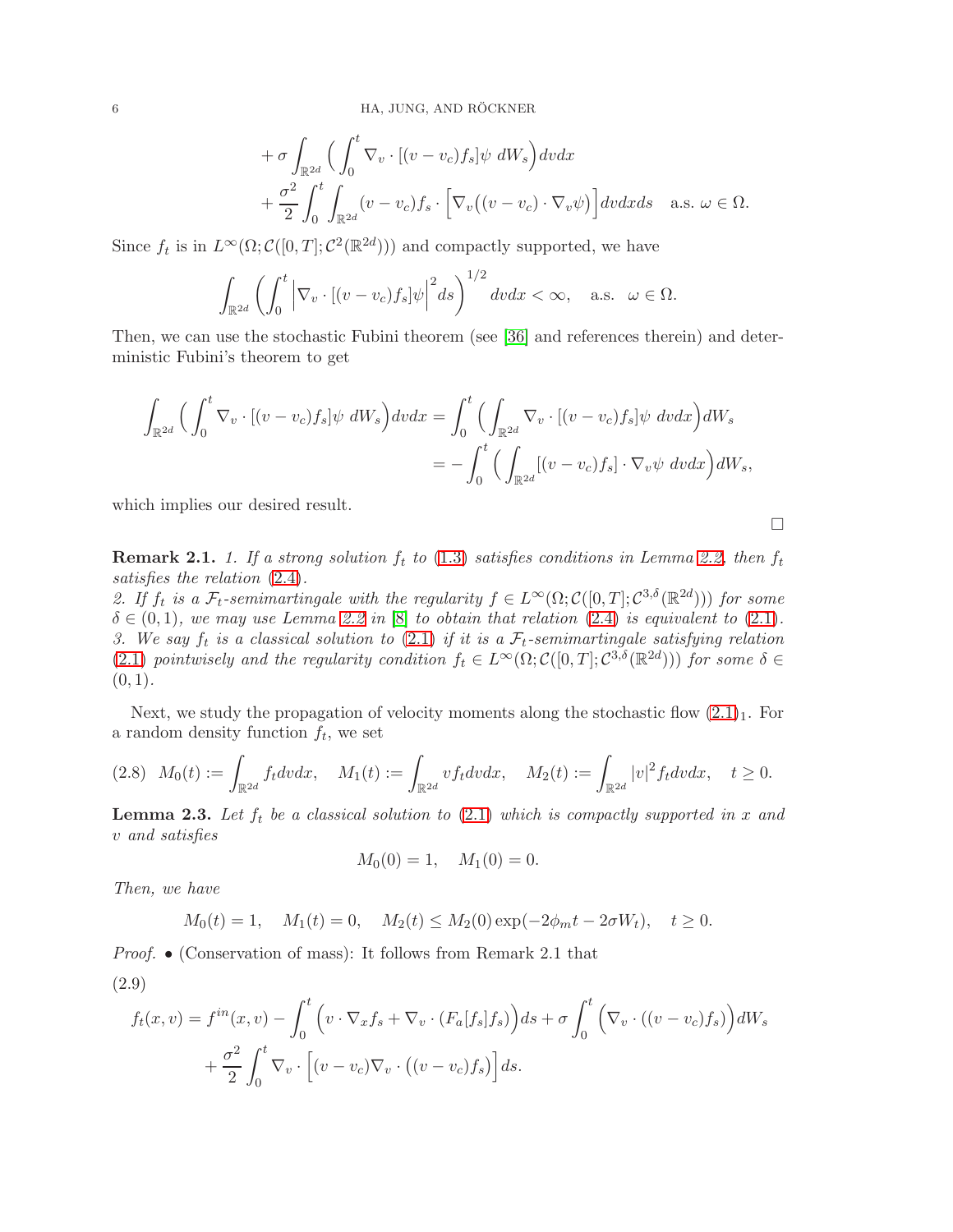We integrate [\(2.9\)](#page-5-0) over  $(x, v) \in \mathbb{R}^{2d}$  to get

$$
\int_{\mathbb{R}^{2d}} f_t(x, v) dv dx
$$
\n
$$
= \int_{\mathbb{R}^{2d}} f^{in}(x, v) dv dx - \int_{\mathbb{R}^{2d}} \int_0^t \left( v \cdot \nabla_x f_s + \nabla_v \cdot (F_a[f_s] f_s) \right) ds dv dx
$$
\n
$$
+ \sigma \int_{\mathbb{R}^{2d}} \left[ \int_0^t \left( \nabla_v \cdot ((v - v_c) f_t) \right) dW_s \right] dv dx
$$
\n
$$
+ \frac{\sigma^2}{2} \int_{\mathbb{R}^{2d}} \int_0^t \nabla_v \cdot \left[ (v - v_c) \nabla_v \cdot ((v - v_c) f_s) \right] ds dv dx
$$
\n
$$
=: \int_{\mathbb{R}^{2d}} f^{in}(x, v) dv dx + \mathcal{I}_{11} + \mathcal{I}_{12} + \mathcal{I}_{13}.
$$

Next, we show that the terms  $\mathcal{I}_{1i}$  are zero using deterministic and stochastic Fubini's theorems.

 $\Diamond$  (Estimate of  $\mathcal{I}_{11}$  and  $\mathcal{I}_{13}$ ): Since  $f_t$  has a compact support in  $(x, v)$ , we can use deterministic Fubini's theorem to see

$$
\mathcal{I}_{11} + \mathcal{I}_{13} = -\int_0^t \int_{\mathbb{R}^{2d}} \left( \nabla_x \cdot (v f_s) + \nabla_v \cdot (F_a[f_s] f_s) \right) dv dx ds
$$
  
+ 
$$
\frac{\sigma^2}{2} \int_0^t \int_{\mathbb{R}^{2d}} \nabla_v \cdot \left[ (v - v_c) \nabla_v \cdot ((v - v_c) f_s) \right] dv dx dx
$$
  
= 0.

 $\diamond$  (Estimate of  $\mathcal{I}_{12}$ ): As in the proof of Lemma [2.2,](#page-3-3) we can use the stochastic Fubini theorem to get

$$
\mathcal{I}_{12} = \int_0^t \Big( \int_{\mathbb{R}^{2d}} \nabla_v \cdot ((v - v_c) f_t) dv dx \Big) dW_s = 0.
$$

• (Conservation of momentum): In this case, we multiply  $v$  to  $(2.9)$  and use the same argument for conservation of mass to derive

$$
M_1(t) = M_1(0) = 0, \quad t \ge 0.
$$

• (Dissipation estimate): We multiply [\(2.9\)](#page-5-0) by  $|v|^2$  and use stochastic Fubini's theorem to have

(2.10) 
$$
dM_2(t) = \left(2\sigma^2 M_2(t) + \int_{\mathbb{R}^{2d}} 2v \cdot F_a[f_s] f_s dv dx\right) dt - 2\sigma M_2(t) dW_t,
$$

<span id="page-6-0"></span>where we used the relation  $M_1(t) = 0$ .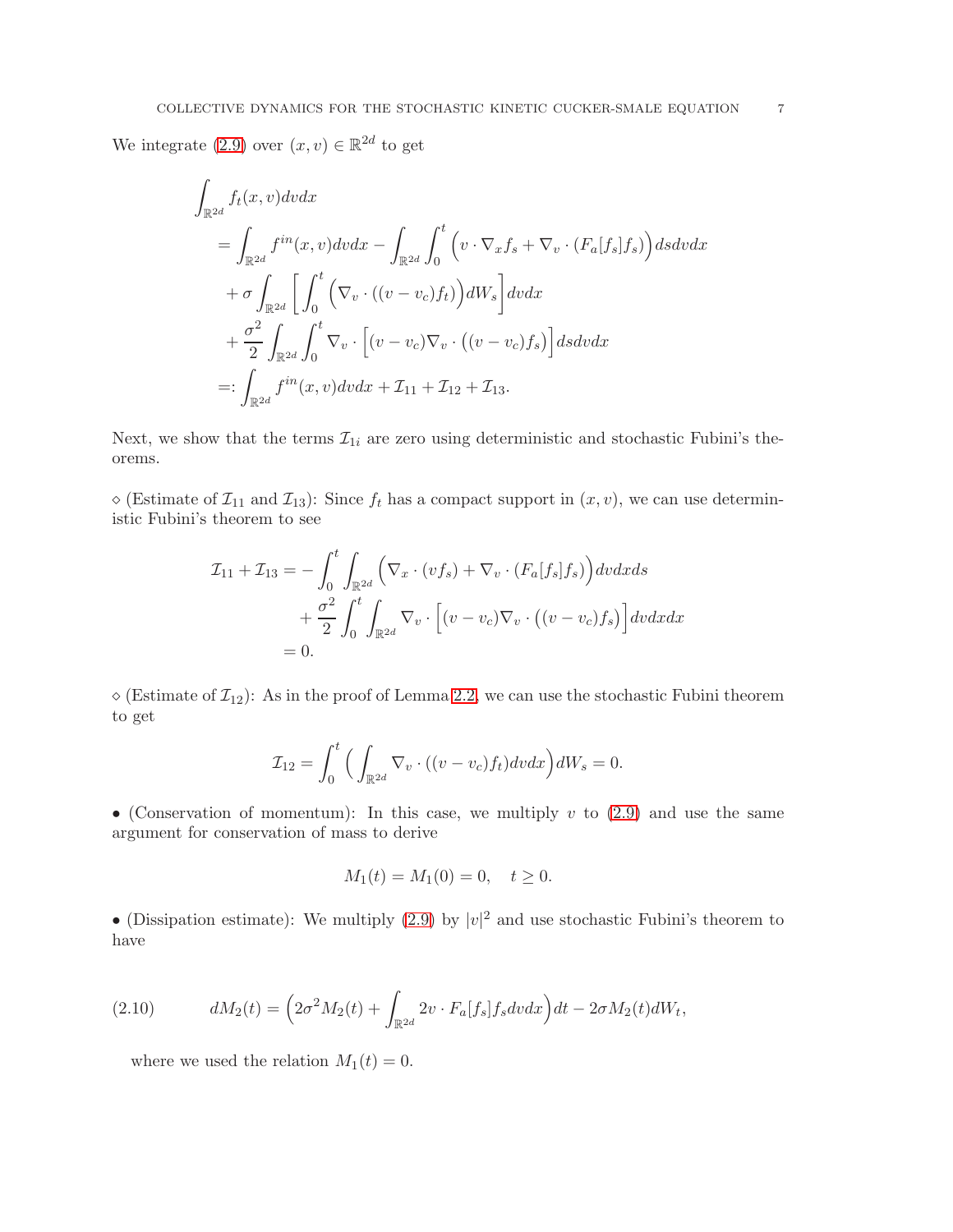We use [\(2.10\)](#page-6-0) to get

$$
M_2(t) = M_2(0) + \int_0^t \left[ \left( \int_{\mathbb{R}^{2d}} 2v \cdot F_a[f_s] f_s dv dx \right) + 2\sigma^2 M_2(s) \right] ds - 2\sigma \int_0^t M_2(s) dW_s
$$
  
\n
$$
= M_2(0) + 2 \int_0^t \int_{\mathbb{R}^{4d}} \phi(x_* - x)(v_* - v) \cdot v f_s(x_*, v_*) f_s(x, v) dv_* dx_* dv dx ds
$$
  
\n
$$
+ 2\sigma^2 \int_0^t M_2(s) ds - 2\sigma \int_0^t M_2(s) dW_s
$$
  
\n
$$
= M_2(0) - \int_0^t \int_{\mathbb{R}^{4d}} \phi(x_* - x) |v - v_*|^2 f_s(x_*, v_*) f_s(x, v) dv_* dx_* dv dx ds
$$
  
\n
$$
+ 2\sigma^2 \int_0^t M_2(s) ds - 2\sigma \int_0^t M_2(s) dW_s
$$
  
\n
$$
\leq M_2(0) - \phi_m \int_0^t \int_{\mathbb{R}^{4d}} |v - v_*|^2 f_s(x_*, v_*) f_s(x, v) dv_* dx_* dv dx ds
$$
  
\n
$$
+ 2\sigma^2 \int_0^t M_2(s) ds - 2\sigma \int_0^t M_2(s) dW_s
$$
  
\n
$$
\leq M_2(0) - 2(\phi_m - \sigma^2) \int_0^t M_2(s) ds - 2\sigma \int_0^t M_2(s) dW_s.
$$

Then we use Lemma [A.1](#page-26-0) and Lemma [A.2](#page-26-1) to get

$$
M_2(t) \le M_2(0) \exp(-2\phi_m t - 2\sigma W_t).
$$

Remark 2.2. It is well-known that

$$
\limsup_{t \to \infty} \frac{W_t}{\sqrt{2t \log \log t}} = 1, \quad \text{for a.s. } \omega \in \Omega.
$$

Thus, if  $\phi_m > 0$ , there exists  $t^* = t^*(\omega)$  such that for a.s.  $\omega$ ,

$$
-2\phi_m t - 2\sigma W_t \le -\phi_m t, \quad t \ge t^*(\omega).
$$

Hence, we have an exponential decay of  $M_2(t)$  for each sample path:

$$
M_2(t) \leq M_2(0) \exp(-\phi_m t), \quad
$$
for  $t \geq t^*(\omega)$ .

Moreover, if  $\phi_m > \sigma^2$ , we also obtain the emergence of asymptotic flocking discussed in [\[18\]](#page-31-13):

$$
\mathbb{E}[M_2(t)] \le M_2(0) \exp(-2(\phi_m - \sigma^2)t), \quad t \ge 0.
$$

Finally, we are ready to provide a framework  $(F)$  and main results below:

- ( $\mathcal{F}1$ ): The initial datum  $f^{in}$  is nonnegative, compactly supported in x and v and independent of  $\omega$ .
- (*F*2): For  $k \geq 1$ ,  $f^{in}$  and  $\phi$  are assumed to be in  $\mathcal{C}^k(\mathbb{R}^{2d})$  and  $\mathcal{C}^{\infty}(\mathbb{R}^{2d})$ , respectively.
- <span id="page-7-0"></span>• ( $\mathcal{F}3$ ): The zeroth and first moment of  $f^{in}$  are normalized:

(2.11) 
$$
\int_{\mathbb{R}^{2d}} f^{in} dv dx = 1, \quad \int_{\mathbb{R}^{2d}} v f^{in} dv dx = 0.
$$

 $\Box$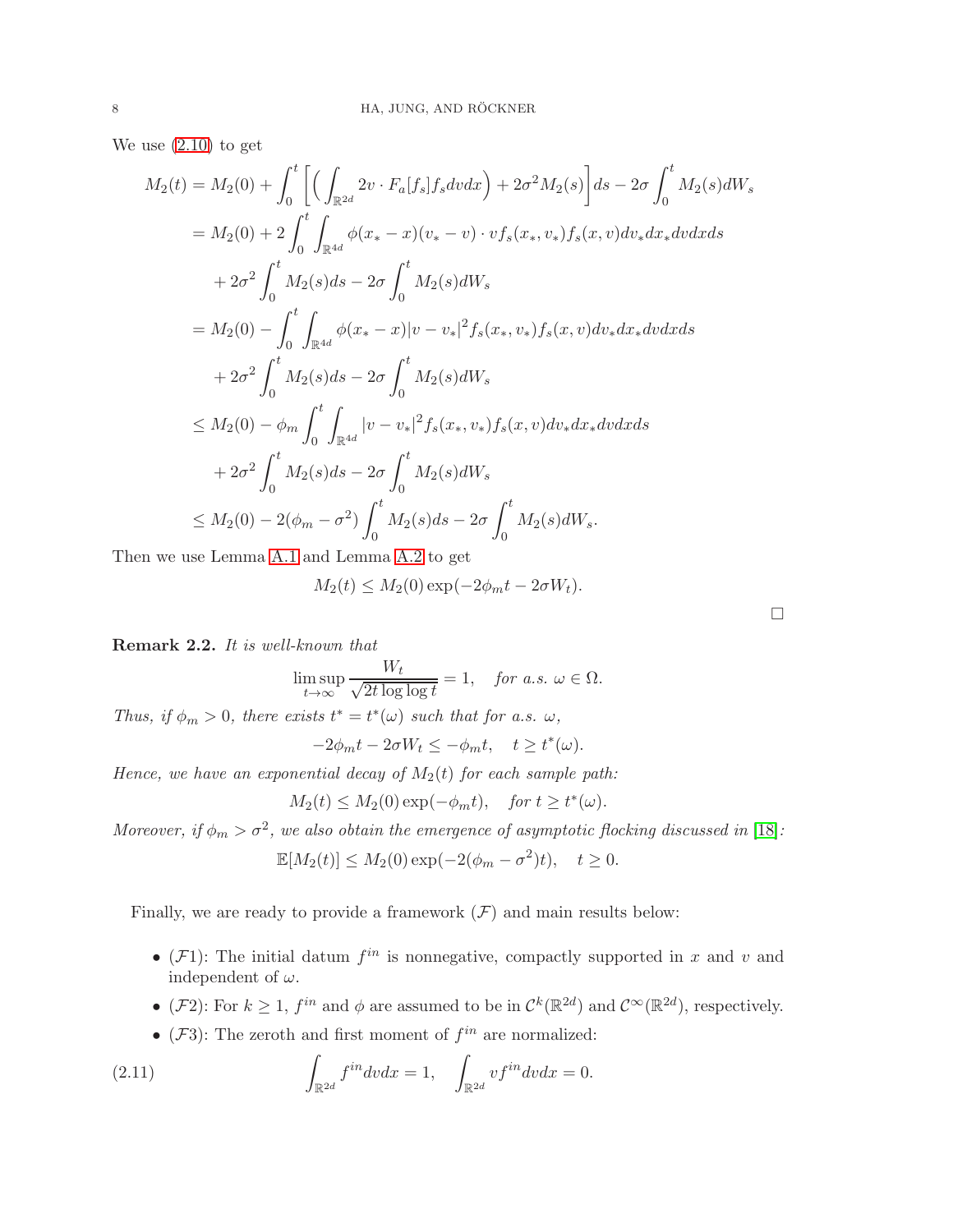Note that due to Lemma [2.1,](#page-2-2) the conditions [\(2.11\)](#page-7-0) would imply

$$
\int_{\mathbb{R}^{2d}} f_t dv dx = 1, \quad \int_{\mathbb{R}^{2d}} v f_t dv dx = 0, \quad t \ge 0.
$$

Under the framework  $(F)$ , our main results are summarized as follows.

**Theorem 2.1.** Let  $T \in (0,\infty)$  and assume that  $f^{in}$  and  $\phi$  satisfies the framework  $(\mathcal{F})$ . Then, there exists a strong solution  $f_t$  to [\(2.1\)](#page-2-0) on [0, T] such that

$$
\mathbb{E}||f_t||_{L^{\infty}} \le ||f^{in}||_{L^{\infty}} \exp\left\{ \left(d\phi_M + \frac{(\sigma d)^2}{2}\right)t\right\}, \quad \mathbb{E}M_2(t) \le M_2(0) \exp(2\sigma^2 t), \quad t \in [0, T).
$$

Moreover, if a strong solution  $f_t$  exists on  $(0, \infty)$  and  $\phi_m := \inf_{x \in \mathbb{R}^N} \phi(x) > \sigma^2$ , then one obtains an asymptotic flocking estimate:

$$
\mathbb{E}M_2(t) \le M_2(0) \exp(-2(\phi_m - \sigma^2)t), \quad t > 0.
$$

Proof. For the proof, we will first regularize the initial datum using standard mollification and then solve the linearized system for [\(2.1\)](#page-2-0) to get a sequence of approximate solutions. Then, we use the stopping time argument to get a strong solution for  $(2.1)$  with the given initial datum. The detailed proof will be presented in Section [4.](#page-20-0)  $\Box$ 

**Remark 2.3.** Note that for  $k > 3$ , a strong solution  $f_t$  to [\(2.1\)](#page-2-0) can be shown to satisfy the equation [\(2.1\)](#page-2-0) pointwisely under our framework. Moreover, we can use the stability estimates for the classical solutions to get the uniqueness of solutions.

## 3. Construction of approximate solutions

In this section, we provide a global well-posedness of [\(2.1\)](#page-2-0) with regularized one for the given initial datum satisfying  $(F)$ . In particular, the first velocity moment is assumed to be zero, i.e.,  $v_c(t) = 0$ .

Let  $f^{in,\varepsilon}$  be a smooth mollification of the given initial datum  $f^{in}$  satisfying the framework  $(F)$ . Then, with this regularized initial datum, consider the Cauchy problem  $(2.1)$  with regularized initial datum:

<span id="page-8-0"></span>(3.1) 
$$
\begin{aligned}\n\partial_t f_t^\varepsilon + v \cdot \nabla_x f_t^\varepsilon + \nabla_v \cdot (F_a[f_t^\varepsilon] f_t^\varepsilon) &= \sigma \nabla_v \cdot (vf_t^\varepsilon) \circ \dot{W}_t, \quad (t, x, v) \in \mathbb{R}_+ \times \mathbb{R}^{2d}, \\
f_0^\varepsilon(x, v) &= f^{in, \varepsilon}(x, v).\n\end{aligned}
$$

Note that due to the framework  $(F)$ , the initial datum  $f^{in}$  and its partial derivatives up to order k are uniformly continuous on  $\mathbb{R}^{2d}$  and there exists a constant  $R_0 > 0$ , such that

$$
\mathrm{supp}f^{in}\subseteq B_{R_0}(0),
$$

where  $B_{R_0}(0)$  is a ball of radius  $R_0$  centered at  $0 \in \mathbb{R}^{2d}$ . As mentioned above, we use a mollifier to obtain a family of regularized initial data  $f^{in,\varepsilon} \in C^{\infty}(\mathbb{R}^{2d})$ ,  $\varepsilon \in (0,1)$ , so that the regularized datum satisfies the following conditions:

• ( $\mathcal{F}^{\varepsilon}$ 1): { $f^{in,\varepsilon}$ } are nonnegative, compactly supported, converge to  $f^{in}$  in  $\mathcal{C}^k(\mathbb{R}^{2d})$ and

$$
||f^{in,\varepsilon}||_{W^{k,\infty}} \leq ||f^{in}||_{W^{k,\infty}}.
$$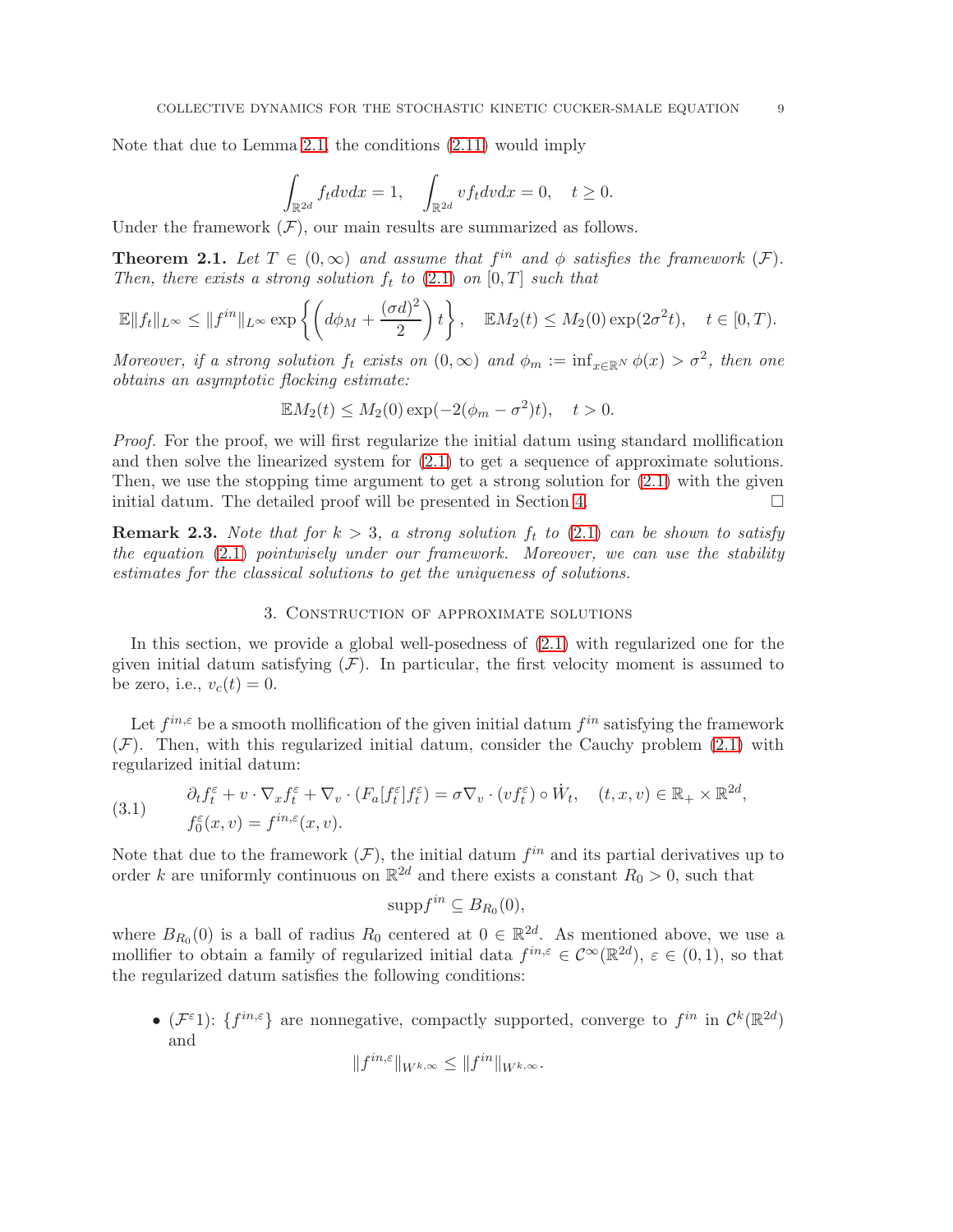- $(\mathcal{F}^{\varepsilon}2)$ :  $\{M_2^{\varepsilon}\}(0)$  is uniformly bounded with respect to  $\varepsilon$  and converges to  $M_2(0)$  as  $\varepsilon \to 0$ .
- ( $\mathcal{F}^{\varepsilon}3$ ): The zeroth and first moment of  $f^{in,\varepsilon}$  are initially constrained:

$$
\int_{\mathbb{R}^{2d}} f^{in,\varepsilon} dx dv = 1, \quad \int_{\mathbb{R}^{2d}} v f^{in,\varepsilon} dv dx = 0.
$$

• ( $\mathcal{F}^{\varepsilon}$ 4):  $f^{in,\varepsilon}$  has a compact support in x and v, and satisfy

$$
\mathrm{supp}f^{in,\varepsilon}\subseteq B_{R_0+1}(0).
$$

In the following three subsections, we will provide a global well-posedness for system [\(3.1\)](#page-8-0).

3.1. Construction of approximate solutions. In this subsection, we provide a sequence of approximate solutions to [\(3.1\)](#page-8-0) using the successive approximations.

First, the zeroth iterate  $f_t^{0,\varepsilon}$  $t_t^{\omega,\varepsilon}$  is simply defined as the mollified initial datum:

$$
f_t^{0,\varepsilon}(x,v) := f^{in,\varepsilon}(x,v), \quad (x,v) \in \mathbb{R}^{2d}.
$$

For  $n \geq 1$ , suppose that the  $(n-1)$ -th iterate  $f_t^{n-1,\varepsilon}$  $t_t^{n-1,\varepsilon}$  is given. Then, *n*-th iterate is defined as the solution to the linear equation with fixed initial datum:

<span id="page-9-1"></span>(3.2) 
$$
\begin{cases} \partial_t f_t^{n,\varepsilon} + v \cdot \nabla_x f_t^{n,\varepsilon} + \nabla_v \cdot (F_a[f_t^{n-1,\varepsilon}] f_t^{n,\varepsilon}) = \sigma \nabla_v \cdot (vf_t^{n,\varepsilon}) \circ \dot{W}_t, & n \ge 1, \\ f_0^{n,\varepsilon}(x,v) = f^{in,\varepsilon}(x,v). \end{cases}
$$

The linear system [\(3.2\)](#page-9-1) can be solved by the method of stochastic characteristics. Let  $\varphi_t^{n,\varepsilon}$  $t^{n,\varepsilon}(x,v) := (X^{n,\varepsilon}_t)$  $t^{n,\varepsilon}(x,v), V_t^{n,\varepsilon}(x,v)$  be the forward stochastic characteristics, which is a solution to the following SDE:

<span id="page-9-0"></span>(3.3) 
$$
\begin{cases} dX_t^{n,\varepsilon} = V_t^{n,\varepsilon} dt, \\ dV_t^{n,\varepsilon} = F_a[f_t^{n-1,\varepsilon}](X_t^{n,\varepsilon}, V_t^{n,\varepsilon}) dt - \sigma V_t^{n,\varepsilon} \circ dW_t, \\ (X_t^{n,\varepsilon}(0), V_t^{n,\varepsilon}(0)) = (x,v) \in \text{supp} f^{in,\varepsilon}. \end{cases}
$$

Note that the SDE  $(3.3)$  is equivalent to the following Itô SDE  $[15]$ :

<span id="page-9-2"></span>(3.4) 
$$
\begin{cases} dX_t^{n,\varepsilon} = V_t^{n,\varepsilon} dt, \\ dV_t^{n,\varepsilon} = \left( F_a[f_t^{n-1,\varepsilon}](X_t^{n,\varepsilon}, V_t^{n,\varepsilon}) + \frac{\sigma^2}{2} V_t^{n,\varepsilon} \right) dt - \sigma V_t^{n,\varepsilon} dW_t, \\ (X_t^{n,\varepsilon}(0), V_t^{n,\varepsilon}(0)) = (x,v) \in \text{supp} f^{in,\varepsilon}. \end{cases}
$$

Here, we can deduce from our framework, Lemma 3.1 and Theorem 3.2 in [\[8\]](#page-31-24) that for any  $m \geq 3$ , [\(3.3\)](#page-9-0) has a unique solution  $f_t^{n,\varepsilon}$  which is a  $\mathcal{C}^m$ -semimartingale for every  $n \geq 0$  and the characteristics [\(3.3\)](#page-9-0) becomes a  $\mathcal{C}^m$ -diffeomorphism. Then,  $f_t^{n,\varepsilon}$  $t^{n,\varepsilon}$  can also be represented by the following integral formula:

<span id="page-9-3"></span>(3.5) 
$$
f_t^{n,\varepsilon}(\varphi_t^{n,\varepsilon}(x,v)) = f^{in,\varepsilon}(x,v) \exp\Big[-\int_0^t \nabla_v \cdot F_a[f^{n-1,\varepsilon}](s,\varphi_s^{n,\varepsilon}(x,v))ds + d\sigma W_t\Big].
$$

Note that if  $f^{in,\varepsilon}$  is nonnegative, then surely  $f_t^{n,\varepsilon}$  $t^{n,\varepsilon}$  is also nonnegative as well. Before we finish this subsection, we also remark that the linear, first-order Stratonovich equation [\(3.2\)](#page-9-1) is equivalent to the following parabolic Itô equation (see Corollary 3.3. in  $[8]$ ):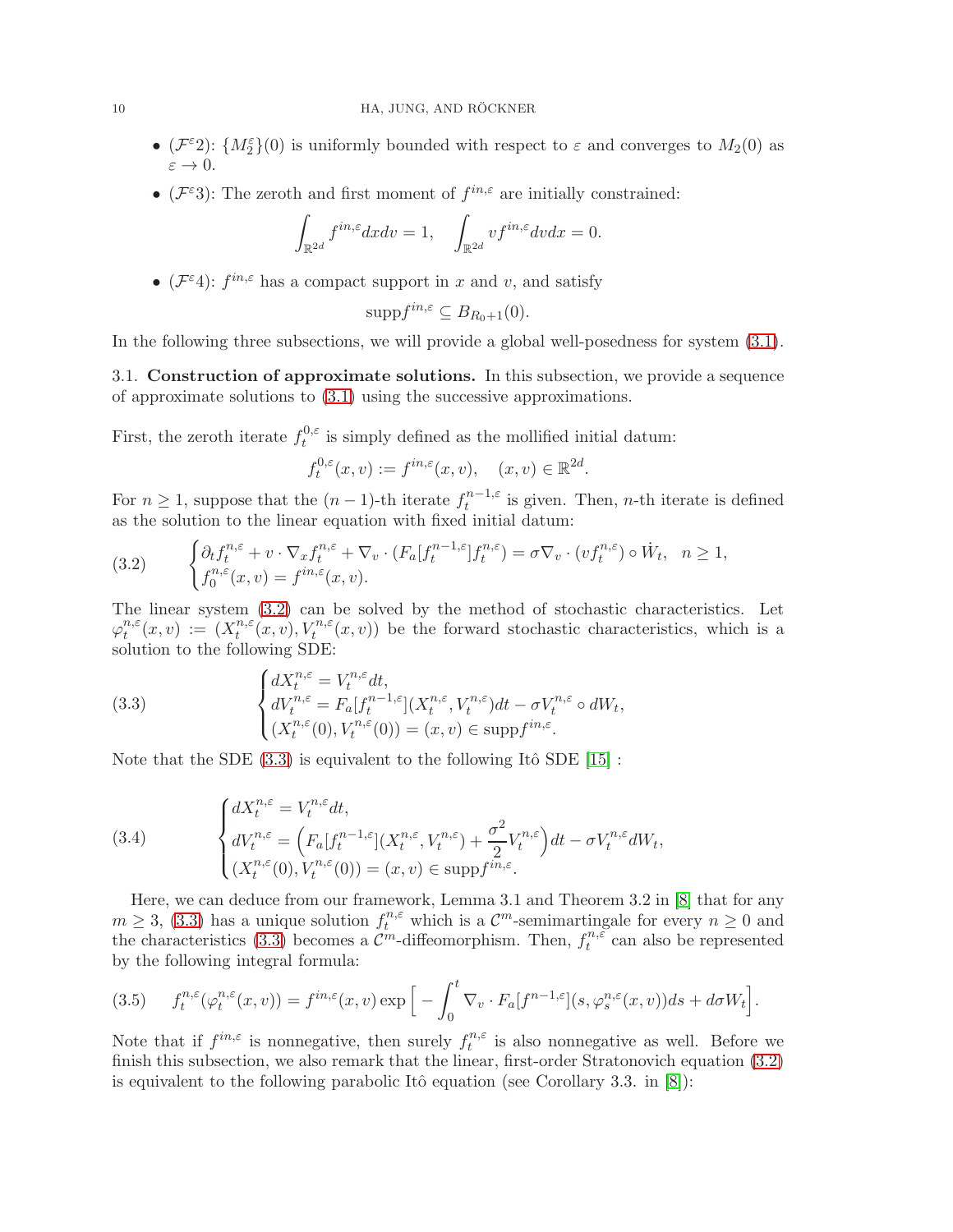<span id="page-10-2"></span>(3.6) 
$$
\begin{cases} \partial_t f_t^{n,\varepsilon} + v \cdot \nabla_x f_t^{n,\varepsilon} + \nabla_v \cdot (F_a[f_t^{n-1,\varepsilon}] f_t^{n,\varepsilon}) \\ = \sigma \nabla_v \cdot (v f_t^{n,\varepsilon}) \dot{W}_t + \frac{\sigma^2}{2} \nabla_v \cdot \left[ v \nabla_v \cdot (v f_t) \right], & n \ge 1, \\ f_0^{n,\varepsilon}(x,v) = f^{in,\varepsilon}(x,v). \end{cases}
$$

3.2. Estimates on approximate solutions. In this subsection, we provide several estimates for the approximate solutions for [\(3.2\)](#page-9-1). To be more precise, we would try to obtain n and  $\varepsilon$ -independent estimates for the later sections. Before we move on, we define p-th velocity moments  $M_p^{n,\varepsilon}(t)$ ,  $p = 0, 1, 2$ :

$$
\begin{aligned} M_0^{n,\varepsilon}(t) &:= \int_{\mathbb{R}^{2d}} f_t^{n,\varepsilon} dv dx, \quad M_1^{n,\varepsilon}(t) := \int_{\mathbb{R}^{2d}} v f_t^{n,\varepsilon} dv dx, \\ M_2^{n,\varepsilon}(t) &:= \int_{\mathbb{R}^{2d}} |v|^2 f_t^{n,\varepsilon} dv dx, \quad M_p^{n,\varepsilon}(0) := M_{p0}^{\varepsilon}. \end{aligned}
$$

Before we provide the uniform estimates for the p-th  $(p = 0, 1, 2)$  moments, we set

<span id="page-10-1"></span>
$$
(3.7) \qquad M_{20}^{\infty} := \sup_{\varepsilon \in (0,1)} M_2^{\varepsilon}(0), \qquad \phi_M := \sup_{x \in \mathbb{R}^N} \phi(x) < \infty, \qquad \gamma := \max\{M_{20}^{\infty}, \phi_M\}.
$$

We also present a technical lemma from [\[3\]](#page-31-26) for later discussion.

<span id="page-10-0"></span>**Lemma 3.1.** [\[3\]](#page-31-26) Let  $T \in (0,\infty]$  and  $(a_n)_{n\in\mathbb{N}}$  be a sequence of nonnegative continuous functions on  $[0, T]$  satisfying

$$
a_n(t) \le A + B \int_0^t a_{n-1}(s)ds + C \int_0^t a_n(s)ds, \quad t \in [0, T], \quad n \ge 1,
$$

where A, B and C are nonnegative constants.

(1) If  $A = 0$ , there exists a constant  $\Lambda \geq 0$  depending on B, C and  $\sup_{t \in [0,T]} a_0(t)$  such that

$$
a_n(t) \le \frac{(\Lambda t)^n}{n!}, \quad t \in [0, T], \quad n \in \mathbb{N}.
$$

(2) If  $A > 0$  and  $C = 0$ , there exists a constant  $\Lambda \geq 0$  depending on A, B and  $\sup_{t\in[0,T]}a_0(t)$  such that

$$
a_n(t) \leq \Lambda \exp(\Lambda t), \quad t \in [0, T], \quad n \in \mathbb{N}.
$$

**Remark 3.1.** 1. In (2) of Lemma [3.1,](#page-10-0)  $\Lambda$  can be explicitly written as

$$
\Lambda := \max \left\{ A, B, \sup_{t \in [0,T]} a_0(t) \right\}.
$$

2. We can also use the similar argument to obtain the following estimate for  $(2)$ :

$$
a_n(t) \leq (\Lambda + \kappa_t) \exp(\Lambda t), \quad t \in [0, T], \quad n \in \mathbb{N},
$$

where  $\Lambda := \max\{A, B\}$  and  $\kappa_t := \sup_{0 \le s \le t} a_0(s)$ .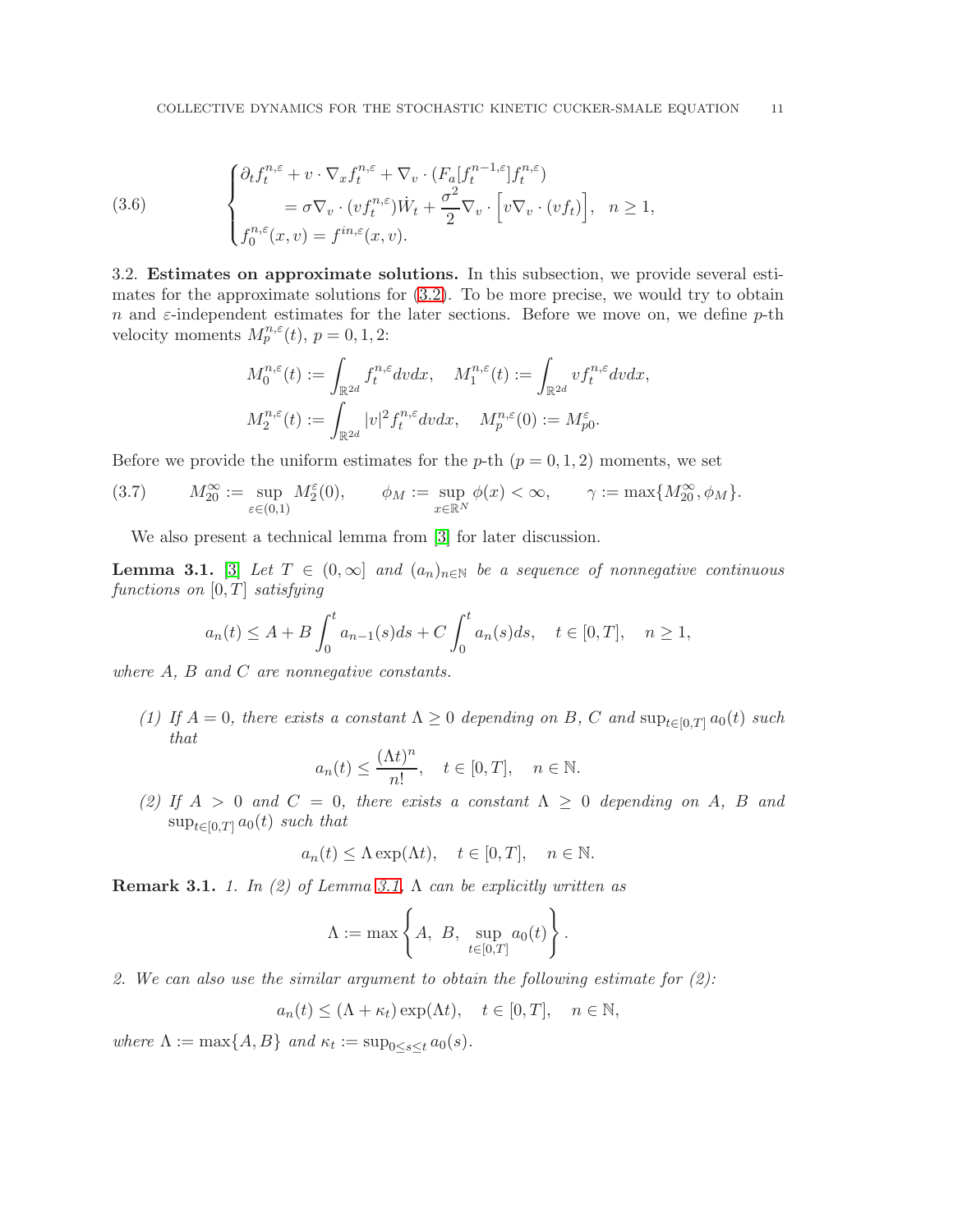<span id="page-11-1"></span>**Proposition 3.1.** For every  $n \in \mathbb{N}$  and  $T \in (0, \infty)$ , let  $f_t^{n,\varepsilon}$  $t^{n,\varepsilon}$  be a solution to [\(3.2\)](#page-9-1). Then, for any  $t \in (0,T)$  we have

$$
M_0^{n,\varepsilon}(t) = 1, \quad M_1^{n,\varepsilon}(t) = 0, \quad M_2^{n,\varepsilon}(t) \le (\gamma + K_t) \exp\{(\gamma + \phi_M)t - 2\sigma W_t\},
$$

where  $\gamma$  is a constant in [\(3.7\)](#page-10-1) and  $K_t$  is defined as

$$
K_t := M_{20}^{\infty} \sup_{0 \le s \le t} \exp(-\phi_M s + 2\sigma W_s).
$$

*Proof.* We will use the same arguments as in Lemma [2.3.](#page-5-1) First note that  $f_t^{n,\varepsilon}$  $t^{n,\varepsilon}$  satisfies re-lation [\(3.6\)](#page-10-2) and  $f_t^{n,\varepsilon}$  $t^{n,\varepsilon}$  is compactly supported in x and v, since  $f^{in,\varepsilon}$  is compactly supported in the phase space and  $\varphi_t^{n,\tilde{\varepsilon}}$  $t^{n,\varepsilon}$  is a  $\mathcal{C}^m$ -diffeomorphisim. Thus, we may follow the arguments in Lemma [2.3](#page-5-1) to derive the conservation estimates.

For the dissipation estimate of  $M_2^{n,\epsilon}$ , we use a similar argument to Lemma [2.3](#page-5-1) to have

$$
M_2^{n,\varepsilon}(t) = M_2^{\varepsilon}(0) + 2 \int_0^t \int_{\mathbb{R}^{4d}} \phi(x_* - x)(v_* - v) \cdot v f_s^{n-1,\varepsilon}(x_*, v_*) f_s^{n,\varepsilon}(x, v) dv_* dx_* dv dx ds
$$
  
+ 
$$
2\sigma^2 \int_0^t M_2^{n,\varepsilon}(s) ds - 2\sigma \int_0^t M_2^{n,\varepsilon}(s) dW_s
$$
  

$$
\leq M_2^{\varepsilon}(0) + 2 \int_0^t \int_{\mathbb{R}^{4d}} \phi(x_* - x)v_* \cdot v f_s^{n-1,\varepsilon}(x_*, v_*) f_s^{n,\varepsilon}(x, v) dv_* dx_* dv dx
$$
  
+ 
$$
2\sigma^2 \int_0^t M_2^{n,\varepsilon}(s) ds - 2\sigma \int_0^t M_2^{n,\varepsilon}(s) dW_s
$$
  

$$
\leq M_2^{\varepsilon}(0) + \phi_M \int_0^t M_2^{n-1,\varepsilon}(s) ds + (\phi_M + 2\sigma^2) \int_0^t M_2^{n,\varepsilon}(s) ds - 2\sigma \int_0^t M_2^{n,\varepsilon}(s) dW_s,
$$

where we used Young's inequality on the second inequality. In differential form, we have

<span id="page-11-0"></span>(3.8) 
$$
dM_2^{n,\varepsilon}(t) \leq \left\{ \phi_M M_2^{n-1,\varepsilon}(t) + (\phi_M + 2\sigma^2) M_2^{n,\varepsilon}(t) \right\} dt - 2\sigma M_2^{n,\varepsilon}(t) dW_t.
$$

Then, it follows from [\(3.8\)](#page-11-0) and comparison theorem (in Lemma [A.2](#page-26-1) ) that

$$
M_2^{n,\varepsilon}(t) \le X_t,
$$

where the process  $X_t$  satisfies

$$
\begin{cases} dX_t = \left\{ \phi_M M_2^{n-1,\varepsilon}(t) + (\phi_M + 2\sigma^2)X_t \right\} dt - 2\sigma X_t dW_t, \quad t > 0, \\ X_0 = M_2^{\varepsilon}(0). \end{cases}
$$

It follows from Lemma [A.1](#page-26-0) that  $X_t$  can be represented as

$$
X_t = X_0 \exp(\phi_M t - 2\sigma W_t) + \phi_M \int_0^t \exp\{\phi_M(t-s) - 2\sigma(W_t - W_s)\} M_2^{n-1,\varepsilon}(s) ds.
$$

This implies

$$
M_2^{n,\varepsilon}(t) \le M_2^{\varepsilon}(0) \exp(\phi_M t - 2\sigma W_t) + \phi_M \int_0^t \exp\{\phi_M(t-s) - 2\sigma(W_t - W_s)\} M_2^{n-1,\varepsilon}(s) ds.
$$

Now, we set

$$
a_n(t) := M_2^{n,\varepsilon}(t) \exp\{-\phi_M t + 2\sigma W_t\}.
$$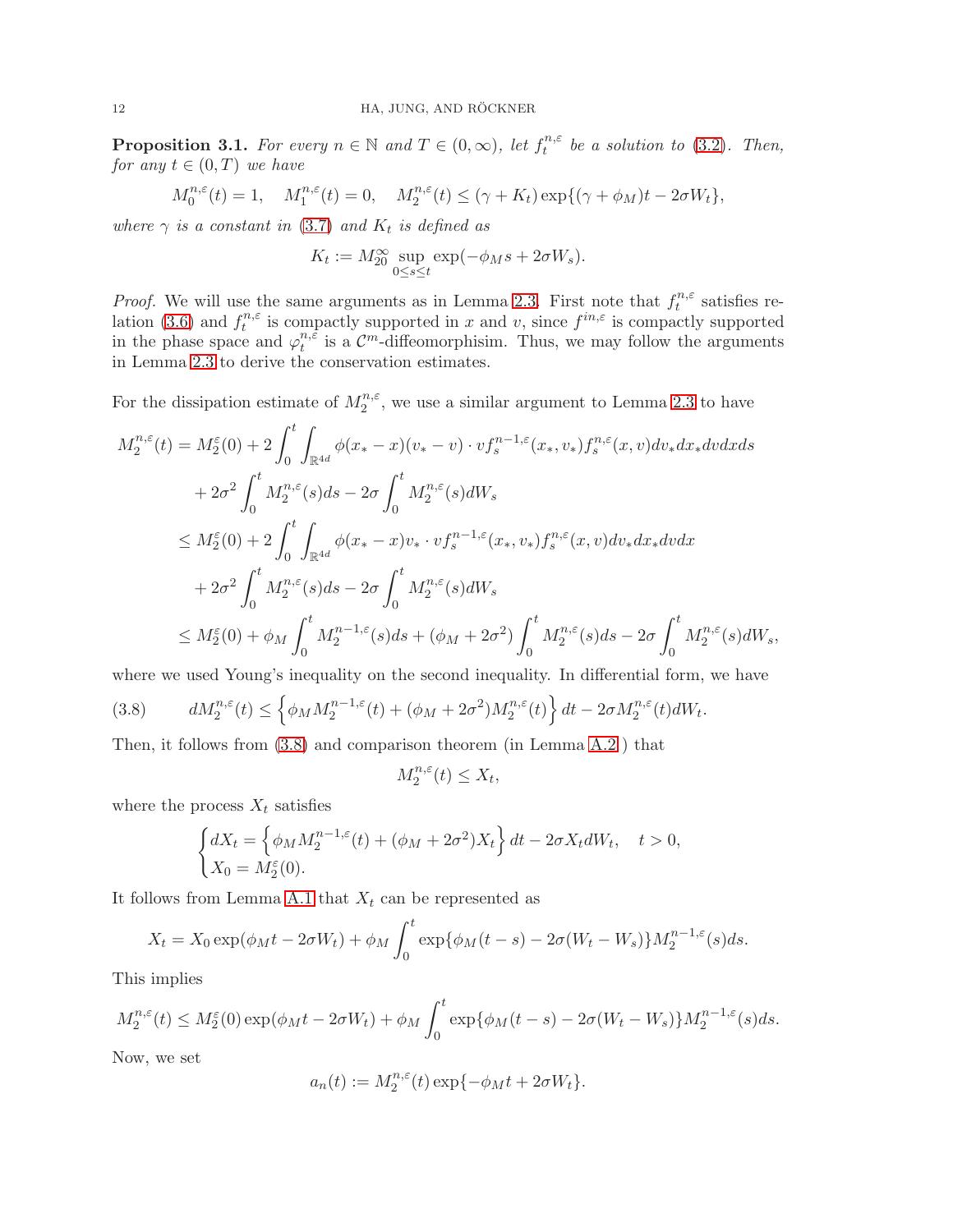Then, it satisfies

$$
a_{n+1}(t) \le M_{20}^{\varepsilon} + \phi_M \int_0^t a_n(s)ds.
$$

We use Lemma [3.1](#page-10-0) in the way from Remark 3.1 to get

$$
a_n(t) \le (\gamma + K_t)e^{\gamma t}, \quad t \in (0, T).
$$

This yields the desired result.  $\Box$ 

We also provide uniform estimates for the stochastic characteristic flows.

<span id="page-12-0"></span>**Proposition 3.2.** For each  $n \in \mathbb{N}$  and  $T \in (0, \infty)$ , let  $(X_t^{n, \varepsilon})$  $t^{n,\varepsilon}, V_t^{n,\varepsilon}$  be the stochastic characteristic flow for [\(3.2\)](#page-9-1) with this initial data:

$$
(X_0^{n,\varepsilon}, V_0^{n,\varepsilon}) = (x, v) \in \operatorname{supp} f^{\operatorname{in}, \varepsilon}.
$$

Then for  $t \in (0, T)$ , we have

(i) 
$$
|V_t^{n,\varepsilon}|^2 \le \left\{|v|^2 + \phi_M \int_0^t (\gamma + K_s) \exp(\gamma s) ds\right\} \exp(\phi_M t - 2\sigma W_t).
$$
  
\n(ii)  $|X_t^{n,\varepsilon}|^2 \le 2\left(|x|^2 + t \int_0^t \left\{|v|^2 + \phi_M \int_0^s (\gamma + K_\tau) \exp(\gamma \tau) d\tau\right\} \exp(\phi_M s - 2\sigma W_s) ds\right).$ 

*Proof.* (i) It follows from Itô's lemma and  $(3.4)$  that  $d|V_t^{n,\varepsilon}$  $|t^{n,\varepsilon}|^2 = 2V_t^{n,\varepsilon}$  $\sigma_t^{n,\varepsilon} \cdot dV_t^{n,\varepsilon} + dV_t^{n,\varepsilon} \cdot dV_t^{n,\varepsilon}$ 

$$
=2\left(F_a[f_t^{n-1,\varepsilon}](X_t^{n,\varepsilon},V_t^{n,\varepsilon})\cdot V_t^{n,\varepsilon}+\sigma^2|V_t^{n,\varepsilon}|^2\right)dt-2\sigma|V_t^{n,\varepsilon}|^2dW_t
$$
  
\n
$$
\leq \left(2\int_{\mathbb{R}^{2d}}\phi(x_*-X_t^{n,\varepsilon})(v_*\cdot V_t^{n,\varepsilon})f_t^{n-1,\varepsilon}(x_*,v_*)dv_*dx_*+\sigma^2|V_t^{n,\varepsilon}|^2\right)dt-2\sigma d|V_t^{n,\varepsilon}|^2dW_t
$$
  
\n
$$
\leq \left(\phi_MM_2^{n-1,\varepsilon}(t)+(\phi_M+2\sigma^2)|V_t^{n,\varepsilon}|^2\right)dt-2\sigma|V_t^{n,\varepsilon}|^2dW_t,
$$

where  $dV_t^{n,\varepsilon} \cdot dV_t^{n,\varepsilon}$  denotes a handy notation for a quadratic variation of  $V_t^{n,\varepsilon}$  $\frac{\varepsilon^{n,\varepsilon}}{t}$ .

We use Lemma [A.1](#page-26-0) to get

$$
|V_t^{n,\varepsilon}|^2 \le |v|^2 \exp(\phi_M t - 2\sigma W_t) + \phi_M \int_0^t \exp\{\phi_M(t-s) - 2\sigma(W_t - W_s)\} M_2^{n-1,\varepsilon}(s) ds
$$
  

$$
\le \left\{|v|^2 + \phi_M \int_0^t (\gamma + K_s) \exp(\gamma s) ds\right\} \exp(\phi_M t - 2\sigma W_t).
$$

(ii) For the estimate of spatial process, we use Cauchy-Schwarz inequality to get

$$
\begin{split} |X_t^{n,\varepsilon}|^2 &\leq \left( |x|^2 + \int_0^t |V_s^{n,\varepsilon}|^2 ds \right)^2 \\ &\leq 2 \left( |x|^2 + t \int_0^t |V_s^{n,\varepsilon}|^2 ds \right) \\ &\leq 2 \left( |x|^2 + t \int_0^t \left\{ |v|^2 + \phi_M \int_0^s (\gamma + K_\tau) \exp(\gamma \tau) d\tau \right\} \exp(\phi_M s - 2\sigma W_s) ds \right). \end{split}
$$

This yields the desired result.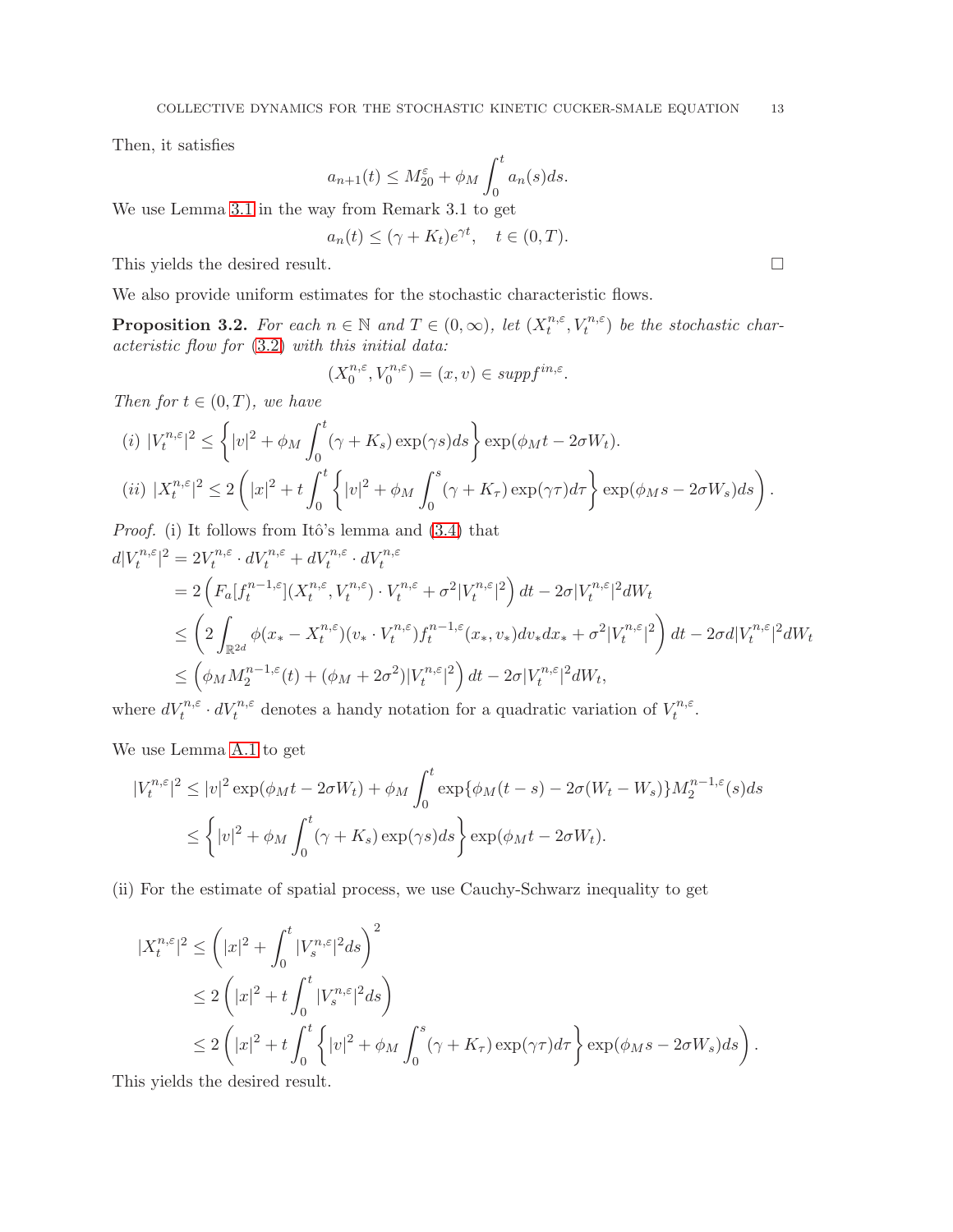As a corollary of Proposition [3.2,](#page-12-0) we have estimates for the sizes of velocity and spatial supports: We set

$$
\mathcal{X}^{n,\varepsilon}(t) := \sup\{|x| \ : \ f_t^{n,\varepsilon}(x,v) \neq 0 \quad \text{for some } v \in \mathbb{R}^d\},
$$
  

$$
\mathcal{V}^{n,\varepsilon}(t) := \sup\{|v| \ : \ f_t^{n,\varepsilon}(x,v) \neq 0 \quad \text{for some } x \in \mathbb{R}^d\}.
$$

<span id="page-13-0"></span>**Corollary 3.1.** For each  $n \in \mathbb{N}$  and  $T \in (0, \infty]$ , let  $(X_t^{n, \varepsilon})$  $t^{n,\varepsilon}, V_t^{n,\varepsilon}$  be the stochastic characteristic flow for [\(3.2\)](#page-9-1) with the initial data:

$$
(X_0^{n,\varepsilon}, V_0^{n,\varepsilon}) = (x, v) \in \operatorname{supp} f^{\mathrm{in}, \varepsilon}.
$$

Then for  $t \in (0, T)$ , we have

$$
|\mathcal{V}^{n,\varepsilon}(t)| \le |\mathcal{V}^{\infty}(t)| \quad \text{and} \quad |\mathcal{X}^{n,\varepsilon}(t)| \le |\mathcal{X}^{\infty}(t)|,
$$

where  $\mathcal{X}^{\infty}(t)$  and  $\mathcal{V}^{\infty}(t)$  are given by the following relations:  $|\mathcal{X}^{\infty}(t)|^2$ 

$$
:= 2\left((R_0+1)^2 + t\int_0^t \left\{(R_0+1)^2 + \phi_M \int_0^s (\gamma + K_\tau) \exp(\gamma \tau) d\tau \right\} \exp(\phi_M s - 2\sigma W_s) ds\right),
$$
  

$$
|\mathcal{V}^\infty(t)|^2 := \left\{(R_0+1)^2 + \phi_M \int_0^t (\gamma + K_s) \exp(\gamma s) ds\right\} \exp(\phi_M t - 2\sigma W_t).
$$

Proof. It follows from Proposition [3.2](#page-12-0) that

$$
|\mathcal{V}^{n,\varepsilon}(t)|^2 \leq \left\{ |\mathcal{V}^{n,\varepsilon}(0)|^2 + \phi_M \int_0^t (\gamma + K_s) \exp(\gamma s) ds \right\} \exp(\phi_M t - 2\sigma W_t)
$$
  

$$
\leq \left\{ (R_0 + 1)^2 + \phi_M \int_0^t (\gamma + K_s) \exp(\gamma s) ds \right\} \exp(\phi_M t - 2\sigma W_t) = |\mathcal{V}^{\infty}(t)|^2.
$$

This yields the first estimate for velocity support. On the other hand, we also use Proposition [3.2](#page-12-0) to get

$$
\begin{split}\n&\|\mathcal{X}^{n,\varepsilon}(t)\|^{2} \\
&\leq 2\left(|\mathcal{X}^{n,\varepsilon}(0)|^{2} + t\int_{0}^{t}\left\{|{\mathcal{V}}^{n,\varepsilon}(0)|^{2} + \phi_{M}\int_{0}^{s}(\gamma + K_{\tau})\exp(\gamma\tau)d\tau\right\}\exp(\phi_{M}s - 2\sigma W_{s})ds\right) \\
&\leq 2\left((R_{0} + 1)^{2} + t\int_{0}^{t}\left\{(R_{0} + 1)^{2} + \phi_{M}\int_{0}^{s}(\gamma + K_{\tau})\exp(\gamma\tau)d\tau\right\}\exp(\phi_{M}s - 2\sigma W_{s})ds\right) \\
&=: |\mathcal{X}^{\infty}(t)|^{2}.\n\end{split}
$$

**Remark 3.2.** Note that  $f_t^{n,\varepsilon}$  $t^{n,\varepsilon}$  has compact supports in x and v for every sample path which are bounded uniformly in n and  $\varepsilon$ .

Now, we are ready to state the results on the uniform bound for the sequence  $\{f_t^{n,\varepsilon}$  $t^{n,\varepsilon}$ .

<span id="page-13-1"></span>**Proposition 3.3.** For every n,  $m \in \mathbb{N}$  and  $t \in (0,T)$ , there exists a nonnegative process  $\mathcal{A}_t^m$  which has continuous sample paths and is independent of n and  $\varepsilon$  such that

$$
||f_t^{n,\varepsilon}||_{W^{m,\infty}} \leq \mathcal{A}_t^m \cdot ||f^{in,\varepsilon}||_{W^{m,\infty}}.
$$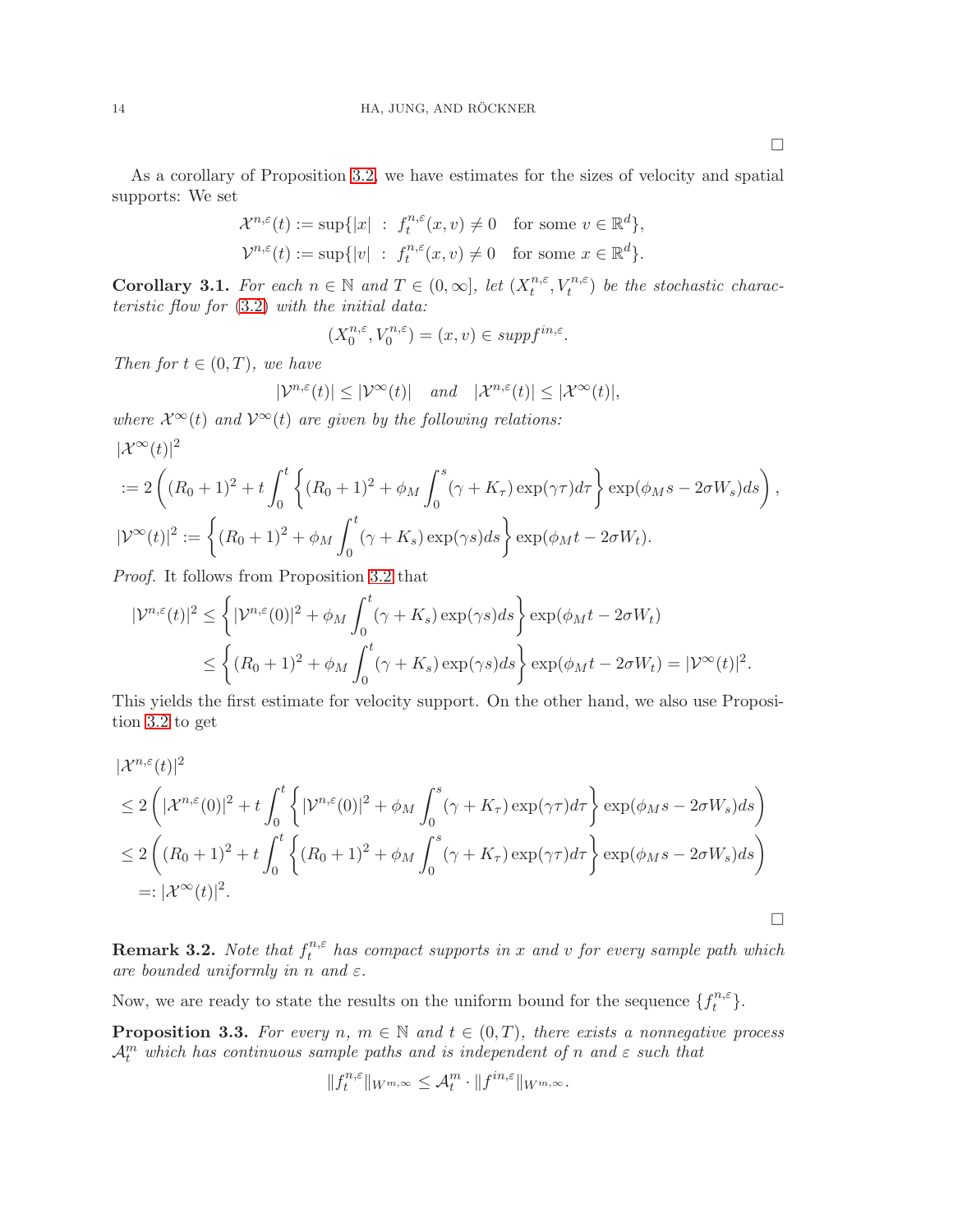*Proof.* Since the proof is rather lengthy, we postpone it to Appendix B.

**Remark 3.3.** It is easy to see that for fixed t and  $\omega$ ,  $A_t^m$  is monotonically increasing with respect to m.

Next, we prove that the sample paths of approximate solutions become a Cauchy sequence in a suitable functional space. For this, we set

$$
\|\varphi^{n, \varepsilon}_t\|_{L^\infty}:=\sup_{(x, v)\in {supp}f^{in, \varepsilon}}|\varphi^{n, \varepsilon}_t(x, v)|.
$$

<span id="page-14-2"></span>**Proposition 3.4.** For every n and  $t \in (0, T)$ , there exists a nonnegative process  $\mathcal{B}_t$  which has continuous sample paths and is independent of n and  $\varepsilon$  such that

<span id="page-14-0"></span>
$$
(3.9) \qquad \begin{aligned} \|f_t^{n,\varepsilon} - f_t^{n-1}\|_{L^\infty}^2 + \|\varphi_t^{n,\varepsilon} - \varphi_t^{n-1,\varepsilon}\|_{L^\infty}^2 \\ &\leq \mathcal{B}_t \bigg[ \int_0^t \left( \|\varphi_s^{n,\varepsilon} - \varphi_s^{n-1,\varepsilon}\|_{L^\infty}^2 + \|f_s^{n-1,\varepsilon} - f_s^{n-2,\varepsilon}\|_{L^\infty}^2 \right) ds \bigg], \quad n \geq 2. \end{aligned}
$$

Proof. For the estimate [\(3.9\)](#page-14-0), we claim:

<span id="page-14-1"></span>
$$
(3.10)
$$
\n
$$
(i) \quad \|f_t^{n,\varepsilon} - f_t^{n-1,\varepsilon}\|_{L^{\infty}}^2
$$
\n
$$
\leq \mathcal{B}_t^1 \Big[ \|\varphi_t^{n,\varepsilon} - \varphi_t^{n-1,\varepsilon}\|_{L^{\infty}}^2 + \int_0^t \mathcal{C}_s^1 \Big( \|\varphi_s^{n,\varepsilon} - \varphi_s^{n-1,\varepsilon}\|_{L^{\infty}}^2 + \|f_s^{n-1,\varepsilon} - f_s^{n-2,\varepsilon}\|_{L^{\infty}}^2 \Big) ds \Big].
$$
\n
$$
(ii) \quad \|\varphi_t^{n,\varepsilon} - \varphi_t^{n-1,\varepsilon}\|_{L^{\infty}}^2
$$
\n
$$
\leq \mathcal{B}_t^2 \Big( \int_0^t \mathcal{C}_s^2 (\|\varphi_s^{n,\varepsilon} - \varphi_s^{n-1,\varepsilon}\|_{L^{\infty}}^2 + \|f_s^{n-1,\varepsilon} - f_s^{n-2,\varepsilon}\|_{L^{\infty}}^2) ds \Big),
$$

where  $\mathcal{B}_t^i$  and  $\mathcal{C}_t^i$  (i = 1,2) are nonnegative processes which has continuous sample paths and is independent of n and  $\varepsilon$ , respectively.

• (Estimate for (i)): By direct estimates, we have

$$
f_t^{n,\varepsilon}(\varphi_t^{n,\varepsilon}) - f_t^{n-1,\varepsilon}(\varphi_t^{n,\varepsilon})
$$
  
= 
$$
\{f_t^{n,\varepsilon}(\varphi_t^{n,\varepsilon}) - f_t^{n-1,\varepsilon}(\varphi_t^{n-1,\varepsilon})\} - \{f_t^{n-1,\varepsilon}(\varphi_t^{n,\varepsilon}) - f_t^{n-1,\varepsilon}(\varphi_t^{n-1,\varepsilon})\}
$$
  
=:  $\mathcal{I}_{21} + \mathcal{I}_{22}$ .

Below, we estimate the terms  $\mathcal{I}_{2i}$  separately.

 $\Diamond$  (Estimate on  $\mathcal{I}_{21}$ ): We use mean-value theorem, unit mass,  $(\mathcal{F}^{\varepsilon})$  and Corollary [3.1](#page-13-0) to obtain

$$
\begin{split}\n\left|\mathcal{I}_{21}\right| &= |f^{in,\varepsilon} \exp(d\sigma W_t)| \\
&\times \left| \exp\left(-\int_0^t \nabla_v \cdot F_a[f_s^{n-1,\varepsilon}](\varphi_s^{n,\varepsilon})ds\right) - \exp\left(-\int_0^t \nabla_v \cdot F_a[f_s^{n-2,\varepsilon}](\varphi_s^{n-1,\varepsilon})ds\right) \right| \\
&\leq \|f^{in,\varepsilon}\|_{L^\infty} \exp(d\phi_M t + d\sigma W_t) \\
&\times \left| \int_0^t \left(\nabla_v \cdot F_a[f_s^{n-1,\varepsilon}](\varphi_s^{n,\varepsilon}) - \nabla_v \cdot F_a[f_s^{n-2,\varepsilon}](\varphi_s^{n-1,\varepsilon})\right)ds \right| \\
&\leq d \|f^{in}\|_{L^\infty} \exp(d\phi_M t + d\sigma W_t)\n\end{split}
$$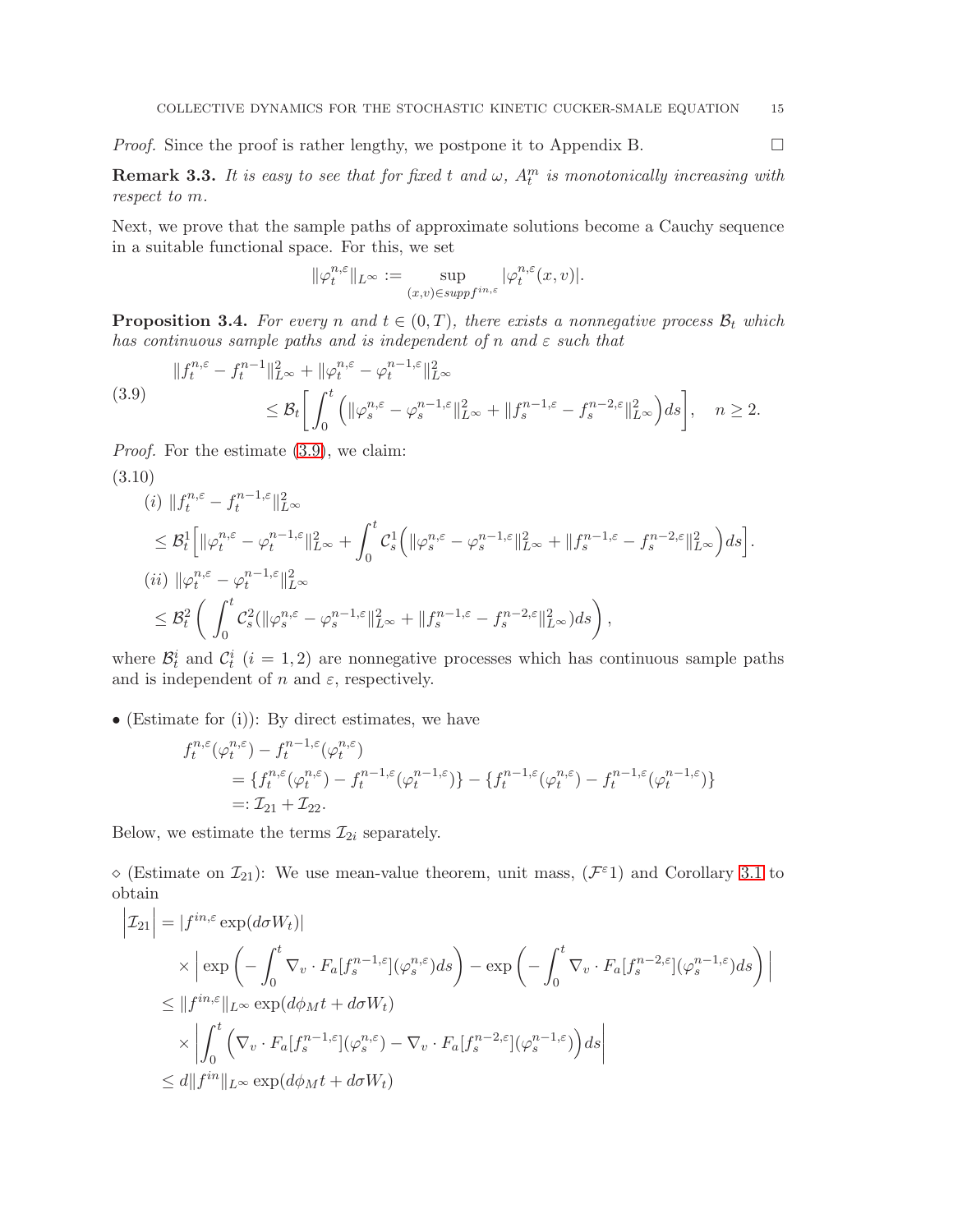$$
\times \int_0^t \int_{\mathbb{R}^{2d}} |\phi(x_* - X_s^{n,\varepsilon}) f_s^{n-1,\varepsilon} - \phi(x_* - X_s^{n-1,\varepsilon}) f_s^{n-2,\varepsilon}| dv_* dx_* ds
$$
  
\n
$$
\leq d \|f^{in}\|_{L^{\infty}} \exp(d\phi_M t + d\sigma W_t)
$$
  
\n
$$
\times \left[ \int_0^t \int_{\mathbb{R}^{2d}} |\phi(x_* - X_s^{n,\varepsilon}) - \phi(x_* - X_s^{n-1,\varepsilon})| f_s^{n-1,\varepsilon} + \phi(x_* - X_s^{n-1,\varepsilon}) |f_s^{n-1,\varepsilon} - f_s^{n-2,\varepsilon}| dv_* dx_* ds \right]
$$
  
\n
$$
\leq d \|\phi\|_{\mathcal{C}^1} \|f^{in}\|_{L^{\infty}} \exp(d\phi_M t + d\sigma W_t)
$$
  
\n
$$
\times \left[ \int_0^t |X_s^{n,\varepsilon} - X_s^{n-1,\varepsilon}| ds + \int_0^t (4\mathcal{X}^\infty(s)\mathcal{Y}^\infty(s))^d \|f_s^{n-1,\varepsilon} - f_s^{n-2,\varepsilon}\|_{L^\infty} ds \right].
$$

 $\diamond$  (Estimate on  $\mathcal{I}_{22})$  : By the mean-value theorem, we have

$$
|\mathcal{I}_{22}| \le ||f_t^{n-1,\varepsilon}||_{W^{1,\infty}} \|\varphi_t^{n,\varepsilon} - \varphi_t^{n-1,\varepsilon}||_{L^\infty} \le ||f^{in,\varepsilon}||_{W^{1,\infty}} \mathcal{A}_t^1 \|\varphi_t^{n,\varepsilon} - \varphi_t^{n-1,\varepsilon}||_{L^\infty}
$$
  

$$
\le ||f^{in}||_{W^{1,\infty}} \mathcal{A}_t^1 \|\varphi_t^{n,\varepsilon} - \varphi_t^{n-1,\varepsilon}||_{L^\infty}.
$$

Now, we collect the estimates for  $\mathcal{I}_{21}$  and  $\mathcal{I}_{22}$ , use Young's inequality, Cauchy-Schwarz inequality and take a supremum over all characteristic flows to get

$$
\label{eq:22} \begin{split} &\|f^{n,\varepsilon}_t-f^{n-1,\varepsilon}_t\|^2_{L^\infty}\\ &\leq 2\sup_{\varphi^{n,\varepsilon}_t}(|\mathcal{I}_{21}|^2+|\mathcal{I}_{22}|^2)\\ &\leq 2\Big(d\|\phi\|_{\mathcal{C}^1}\|f^{in,\varepsilon}\|_{L^\infty}\exp(d\phi_Mt+d\sigma W_t)\Big)^2\\ &\quad\times \Big[\int_0^t|X^{n,\varepsilon}_s-X^{n-1,\varepsilon}_s|ds+\int_0^t(4\mathcal{X}^\infty(s)\mathcal{V}^\infty(s))^d\|f^{n-1,\varepsilon}_s-f^{n-2,\varepsilon}_s\|_{L^\infty}ds\Big]^2\\ &\quad+2\Big(\|f^{in}\|_{W^{1,\infty}}\mathcal{A}^1_t\|\varphi^{n,\varepsilon}_t-\varphi^{n-1,\varepsilon}_t\|_{L^\infty}\Big)^2\\ &\leq 4\Big(d\|\phi\|_{\mathcal{C}^1}\|f^{in,\varepsilon}\|_{L^\infty}\exp(d\phi_Mt+d\sigma W_t)\Big)^2\\ &\quad\times\bigg[\Big(\int_0^t|X^{n,\varepsilon}_s-X^{n-1,\varepsilon}_s|ds\Big)^2+\Big(\int_0^t(4\mathcal{X}^\infty(s)\mathcal{V}^\infty(s))^d\|f^{n-1,\varepsilon}_s-f^{n-2,\varepsilon}_s\|_{L^\infty}ds\Big)^2\bigg]\\ &\quad+2\Big(\|f^{in}\|_{W^{1,\infty}}\mathcal{A}^1_t\|\varphi^{n,\varepsilon}_t-\varphi^{n-1,\varepsilon}_t\|_{L^\infty}\Big)^2\\ &\leq 4T\Big(d\|\phi\|_{\mathcal{C}^1}\|f^{in,\varepsilon}\|_{L^\infty}\exp(d\phi_Mt+d\sigma W_t)\Big)^2\\ &\quad\times\bigg[\int_0^t|X^{n,\varepsilon}_s-X^{n-1,\varepsilon}_s|^2ds+\int_0^t(4\mathcal{X}^\infty(s)\mathcal{V}^\infty(s))^{2d}\|f^{n-1,\varepsilon}_s-f^{n-2,\varepsilon}_s\|_{L^\infty}^2ds\bigg]\\ &\quad+2\Big(\|f^{in}\|_{W^{1,\infty}}\mathcal{A}^1_t\|\var
$$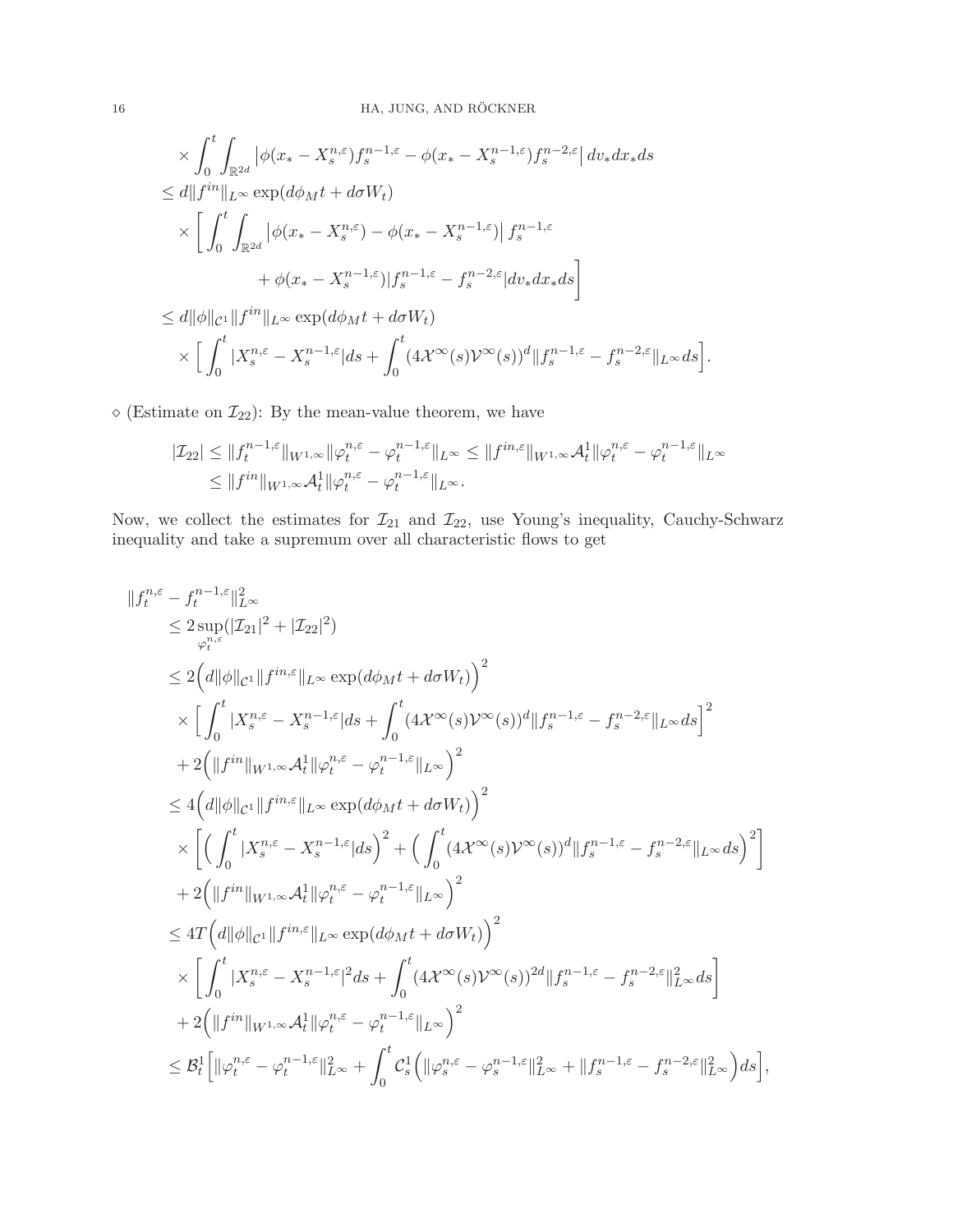where  $\mathcal{B}_t^1$  and  $\mathcal{C}_t^1$  are given by

$$
\mathcal{B}_t^1 := 4T \left\{ d \|\phi\|_1 \|f^{in}\|_{L^\infty} \exp(d\phi_M t + \sigma dW_t) \right\}^2 + 2 \left( \|f^{in}\|_{W^{1,\infty}} \mathcal{A}_t^1 \right)^2,
$$
  

$$
\mathcal{C}_t^1 := 1 + (4\mathcal{X}^\infty(t)\mathcal{V}^\infty(t))^{2d}.
$$

• (Estimate for (ii)): We use  $(3.3)$  and Itô's lemma to see

$$
\begin{split} &d|V_t^{n,\varepsilon} - V_t^{n-1}|^2\\ &= 2(V_t^{n,\varepsilon} - V_t^{n-1,\varepsilon})d(V_t^{n,\varepsilon} - V_t^{n-1,\varepsilon}) + d(V_t^{n,\varepsilon} - V_t^{n-1,\varepsilon}) \cdot d(V_t^{n,\varepsilon} - V_t^{n-1,\varepsilon})\\ &= 2\left\{ \underbrace{(F_a[f_t^{n-1,\varepsilon}] (\varphi_t^{n,\varepsilon}) - F_a[f_t^{n-2,\varepsilon}] (\varphi_t^{n-1,\varepsilon})) \cdot (V_t^{n,\varepsilon} - V_t^{n-1,\varepsilon})}_{=: \mathcal{I}_{31}} + \sigma^2 |V_t^{n,\varepsilon} - V_t^{n-1,\varepsilon}|^2 \right\} dt\\ &- 2\sigma |V_t^{n,\varepsilon} - V_t^{n-1,\varepsilon}|^2 dW_t. \end{split}
$$

Next, we estimate the term  $\mathcal{I}_{31}$  as follows.

$$
\mathcal{I}_{31} = \left( F_a[f_t^{n-1,\varepsilon}](\varphi_t^{n,\varepsilon}) - F_a[f_t^{n-2,\varepsilon}](\varphi_t^{n-1,\varepsilon}) \right) \cdot (V_t^{n,\varepsilon} - V_t^{n-1,\varepsilon})
$$
\n
$$
\leq \int_{\mathbb{R}^{2d}} \left[ \left( \phi(x_* - X_t^{n,\varepsilon}) - \phi(x_* - X_t^{n-1,\varepsilon}) \right) (v_* - V_t^{n,\varepsilon}) f_t^{n-1,\varepsilon} \right. \\ \left. - \phi(x_* - X_t^{n-1,\varepsilon}) (V_t^{n,\varepsilon} - V_t^{n-1,\varepsilon}) f_t^{n-1,\varepsilon}
$$
\n
$$
+ \phi(x_* - X_t^{n-1,\varepsilon}) (v_* - V_t^{n-1,\varepsilon}) (f_t^{n-1,\varepsilon} - f_t^{n-2,\varepsilon}) \right] \cdot (V_t^{n,\varepsilon} - V_t^{n-1,\varepsilon}) dv_* dx_*
$$
\n
$$
\leq \left( \|\phi\|_{\mathcal{C}^1} + (2V^\infty(t))^{d+1} (2\mathcal{X}^\infty(t))^d + 2V^\infty(t) \right)
$$
\n
$$
\times (|V_t^{n,\varepsilon} - V_t^{n-1,\varepsilon}|^2 + |X_t^{n,\varepsilon} - X_t^{n-1,\varepsilon}|^2 + \|f_t^{n-1,\varepsilon} - f_t^{n-2,\varepsilon}\|_{L^\infty}^2).
$$

This implies

$$
d|V_t^{n,\varepsilon} - V_t^{n-1,\varepsilon}|^2 \leq \tilde{\mathcal{B}}_t \left( |V_t^{n,\varepsilon} - V_t^{n-1,\varepsilon}|^2 + |X_t^{n,\varepsilon} - X_t^{n-1,\varepsilon}|^2 + ||f_t^{n-1,\varepsilon} - f_t^{n-2,\varepsilon}||_{L^\infty}^2 \right) dt
$$
  
-  $2\sigma |V_t^{n,\varepsilon} - V_t^{n-1,\varepsilon}|^2 dW_t,$ 

where the process  $\tilde{\mathcal{B}}_t$  is defined as follows.

$$
\tilde{\mathcal{B}}_t := 2\left( \|\phi\|_{\mathcal{C}^1} + (2\mathcal{V}^\infty(t))^{d+1} (2\mathcal{X}^\infty(t))^d + \mathcal{V}^\infty(t) + \sigma^2 \right).
$$

We apply Lemma [A.1](#page-26-0) and Lemma [A.2](#page-26-1) to get

<span id="page-16-0"></span>(3.11) 
$$
|V_t^{n,\varepsilon} - V_t^{n-1,\varepsilon}|^2 \le \int_0^t \exp\left\{ \int_s^t \tilde{\mathcal{B}}_\tau d\tau - 2\sigma^2(t-s) - 2\sigma(W_t - W_s) \right\} \times \tilde{\mathcal{B}}_s \left( |X_s^{n,\varepsilon} - X_s^{n-1,\varepsilon}|^2 + \|f_s^{n-1,\varepsilon} - f_s^{n-2,\varepsilon}\|_{L^\infty}^2 \right) ds.
$$

On the other hand, it is easy to see that

<span id="page-16-1"></span>(3.12) 
$$
|X_t^{n,\varepsilon} - X_t^{n-1,\varepsilon}|^2 \le \int_0^t |X_s^n - X_s^{n-1,\varepsilon}|^2 ds + \int_0^t |V_s^{n,\varepsilon} - V_s^{n-1,\varepsilon}|^2 ds.
$$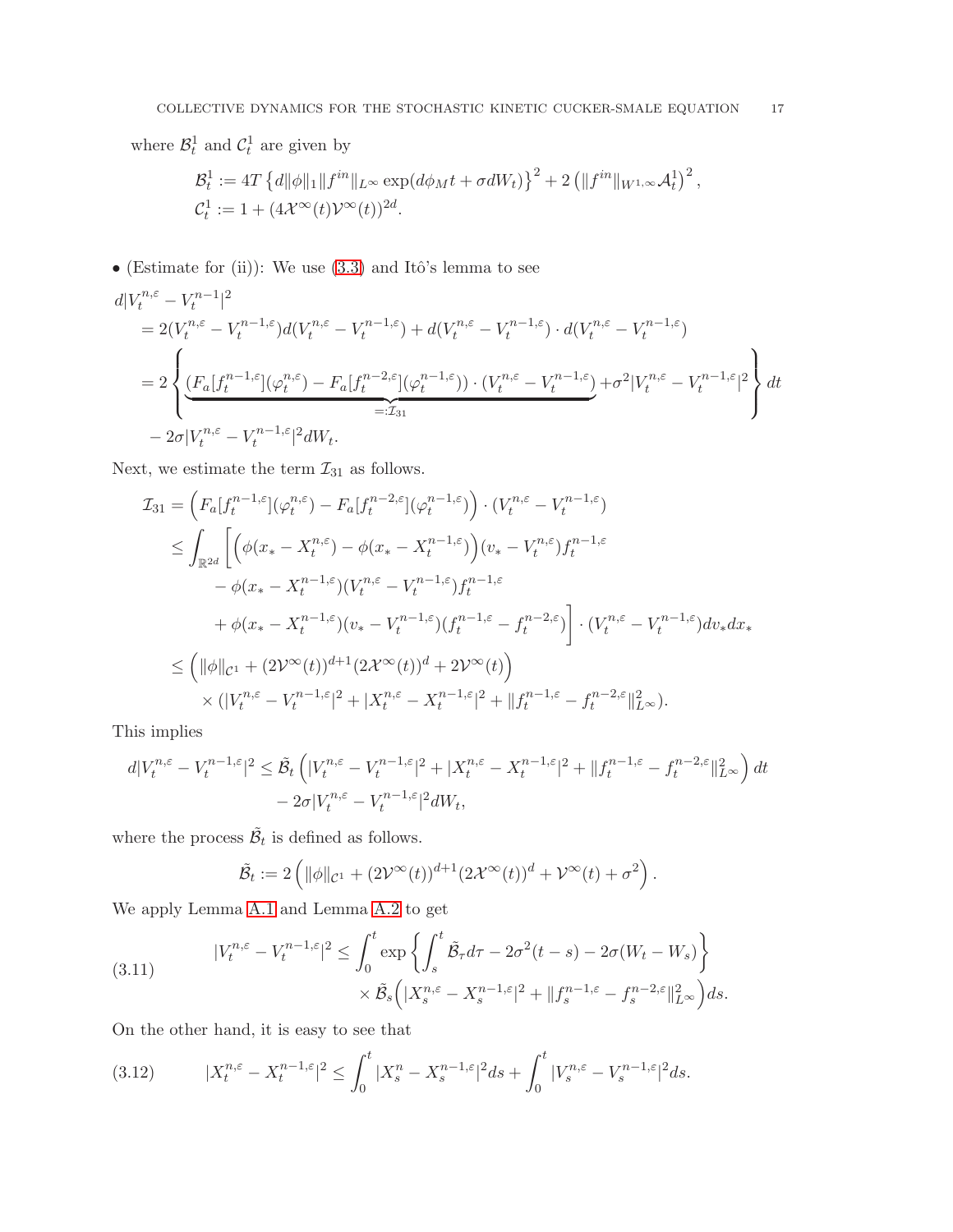We combine all estimates  $(3.11)$  and  $(3.12)$  to derive (ii), which is satisfied by the following processes:

$$
\mathcal{B}_t^2 := 1 + \exp\left(\int_0^t \tilde{\mathcal{B}}_\tau d\tau - 2\sigma^2 t - 2\sigma W_t\right),
$$
  

$$
\mathcal{C}_t^2 := 1 + (\mathcal{B}_t^2 - 1)^{-1}.
$$

Finally, for (i) and (ii) in [\(3.10\)](#page-14-1), the combination  $(i) + (\mathcal{B}_t^1 + 1) \cdot (ii)$  gives

$$
\begin{split} &\|f_t^{n,\varepsilon} - f_t^{n-1,\varepsilon}\|_{L^{\infty}}^2 + \|\varphi_t^{n,\varepsilon} - \varphi_t^{n-1,\varepsilon}\|_{L^{\infty}}^2 \\ &\leq \mathcal{B}_t^1 \left( \int_0^t \mathcal{C}_s^1 (\|\varphi_s^{n,\varepsilon} - \varphi_s^{n-1,\varepsilon}\|_{L^{\infty}}^2 + \|f_s^{n-1,\varepsilon} - f_s^{n-2,\varepsilon}\|_{L^{\infty}}^2) ds \right) \\ &\quad + (\mathcal{B}_t^1 + 1)\mathcal{B}_t^2 \left( \int_0^t \mathcal{C}_s^2 (\|\varphi_s^{n,\varepsilon} - \varphi_s^{n-1,\varepsilon}\|_{L^{\infty}}^2 + \|f_s^{n-1,\varepsilon} - f_s^{n-2,\varepsilon}\|_{L^{\infty}}^2) ds \right) \\ &\leq \mathcal{B}_t \left( \int_0^t (\|\varphi_s^{n,\varepsilon} - \varphi_s^{n-1,\varepsilon}\|_{L^{\infty}}^2 + \|f_s^{n-1,\varepsilon} - f_s^{n-2,\varepsilon}\|_{L^{\infty}}^2) ds \right), \end{split}
$$

where the process  $B_t$  is defined as follows.

$$
\mathcal{B}_t := \left(\mathcal{B}_t^1 + (\mathcal{B}_t^1 + 1)\mathcal{B}_t^2\right) \left(\sup_{0 \le s \le t} \mathcal{C}_s^1 + \sup_{0 \le s \le t} \mathcal{C}_s^2\right).
$$

This implies our desired result.

For each t and  $\omega \in \Omega$ , we define

$$
\Delta_n^{\varepsilon}(t,\omega) := \|f_t^{n,\varepsilon} - f_t^{n-1,\varepsilon}\|_{L^{\infty}}^2 + \|\varphi_t^{n,\varepsilon} - \varphi_t^{n-1,\varepsilon}\|_{L^{\infty}}^2.
$$

<span id="page-17-0"></span>**Corollary 3.2.** The functional  $\Delta_n^{\varepsilon}(t)$  satisfies

$$
\Delta_n^{\varepsilon}(t,\omega) \le \frac{(\mathcal{K}(\omega)t)^n}{n!}, \quad \text{for each} \ \ t \in [0,T] \quad \text{and a.s. } \omega \in \Omega,
$$

where  $\mathcal{K} = \mathcal{K}(\omega)$  is a nonnegative random variable.

Proof. It follows from Proposition [3.4](#page-14-2) that

$$
\Delta_{n+1}^{\varepsilon}(t) \leq \mathcal{B}_t\left(\int_0^t (\Delta_n^{\varepsilon}(s) + \Delta_{n+1}^{\varepsilon}(s))ds\right).
$$

Since  $\mathcal{B}_t$  is a nonnegative process with continuous sample paths, there exists a nonnegative random variable  $B = B(\omega)$  such that

$$
\sup_{0\leq t\leq T} \mathcal{B}_t(\omega) \leq B(\omega) < \infty, \quad \text{for each} \quad \omega \in \Omega.
$$

Thus, we can use the Grönwall-type lemma in Lemma [3.1](#page-10-0) to deduce

$$
\Delta_n(t,\omega) \le \frac{(\mathcal{K}(\omega)t)^n}{n!}, \quad \text{for each} \ \ t \in [0,T], \ \omega \in \Omega,
$$

where  $\mathcal{K} = \mathcal{K}(\omega)$  depends on  $B(\omega)$ .

<span id="page-17-1"></span>**Remark 3.4.** Corollary [3.2](#page-17-0) implies that for every  $\omega$ ,  $f_t^{n,\varepsilon}$  $t^{n,\varepsilon}(\omega) \to f_t^{\varepsilon}(\omega)$  in  $\mathcal{C}([0,T];L^{\infty}(\mathbb{R}^{2d})).$ Since  $f_t^{n,\varepsilon}$  $t^{n,\varepsilon}$  is  $\mathcal{F}_t$ -adapted (where  $\mathcal{F}_t$  is a filtration generated by the Wiener process) and  $f_t^{\varepsilon}$ is a pointwise limit of  $f^{n,\varepsilon}$  over  $\Omega$ , we have f is  $\mathcal{F}_t$ -adapted. Moreover, we have a uniform boundedness of  $f_t^{n,\varepsilon}$  $t^{n,\varepsilon}$  in  $L^{\infty}([0,T]; W^{m,p}(\mathbb{R}^{2d}))$  for any  $p \in [1,\infty)$ .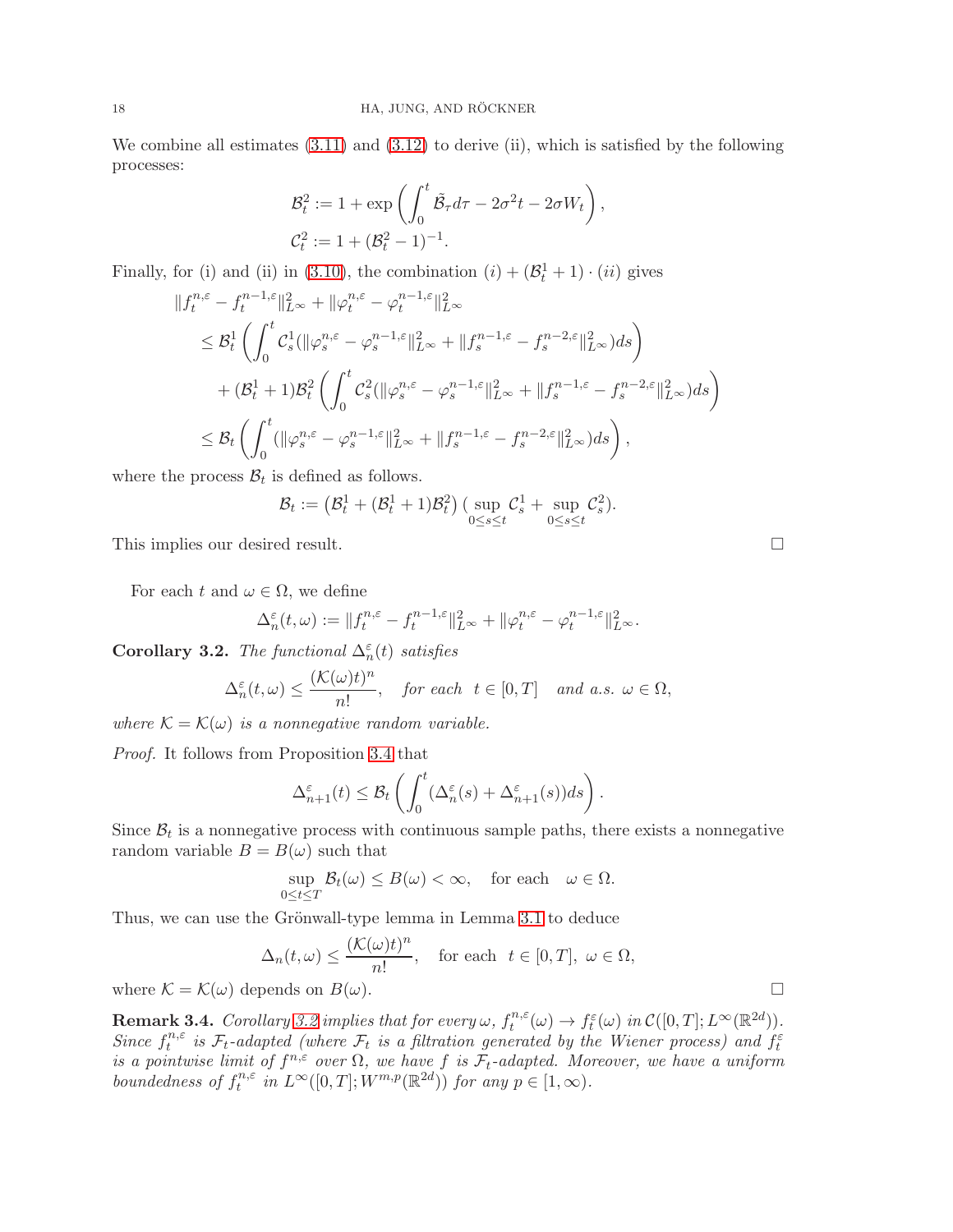By the property of reflexive Banach space, there exists a subsequence  $\{f^{n_k,\varepsilon}(\omega)\}\subseteq \{f^{n,\varepsilon}(\omega)\}$ which is weakly convergent to  $\tilde{f}_t(\omega)$  in  $L^{\infty}([0,T]; W^{m,p}(\mathbb{R}^{2d}))$  for each  $\omega \in \Omega$  and every  $p \in [1,\infty)$ . Since we have already a strong convergence in the lower order, we can conclude that  $f_t^{\varepsilon}(\omega) = \tilde{f}_t(\omega)$ .

However, we can not proceed further, since it is not clear whether  $f_t^{\varepsilon}$  satisfies the equation  $(1.3)$  at this moment. This is due to the noise term in the right-hand side of  $(3.2)$ . It is not certain whether the Stratonovich integral of  $f_t^{\varepsilon}$  can be defined or not. In addition, even if the noise term can be well-defined, it is also not clear whether the Stratonovich integral of  $f^{n,\varepsilon}$  converges to that of  $f_t^{\varepsilon}$  or not.

3.3. Convergence estimate. In this subsection, we provide a global existence of solution to system [\(3.2\)](#page-9-1) by showing that the limit of the sequence  $\{f_t^{n,\varepsilon}\}$  $\{n, \varepsilon\}$  exists as  $n \to \infty$  for each  $\varepsilon$ , and this limit is indeed a strong solution to [\(2.8\)](#page-5-2) corresponding to the regularized initial datum  $f^{in,\varepsilon}$ .

<span id="page-18-0"></span>**Theorem 3.1.** Suppose that  $f^{in}$  and  $\phi$  satisfy the framework  $(F)$  in Section [2.](#page-2-3) Then, for given  $T \in (0, \infty)$ , there exists a strong solution  $f_t^{\varepsilon}$  to  $(3.2)$ .

Proof. In order to cope with problems discussed in Remark [3.4,](#page-17-1) we employ the stopping time argument. First, for each  $m \ge \max\{4, k\}$ , we define a sequence of stopping times  ${\tau_{M,m}}_{M\in\mathbb{N}}$  as follows:

$$
\tau_{M,m}^1(\omega) := \inf\{t \ge 0 \mid \mathcal{A}_t^m(\omega) > M\} \wedge T,
$$
  

$$
\tau_{M,m}^2(\omega) := \inf\{t \ge 0 \mid \mathcal{B}_t(\omega) > M\} \wedge T,
$$
  

$$
\tau_{M,m} := \tau_{M,m}^1 \wedge \tau_{M,m}^2.
$$

Next, we verify the existence of solutions step by step.

• (Step A: Extracting a limit function): We can find out that for each  $n \in \mathbb{N}$ ,

$$
(i) \|f_{t\wedge\tau_{M,m}}^{n,\varepsilon}\|_{W^{m,\infty}} \leq M \|f^{in,\varepsilon}\|_{W^{m,\infty}}.
$$
  
\n
$$
(ii) \|f_{t\wedge\tau_{M,m}}^{n,\varepsilon} - f_{t\wedge\tau_{M,m}}^{n-1,\varepsilon} \|_{L^{\infty}}^2 + \|\varphi_{t\wedge\tau_{M,m}}^{n,\varepsilon} - \varphi_{t\wedge\tau_{M,m}}^{n-1,\varepsilon} \|_{L^{\infty}}^2
$$
  
\n
$$
\leq M \Big[ \int_0^t \Big( \|\varphi_{s\wedge\tau_{M,m}}^{n,\varepsilon} - \varphi_{s\wedge\tau_{M,m}}^{n-1,\varepsilon} \|_{L^{\infty}}^2 + \|f_{s\wedge\tau_{M,m}}^{n-1,\varepsilon} - f_{s\wedge\tau_{M,m}}^{n-2,\varepsilon} \|_{L^{\infty}}^2 \Big) ds \Big].
$$

Thus, we can use the same argument as in Corolllary [3.2](#page-17-0) to yield that as  $n \to \infty$ , there exists a limit function  $f_{t \wedge \tau_{M,m}}^{\varepsilon}$  such that

$$
\begin{array}{llll}\nf_{t\wedge\tau_{M,m}}^{n,\varepsilon}\to f_{t\wedge\tau_{M,m}}^{\varepsilon} & \text{in} & L^{\infty}(\Omega;\mathcal{C}([0,T];L^{\infty}(\mathbb{R}^{2d}))),\\ \nf_{t\wedge\tau_{M,m}}^{n_k,\varepsilon}\to f_{t\wedge\tau_{M,m}}^{\varepsilon} & \text{in} & L^{\infty}(\Omega\times[0,T];W^{m,p}(\mathbb{R}^{2d})), \quad \forall \ p\in[1,\infty).\end{array}
$$

• (Step B: Verification of relation [\(2.2\)](#page-2-1)): Now, we need to show that  $f_{t\wedge\tau_{M,m}}^{\varepsilon}$  satisfies [\(3.2\)](#page-9-1) in the sense of Definition [2.1.](#page-2-4) Since  $f_{t\wedge\tau}^{n,\varepsilon}$  $t^{\prime n,\varepsilon}_{t\wedge\tau_{M,m}}$  satisfies [\(3.6\)](#page-10-2) and conditions of Lemma [2.2,](#page-3-3) it satisfies the following relation: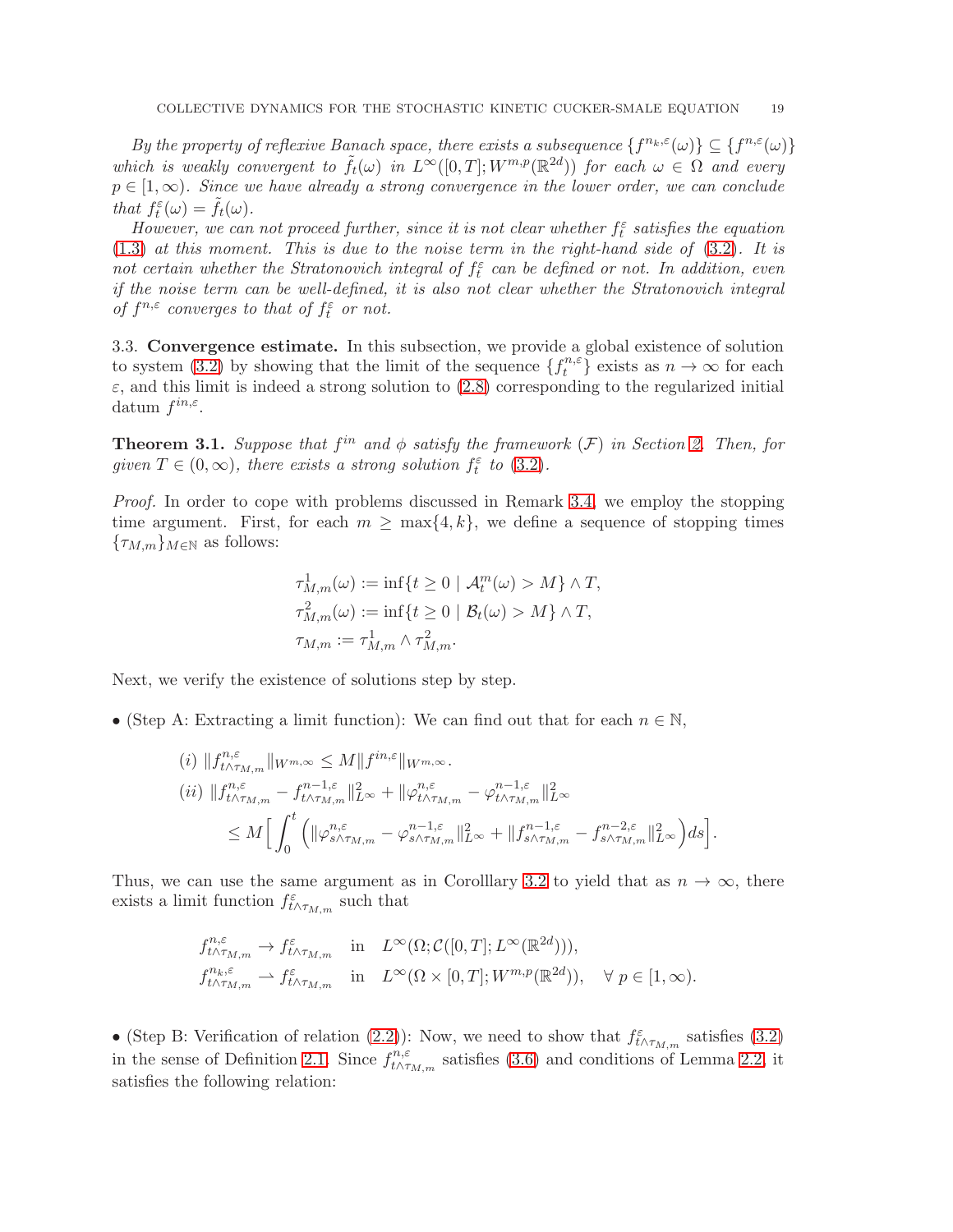<span id="page-19-0"></span>
$$
\int_{\Sigma} f_{t \wedge \tau_{M,m}}^{n,\varepsilon} \psi dz
$$
\n
$$
(3.13) \qquad = \int_{\Sigma} f^{in,\varepsilon} \psi dz + \int_0^t \int_{\Sigma} f_{s \wedge \tau_{M,m}}^{n,\varepsilon} \left( v \cdot \nabla_x \psi + \left( F_a[f_{s \wedge \tau_{M,m}}^{n-1,\varepsilon}] + \frac{1}{2} \sigma^2 v \right) \cdot \nabla_v \psi \right) dz ds
$$
\n
$$
+ \frac{1}{2} \sigma^2 \int_0^t \int_{\Sigma} v f_{s \wedge \tau_{M,m}}^{n,\varepsilon} \cdot (D_v^2 \psi) v dz ds - \sigma \int_0^t \int_{\Sigma} f_{s \wedge \tau_{M,m}}^{n,\varepsilon} v \cdot \nabla_v \psi dz dW_s,
$$

where  $\Sigma := \mathbb{R}^{2d}$  and  $dz = dvdx$ . Next, our job is to pass  $n \to \infty$  in the integral relation [\(3.13\)](#page-19-0) to derive an integral relation [\(2.2\)](#page-2-1) for  $f_{t \wedge \tau_{M,m}}^{\varepsilon}$ . For this, note that the xand v-supports of  $f_{t\wedge\tau}^{n,\varepsilon}$  $t \wedge \tau_{M,m}$  and  $f_{t \wedge \tau_{M,m}}^{\varepsilon}$  are uniformly bounded by  $|\mathcal{X}_{t \wedge \tau_M}^{\infty}|$  and  $|\mathcal{V}_{t \wedge \tau_M}^{\infty}|$  (see Corollary [3.1\)](#page-13-0). Moreover, we can find out that  $|\mathcal{X}_{t \wedge \tau_M}^{\infty}|$  and  $|\mathcal{V}_{t \wedge \tau_M}^{\infty}|$  are bounded by  $\mathcal{A}_{t \wedge \tau_M}^m$ , and hence by M. We combine the strong convergence on the lower order with these facts to yield

$$
(i) \int_{\Sigma} (f_{t\wedge\tau_{M,m}}^{n,\varepsilon} - f_{t\wedge\tau_{M,m}}^{\varepsilon}) \psi dz \longrightarrow 0.
$$
  
\n
$$
(ii) \int_{0}^{t} \int_{\Sigma} (f_{s\wedge\tau_{M,m}}^{n,\varepsilon} - f_{s\wedge\tau_{M,m}}^{\varepsilon}) \left(v \cdot \nabla_{x} \psi + \left(F_{a}[f_{s\wedge\tau_{M,m}}^{n-1,\varepsilon}] + \frac{1}{2} \sigma^{2} v\right) \cdot \nabla_{v} \psi\right) dz ds \longrightarrow 0.
$$
  
\n
$$
(iii) \int_{0}^{t} \int_{\Sigma} f_{s\wedge\tau_{M,m}}^{\varepsilon} \left(F_{a}[f_{s\wedge\tau_{M,m}}^{n-1,\varepsilon}] - F_{a}[f_{s\wedge\tau_{M,m}}^{\varepsilon}]\right) \nabla_{v} \psi dz ds \longrightarrow 0.
$$
  
\n
$$
(iv) \frac{1}{2} \sigma^{2} \int_{0}^{t} \int_{\Sigma} v(f_{s\wedge\tau_{M,m}}^{n,\varepsilon} - f_{s\wedge\tau_{M,m}}^{\varepsilon}) \cdot (D_{v}^{2} \psi) v dz ds \longrightarrow 0,
$$

uniformly in  $\omega$ , as *n* goes to infinity.

Now it remains to check with the stochastic integral term in [\(3.13\)](#page-19-0). For this term, one has

$$
\mathbb{E}\left[\left(\int_{0}^{t}\int_{\Sigma}(f_{s\wedge\tau_{M,m}}^{n,\varepsilon}-f_{s\wedge\tau_{M,m}}^{\varepsilon})v\cdot\nabla_{v}\psi dz dW_{s}\right)^{2}\right]
$$
\n
$$
=\mathbb{E}\left[\int_{0}^{t}\left(\int_{\Sigma}(f_{s\wedge\tau_{M}}^{n}-f_{s\wedge\tau_{M,m}}^{\varepsilon})v\cdot\nabla_{v}\psi dz\right)^{2}ds\right]
$$
\n
$$
\leq \mathbb{E}\left[\int_{0}^{t}\|f_{s\wedge\tau_{M,m}}^{n,\varepsilon}-f_{s\wedge\tau_{M,m}}^{\varepsilon}\|_{L^{\infty}}^{2}ds\right]\left(\int_{\Sigma}|v\cdot\nabla_{v}\psi|dz\right)^{2}\longrightarrow 0, \text{ as } n\rightarrow\infty.
$$

This  $L^2$ -convergence over  $\Omega$  implies that there exists a subsequence  $\{f_{t \wedge \tau_R}^{n_l, \varepsilon}$  $t \wedge \tau_{M,m}$  such that

$$
\left(\int_0^t \int_{\Sigma} f^{n_l, \varepsilon}_{s \wedge \tau_{M,m}} v \cdot \nabla_v \psi dz dW_s \right)(\omega) \longrightarrow \left(\int_0^t \int_{\Sigma} f^{\varepsilon}_{s \wedge \tau_{M,m}} v \cdot \nabla_v \psi dz dW_s \right)(\omega),
$$

for a.s.  $\omega$ , as l goes to infinity. Thus, we can conclude that for a.s.  $\omega \in \Omega$ ,  $f_{s \wedge \tau_{M,m}}^{\varepsilon}$  satisfies

$$
\int_{\Sigma} f^{\varepsilon}_{t \wedge \tau_{M,m}} \psi dz = \int_{\Sigma} f^{in,\varepsilon} \psi dz - \int_{0}^{t} \int_{\Sigma} f^{\varepsilon}_{s \wedge \tau_{M,m}} \left( v \cdot \nabla_x \psi + \left( F_a[f^{\varepsilon}_{s \wedge \tau_{M,m}}] + \frac{1}{2} \sigma^2 v \right) \cdot \nabla_v \psi \right) dz ds \n- \frac{1}{2} \sigma^2 \int_{0}^{t} \int_{\Sigma} v f^{\varepsilon}_{s \wedge \tau_{M,m}} \cdot (D_v^2 \psi) v dz ds + \int_{0}^{t} \int_{\Sigma} f^{\varepsilon}_{s \wedge \tau_{M,m}} v \cdot \nabla_v \psi dz dW_s,
$$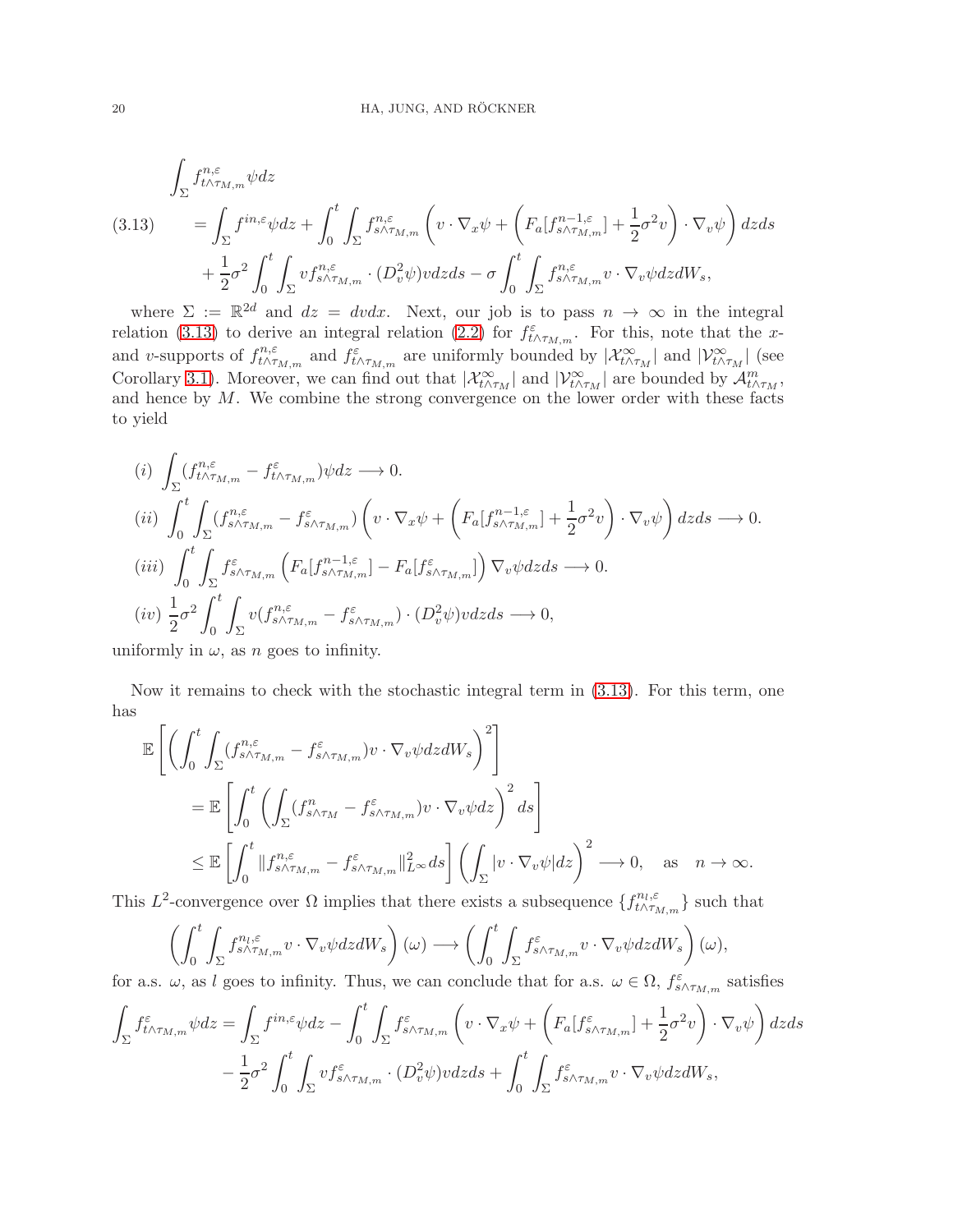for every  $\psi \in \mathcal{D}(\mathbb{R}^{2d})$ . One also has  $f_{t \wedge \tau_{M,m}}^{\varepsilon}$  is a  $\mathcal{F}_t$ -semimartingale. Here, we use Lemma [2.1](#page-2-2) to obtain that  $f_{t \wedge \tau_{M,m}}^{\varepsilon}$  satisfies [\(1.3\)](#page-1-1) in the sense of distribution.

• (Step C): Due to the continuity in time of the involved processes  $\mathcal{A}_t^m$  and  $\mathcal{B}_t$ , it is obvious that

$$
\tau_{M,m}(\omega) \to T
$$
 as  $M \to \infty$  for a.s.  $\omega$ .

Thus, if we choose M sufficiently large for each  $\omega \in \Omega$ ,  $f_{t \wedge \tau_{M,m}}^{\varepsilon}$  satisfies relation [\(2.2\)](#page-2-1) on  $[0, T]$ . Here, note that the strong convergence and  $(B.2)$  give

$$
\|f^{\varepsilon}_{t\wedge\tau_{M,m}}\|_{L^{\infty}}\leq\|f^{in,\varepsilon}\|_{L^{\infty}}\exp(d\phi_Mt\wedge\tau_{M,m}+d\sigma W_{t\wedge\tau_{M,m}}).
$$

Since  $m \geq 4$ , one uses Sobolev embedding theorem to get  $f_{t \wedge \tau_{M,m}}^{\varepsilon} \in L^{\infty}(\Omega; \mathcal{C}([0,T]; \mathcal{C}^{3,\delta}(\mathbb{R}^{2d}))).$ Thus, it follows from Remark 2.1 that  $f^{\varepsilon}_{t \wedge \tau_{M,m}}$  becomes a classical solution to [\(3.1\)](#page-8-0) corresponding to the regularized initial datum  $f^{in,\varepsilon}$ . Hence, we can also obtain

$$
M_2^{\varepsilon}(t \wedge \tau_{M,m}) \leq M_2(0) \exp(-2\phi_m t \wedge \tau_{M,m} - 2\sigma W_{t \wedge \tau_{M,m}}).
$$

## 4. Global existence of strong solutions

<span id="page-20-0"></span>In this section, we study properties of classical solutions to [\(1.3\)](#page-1-1) which could be obtained in Section 3. Moreover, as a corollary, we provide the uniqueness of regularized solutions and the existence of a solution to [\(1.3\)](#page-1-1) corresponding to the original initial datum.

4.1. Quantitative estimates for classical solutions. We provide several properties of classical solutions f to [\(1.3\)](#page-1-1). Here we recall that a stopped, regularized solution  $f_{t \wedge \tau_{M,m}}^{\varepsilon}$ becomes a classical solution to [\(1.3\)](#page-1-1). From now on, without further mentioning, we will denote  $f_t^{\varepsilon}$  by a classical solution to [\(1.3\)](#page-1-1), corresponding to the initial datum  $f^{in,\varepsilon}$ .

First, we discuss the size of spatial and velocity supports of  $f_t^{\varepsilon}$ . We define

$$
\mathcal{X}^{\varepsilon}(t) := \sup\{|x| \ : \ f_t^{\varepsilon}(x,v) \neq 0 \quad \text{for some } v \in \mathbb{R}^d\},
$$
  

$$
\mathcal{V}^{\varepsilon}(t) := \sup\{|v| \ : \ f_t^{\varepsilon}(x,v) \neq 0 \quad \text{for some } x \in \mathbb{R}^d\}.
$$

<span id="page-20-1"></span>**Lemma 4.1.** The support functionals  $\mathcal{X}^{\varepsilon}$  and  $\mathcal{V}^{\varepsilon}$  satisfy the following estimates: (1) If  $\phi_m = 0$ , then,

$$
\mathcal{X}^{\varepsilon}(t) \leq \mathcal{X}_0^{\varepsilon} + (\mathcal{V}_0^{\varepsilon} + \sqrt{M_2^{\varepsilon}(0)}) \int_0^t \exp\left(\frac{\phi_M}{2}s - \sigma W_s\right) ds, \quad t \geq 0,
$$
  

$$
\mathcal{V}^{\varepsilon}(t) \leq \left(\mathcal{V}_0^{\varepsilon} + \sqrt{M_2^{\varepsilon}(0)}\right) \exp\left(\frac{\phi_M}{2}t - \sigma W_t\right).
$$

(2) If  $\phi_m > 0$ , then

$$
\mathcal{X}^{\varepsilon}(t) \leq \mathcal{X}_{0}^{\varepsilon} + \left\{ \mathcal{V}_{0}^{\varepsilon} + \sqrt{M_{2}^{\varepsilon}(0)} \left( \frac{\phi_{M}}{\phi_{m}} \right) \right\} \int_{0}^{t} \exp\left( -\frac{\phi_{m}}{2} s - \sigma W_{s} \right) ds,
$$
  

$$
\mathcal{V}^{\varepsilon}(t) \leq \left\{ \mathcal{V}_{0}^{\varepsilon} + \sqrt{M_{2}^{\varepsilon}(0)} \left( \frac{\phi_{M}}{\phi_{m}} \right) \right\} \exp\left( -\frac{\phi_{m}}{2} t - \sigma W_{t} \right).
$$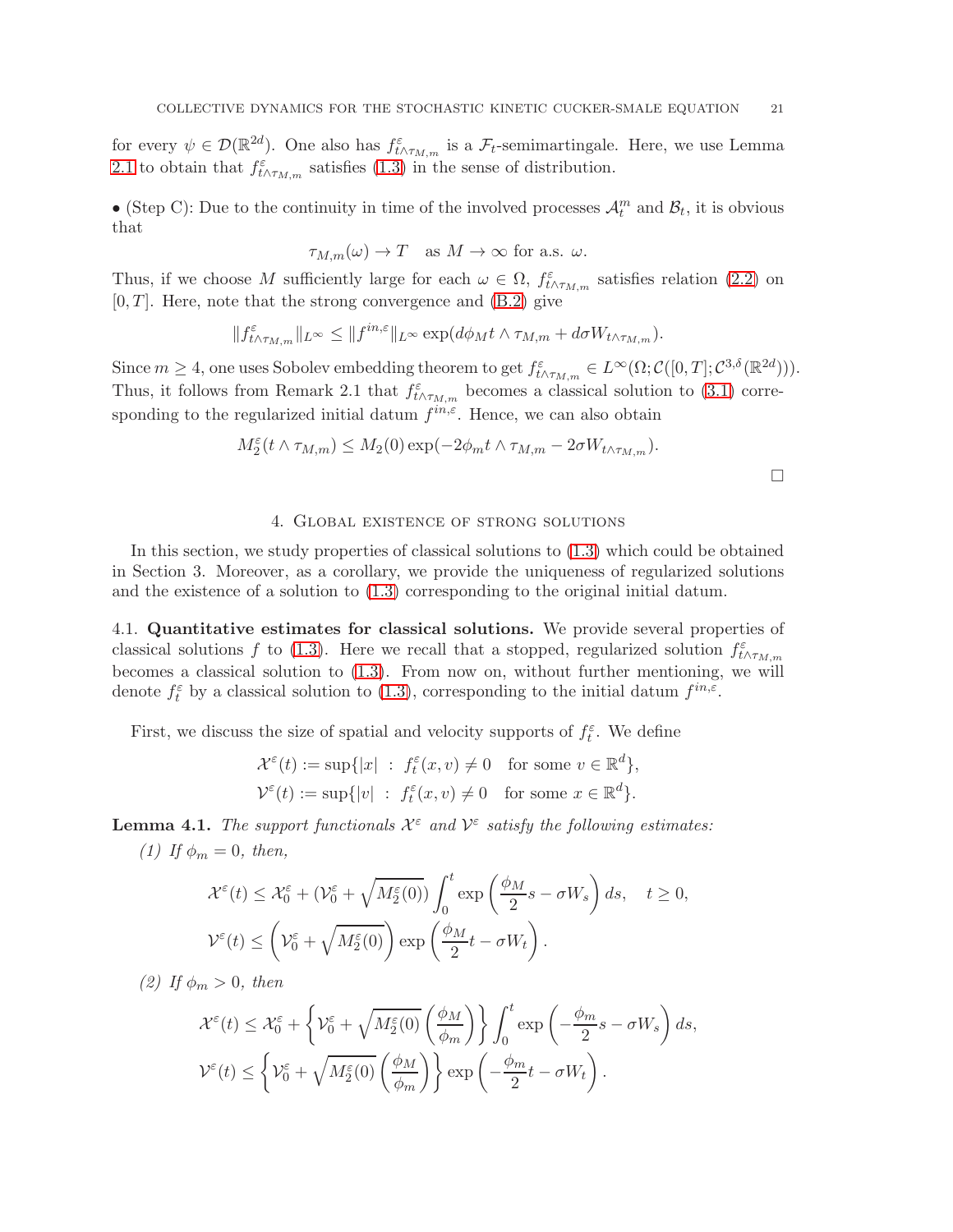*Proof.* (i) Consider the case  $\phi_m = 0$ .

 $\infty$  (Estimate of  $\mathcal{V}^{\varepsilon}$ ): Note that the stochastic characteristics  $(X_t^{\varepsilon}, V_t^{\varepsilon})$  starting from  $(x, v) \in$  $\text{supp} f^{in,\varepsilon}$  satisfies

<span id="page-21-0"></span>(4.1) 
$$
\begin{cases} dX_t^{\varepsilon} = V_t^{\varepsilon} dt, \\ dV_t^{\varepsilon} = \left( F_a[f_t^{\varepsilon}](X_t^{\varepsilon}, V_t^{\varepsilon}) + \frac{1}{2} \sigma^2 V_t^{\varepsilon} \right) dt - \sigma V_t^{\varepsilon} dW_t. \end{cases}
$$

Now, we use Itô's lemma and  $(4.1)$  to get

<span id="page-21-2"></span>
$$
d|V_t^{\varepsilon}|^2 = 2V_t^{\varepsilon} \cdot dV_t^{\varepsilon} + dV_t^{\varepsilon} \cdot dV_t^{\varepsilon}
$$
  
\n
$$
\leq 2\left(\int_{\mathbb{R}^{2d}} \phi(x_* - X_t)(v_* - V_t^{\varepsilon}) \cdot V_t^{\varepsilon} f_t(x_*, v_*) dv_* dx_* + \sigma^2 |V_t^{\varepsilon}|^2\right) dt
$$
  
\n
$$
-2\sigma |V_t^{\varepsilon}|^2 dW_t
$$
  
\n
$$
\leq 2\left(\int_{\mathbb{R}^{2d}} \phi(x_* - X_t^{\varepsilon}) v_* \cdot V_t^{\varepsilon} f_t^{\varepsilon}(x_*, v_*) dv_* dx_* + \sigma^2 |V_t^{\varepsilon}|^2\right) dt - 2\sigma |V_t^{\varepsilon}|^2 dW_t
$$
  
\n
$$
\leq \left(\phi_M M_2^{\varepsilon}(t) + (\phi_M + 2\sigma^2)|V_t^{\varepsilon}|^2\right) dt - 2\sigma |V_t^{\varepsilon}|^2 dW_t.
$$

It follows from the same argument in Proposition [3.1](#page-11-1) to get the desired estimate for  $V_t^{\varepsilon}$ :

<span id="page-21-1"></span>
$$
|V_t^{\varepsilon}|^2 \le |v|^2 \exp(\phi_M t - 2\sigma W_t) + \phi_M \int_0^t \exp\{\phi_M(t-s) - 2\sigma(W_t - W_s)\} M_2^{\varepsilon}(s) ds
$$
  
(4.3)  

$$
\le \left\{ |v|^2 + \phi_M M_2^{\varepsilon}(0) \int_0^t \exp(-\phi_M s) ds \right\} \exp(\phi_M t - 2\sigma W_t)
$$
  

$$
= (|v|^2 + M_2^{\varepsilon}(0)(1 - \exp(-\phi_M t))) \exp(\phi_M t - 2\sigma W_t)
$$
  

$$
\le ((V_0^{\varepsilon})^2 + M_2^{\varepsilon}(0)) \exp(\phi_M t - 2\sigma W_t),
$$

i.e., we have

$$
\mathcal{V}^{\varepsilon}(t) \leq \sqrt{((\mathcal{V}^{\varepsilon}_0)^2 + M_2^{\varepsilon}(0))} \exp(\frac{\phi_M t}{2} - \sigma W_t) \leq \left(\mathcal{V}^{\varepsilon}_0 + \sqrt{M_2^{\varepsilon}(0)}\right) \exp(\frac{\phi_M t}{2} - \sigma W_t).
$$

This yields the desired estimate.

 $\diamond$  (Estimate of  $\mathcal{X}^{\varepsilon}$ ): We use Itô's formula and Cauchy-Schwarz inequality to get

$$
d|X_t^\varepsilon|^2=2X_t^\varepsilon\cdot dX_t^\varepsilon+dX_t^\varepsilon\cdot dX_t^\varepsilon=2X_t^\varepsilon\cdot V_t^\varepsilon dt\leq 2|X_t^\varepsilon|\cdot |V_t^\varepsilon|dt.
$$

This and [\(4.3\)](#page-21-1) yield

$$
\frac{d|X_t^\varepsilon|}{dt} \leq |V_t^\varepsilon| \leq \left(\mathcal{V}_0^\varepsilon + \sqrt{M_2^\varepsilon(0)}\right) \exp(\frac{\phi_M t}{2} - \sigma W_t).
$$

We integrate the above differential inequality to get

$$
|X_t^{\varepsilon}| \le |X_0^{\varepsilon}| + \left(\mathcal{V}_0^{\varepsilon} + \sqrt{M_2^{\varepsilon}(0)}\right) \int_0^t \exp\left(\frac{\phi_M}{2}s - \sigma W_s\right) ds.
$$

(ii) Now we consider the case  $\phi_m>0.$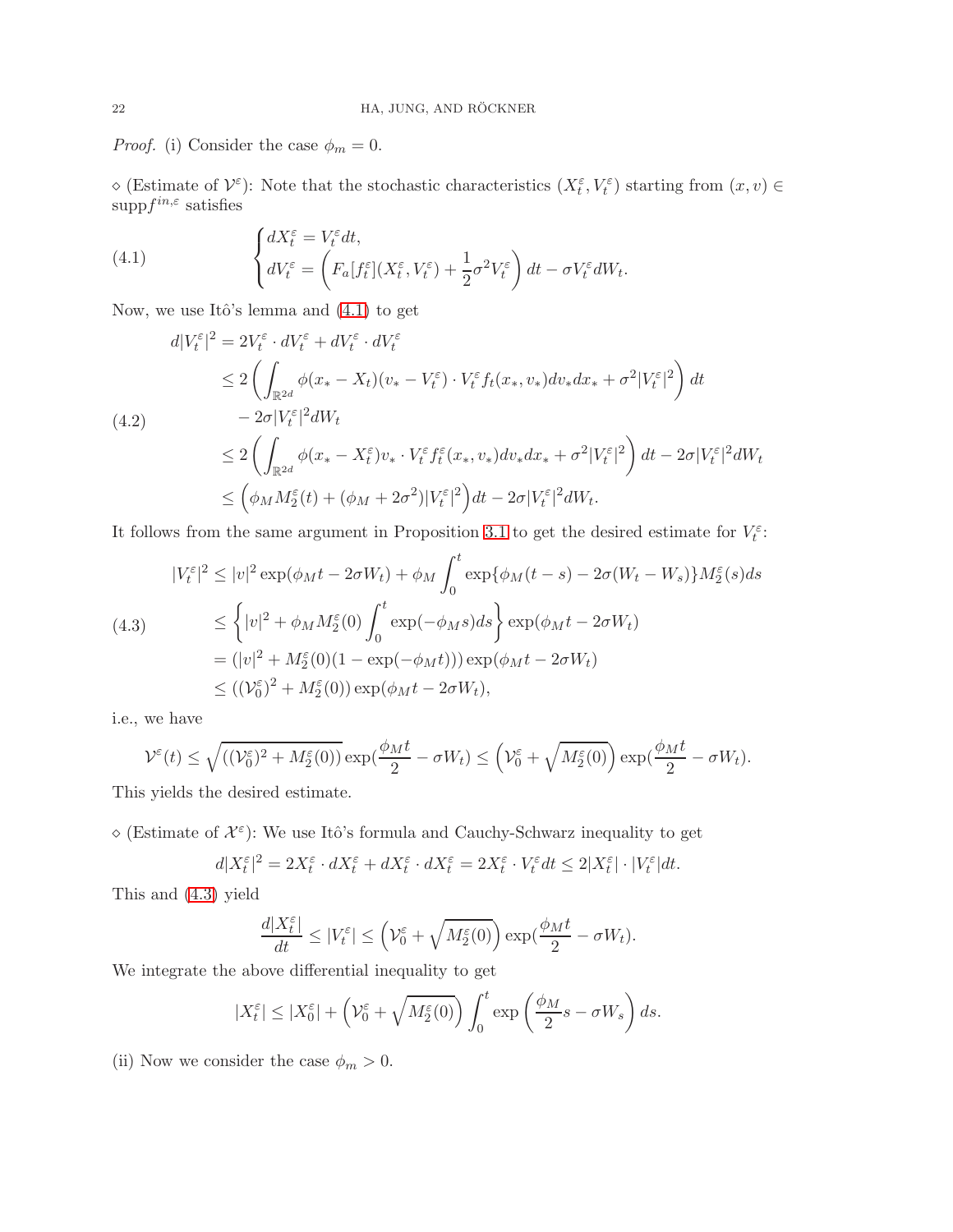In this case, we use the first line relation in [\(4.2\)](#page-21-2) and Young's inequality to get

$$
d|V_t^{\varepsilon}|^2 \leq 2\left(\int_{\mathbb{R}^{2d}} \phi(x_* - X_t)(v_* - V_t^{\varepsilon}) \cdot V_t^{\varepsilon} f_t(x_*, v_*) dv_* dx_* + \sigma^2 |V_t^{\varepsilon}|^2\right) dt - 2\sigma |V_t^{\varepsilon}|^2 dW_t
$$
  

$$
\leq 2\left(\int_{\mathbb{R}^{2d}} \phi(x_* - X_t)v_* \cdot V_t^{\varepsilon} f_t(x_*, v_*) dv_* dx_* + (-\phi_m + \sigma^2) |V_t^{\varepsilon}|^2\right) dt - 2\sigma |V_t^{\varepsilon}|^2 dW_t
$$
  

$$
\leq [(-\phi_m + 2\sigma^2)|V_t^{\varepsilon}|^2 + \frac{\phi_M^2}{\phi_m} M_2^{\varepsilon}(t)] dt - 2\sigma |V_t^{\varepsilon}|^2 dW_t.
$$

Again, we use Lemma [A.1](#page-26-0) and Lemma [A.2](#page-26-1) to obtain

$$
|V_t^{\varepsilon}|^2 \le |v|^2 \exp(-\phi_m t - 2\sigma W_t) + \frac{\phi_M^2}{\phi_m} \int_0^t \exp\{-\phi_m(t-s) - 2\sigma(W_t - W_s)M_2^{\varepsilon}(s)ds\}
$$
  

$$
\le \left\{|v|^2 + M_2^{\varepsilon}(0)\frac{\phi_M^2}{\phi_m} \int_0^t \exp(-\phi_m s)ds\right\} \exp(-\phi_m t - 2\sigma W_t)
$$
  

$$
\le \left\{|v|^2 + M_2^{\varepsilon}(0) \left(\frac{\phi_M}{\phi_m}\right)^2\right\} \exp(-\phi_m t - 2\sigma W_t).
$$

This gives the desired estimate for  $\mathcal{V}^{\varepsilon}$ . For  $\mathcal{X}^{\varepsilon}$ , we use the same argument as above to conclude the proof.  $\Box$ 

Remark 4.1. If we apply Proposition [3.2](#page-12-0) to the regularized solution we obtained in Section 3, it is not difficult to find out that

$$
\mathcal{X}^{\varepsilon}(t) \lesssim \mathcal{X}^{\infty}(t), \quad \mathcal{V}^{\varepsilon}(t) \lesssim \mathcal{V}^{\infty}(t),
$$

where  $\mathcal{X}^{\infty}$  and  $\mathcal{V}^{\infty}$  are defined in Corollary [3.1.](#page-13-0)

**Lemma 4.2.** Let  $f_t$  be a classical solution to  $(1.3)$ . Then, one has

$$
||f_t||_{W^{1,\infty}} \leq ||f^{in}||_{W^{1,\infty}}\mathcal{A}_t^1,
$$

where  $\mathcal{A}_t^1$  is a nonnegative process defined in Theorem [3.1.](#page-18-0)

*Proof.* The proof is similar to that of Theorem [3.1.](#page-18-0) So we omit its details.  $\square$ 

Now, we are ready to state the stability results for  $(1.3)$ , where the pathwise uniqueness result can be obtained.

<span id="page-22-0"></span>**Theorem 4.1.** ( $L^{\infty}$ -stability) Let  $f_t$  and  $\tilde{f}_t$  be two classical solutions to [\(1.3\)](#page-1-1) corresponding to regular initial data  $f^{in}$  and  $\tilde{f}^{in}$ , respectively, which are compactly supported in x and v. Then, we have

$$
||f_t - \tilde{f}_t||_{L^{\infty}} \leq \mathcal{D}_t||f^{in} - \tilde{f}^{in}||_{L^{\infty}},
$$

where  $\mathcal{D}_t$  is a non-negatvie process with continuous sample paths:

$$
\mathcal{D}_t := \exp\left[d\phi_M t + d\sigma W_t + 2\phi_M \max\{\|f^{in}\|_{W^{1,\infty}}, \|\tilde{f}^{in}\|_{W^{1,\infty}}\}\int_0^t \left((2\mathcal{R}(s))^d (2\mathcal{P}(s))^{d+1} + d(4\mathcal{R}(s)\mathcal{P}(s))^d\right) ds\right],
$$

and  $\mathcal{R}(t)$  and  $\mathcal{P}(t)$  denotes, respectively,

$$
\mathcal{R}(t) := \sup \left\{ |x| \; : \; f_t(x, v) \neq 0 \quad or \quad \tilde{f}_t(x, v) \neq 0 \quad \text{for some} \quad v \in \mathbb{R}^d \right\},
$$
  

$$
\mathcal{P}(t) := \sup \left\{ |v| \; : \; f_t(x, v) \neq 0 \quad \text{or} \quad \tilde{f}_t(x, v) \neq 0 \quad \text{for some} \quad x \in \mathbb{R}^d \right\}.
$$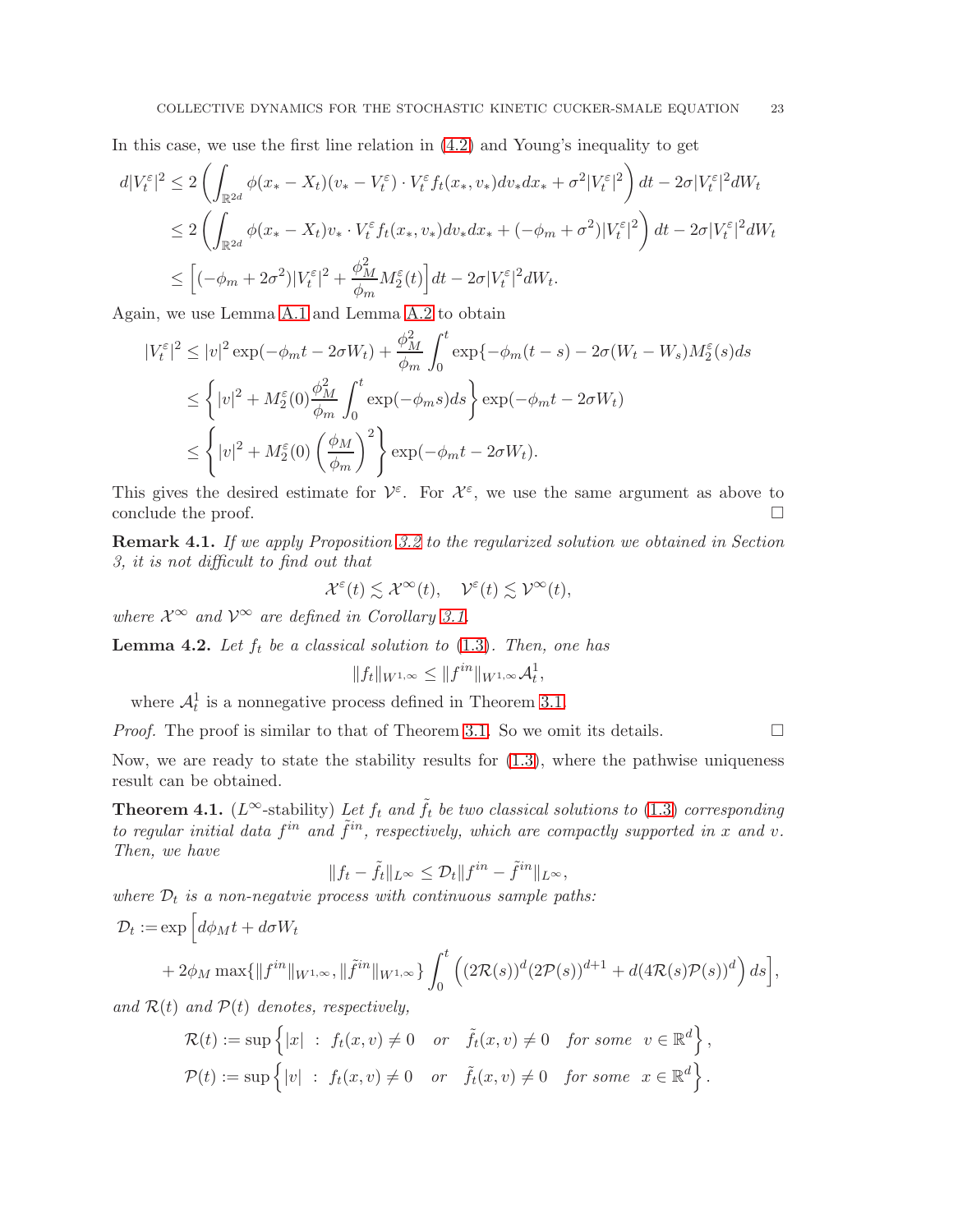Proof. It follows from [\(1.3\)](#page-1-1) that

$$
(f_t - \tilde{f}_t) - (f^{in} - \tilde{f}^{in})
$$
  
+ 
$$
\int_0^t \left[ v \cdot \nabla_x (f_s - \tilde{f}_s) + F_a[f_s] \cdot \nabla_v (f_s - \tilde{f}_s) \right] ds
$$
  
= 
$$
\sigma \int_0^t \nabla_v \cdot (v(f_s - \tilde{f}_s)) \circ dW_s - \int_0^t \left[ \nabla_v \cdot F_a[f_s]((f_s - \tilde{f}_s) + \nabla_v \cdot ((F_a[f_s] - F_a[\tilde{f}_s])\tilde{f}_s) \right] ds.
$$
  
We introduce the algebra element is shown to show the

We integrate the above relation along the characteristic flow  $\varphi_t$  of f to yield

$$
(f_t - \tilde{f}_t)(\varphi_t)
$$
  
=  $(f^{in} - \tilde{f}^{in}) \exp \left\{-\int_0^t \nabla_v \cdot F_a[f_s](\varphi_s)ds + d\sigma W_t\right\}$   

$$
-\int_0^t \nabla_v \cdot ((F_a[f_s] - F_a[\tilde{f}_s])\tilde{f}_s) \exp \left\{-\int_s^t \nabla_v \cdot F_a[f_\tau](\varphi_\tau)d\tau + \sigma d(W_t - W_s)\right\} ds.
$$

On the other hand, note that

$$
|F_a[f_t] - F_a[\tilde{f}_t]| \le 2\phi_M \|f_t - \tilde{f}_t\|_{L^\infty} (2\mathcal{R}(t))^d (2\mathcal{P}(t))^{d+1},
$$
  

$$
|\nabla_v \cdot (F_a[f_t] - F_a[\tilde{f}_t])| \le 2d\phi_M \|f_t - \tilde{f}_t\|_{L^\infty} (4\mathcal{R}(t)\mathcal{P}(t))^d.
$$

We combine the above estimates with Lemma [4.1](#page-20-1) and take supremum over the characteristic flow as in Appendix B to get

$$
||f_t - \tilde{f}_t||_{L^{\infty}} \le ||f^{in} - \tilde{f}^{in}||_{L^{\infty}} \exp(d\phi_M t + \sigma dW_t)
$$
  
+ 
$$
\int_0^t \tilde{D}_s ||f_s - \tilde{f}_s||_{L^{\infty}} \exp(d\phi_M (t - s) + \sigma d(W_t - W_s)) ds,
$$

where  $\tilde{\mathcal{D}}_t$  is a nonnegative process with continuous sample paths:

$$
\tilde{\mathcal{D}}_t := 2\phi_M \max\{\|f_0\|_{W^{1,\infty}}, \|\tilde{f}_0\|_{W^{1,\infty}}\} \left( (2\mathcal{R}(t))^d (2\mathcal{P}(t))^{d+1} + d(4\mathcal{R}(t)\mathcal{P}(t))^d \right).
$$

We set

$$
a(t) := \exp(-d\phi_M t - \sigma dW_t) ||f_t - \tilde{f}_t||_{L^{\infty}}.
$$

Then, we have

$$
a(t) \le a_0 + \int_0^t \tilde{\mathcal{D}}_s a(s) ds.
$$

Finally, we use Grönwall's lemma to complete the proof.  $\Box$ 

Remark 4.2. We comment on several remarks.

- (1) Theorem [4.1](#page-22-0) gives a uniqueness result for classical solutions to [\(1.3\)](#page-1-1).
- (2) Using the relation

$$
\sup_{\varepsilon \in (0,1)} \|f^{in,\varepsilon}\|_{W^{1,\infty}} \le \|f^{in}\|_{W^{1,\infty}},
$$

the following modified process  $D_t$  can be used in the statement of Theorem [4.1](#page-22-0) when we estimate  $|| f_{t \wedge \tau_{M,m}}^{\varepsilon} - f_{t \wedge \tau_{M,m}}^{\varepsilon'} ||_{L^{\infty}}$ 

$$
\mathcal{D}_t := \exp \left[ d\phi_M t + d\sigma W_t \right]
$$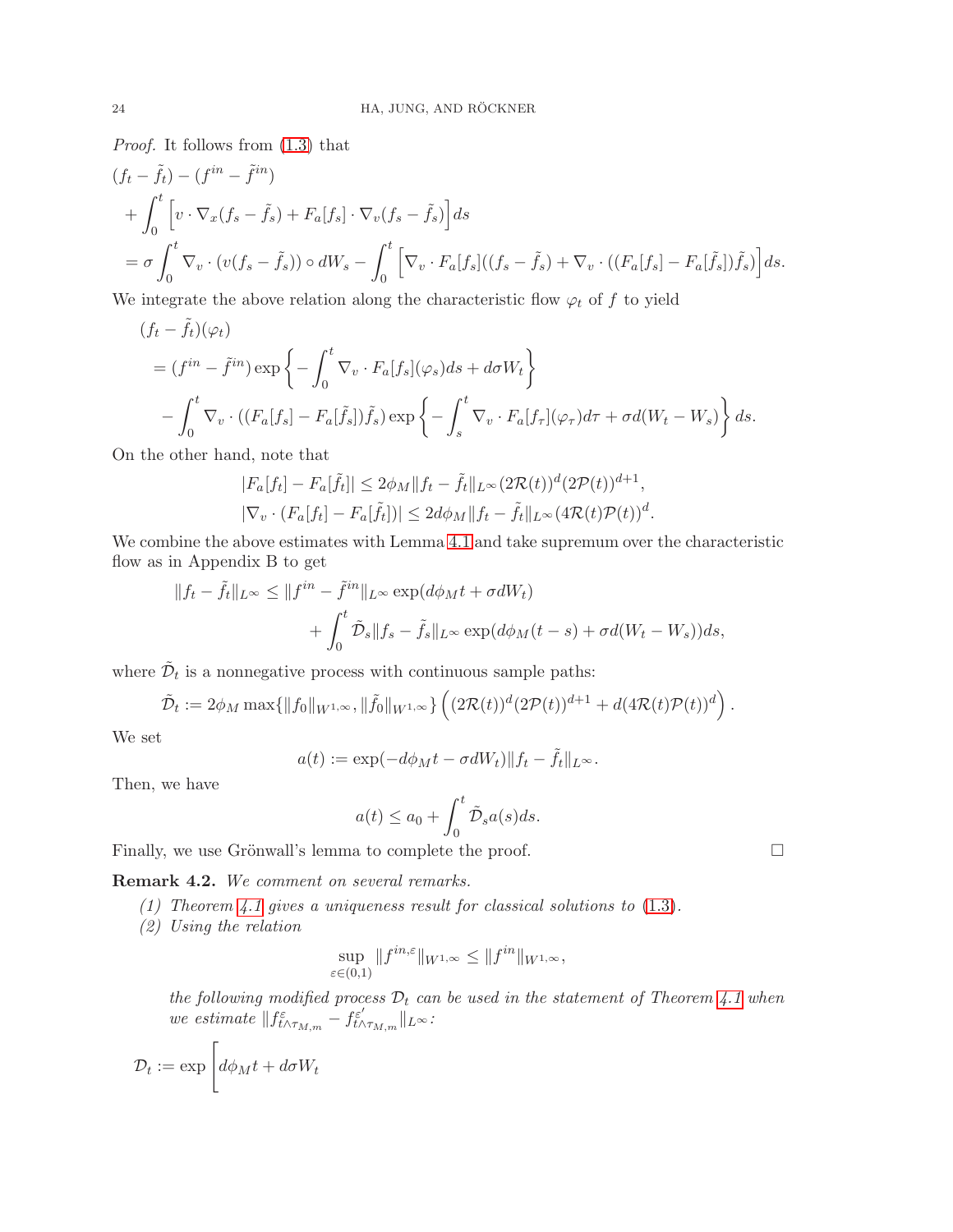$$
~~+2\phi_M\int_0^t\|f^{in}\|_{W^{1,\infty}}\left((2\mathcal X^\infty(s))^d(2\mathcal V^\infty(s))^{d+1}+d(4\mathcal X^\infty(s)\mathcal V^\infty(s))^d\right)ds\Bigg].
$$

4.2. Proof of Theorem 2.1. In this subsection, we proceed to the proof of the existence of a strong solution to  $(1.3)$  corresponding to the original initial data  $f^{in}$  and its emergent dynamics.

• (Existence part): For this, we define a sequence of stopping times  $\{\tau_M\}_{M\in\mathbb{N}}$  as follows:

$$
\tau_M^1(\omega) := \inf\{t \ge 0 \mid \mathcal{A}_t^{m*}(\omega) > M\} \wedge T, \quad \tau_M^2(\omega) := \inf\{t \ge 0 \mid \mathcal{B}_t(\omega) > M\} \wedge T,
$$
  

$$
\tau_M^3(\omega) := \inf\{t \ge 0 \mid \mathcal{D}_t(\omega) > M\} \wedge T, \quad \tau_M := \tau_M^1 \wedge \tau_M^2 \wedge \tau_M^3,
$$

where  $m_* := \max\{k, 4\}$ . Then, we provide a global existence of a strong solution in three steps:

 $\diamond$  (Step A: Passing  $n \to \infty$ ). Let  $f_{t \wedge \tau}^{n, \varepsilon}$  $t^{n,\varepsilon}_{t \wedge \tau_M}(\omega) := f^{n,\varepsilon}(t \wedge \tau_M, \omega)$ . In this case, we proceed as Section 3.2 to derive a limit function:

$$
\begin{array}{llll} f_{t\wedge\tau_{M}}^{n,\varepsilon}\rightarrow f_{t\wedge\tau_{M}}^{\varepsilon} & \text{in} & L^{\infty}(\Omega;\mathcal{C}([0,T]\times L^{\infty}(\mathbb{R}^{2d}))),\\ f_{t\wedge\tau_{M}}^{n_{k},\varepsilon}\rightarrow f_{t\wedge\tau_{M}}^{\varepsilon} & \text{in} & L^{\infty}(\Omega\times[0,T];W^{m_{*},p}(\mathbb{R}^{2d})), \quad \forall p\in[1,\infty), \end{array}
$$

and  $f_{t \wedge \tau_M}^{\varepsilon}$  is a strong solution to [\(1.3\)](#page-1-1) on the interval [0,  $\tau_M$ ]. Moreover, it can be shown that  $f_{t\wedge\tau_M}^{\varepsilon}$  is a classical solution to [\(1.3\)](#page-1-1) on [0,  $\tau_M$ ] which is compactly supported in x and v.

 $\Diamond$  (Step B: Passing  $\varepsilon \to 0$ ): We use the stability estimate in Theorem [4.1](#page-22-0) to get

<span id="page-24-0"></span>(4.4) 
$$
\|f^{\varepsilon}_{t\wedge\tau_M}-f^{\varepsilon'}_{t\wedge\tau_M}\|_{L^{\infty}} \leq \mathcal{D}_{t\wedge\tau_M}\|f^{in,\varepsilon}-f^{in,\varepsilon'}\|_{L^{\infty}} \leq M\|f^{in,\varepsilon}-f^{in,\varepsilon'}\|_{L^{\infty}}.
$$

Since  $f^{in,\varepsilon}$  converges uniformly to  $f^{in}$ , it follows from the stability estimate [\(4.4\)](#page-24-0) that there exists  $f_{t \wedge \tau_M}$  such that

$$
f_{t \wedge \tau_M}^{\varepsilon} \to f_{t \wedge \tau_M} \quad \text{in} \quad L^{\infty}(\Omega; \mathcal{C}([0,T]; L^{\infty}(\mathbb{R}^{2d}))).
$$

Moreover, it follows from Theorem [4.1](#page-22-0) and  $(A1)$  that

$$
\|f^{\varepsilon}_{t\wedge\tau_{M}}\|_{W^{k,\infty}}\leq \mathcal{A}_t^k\|f^{in,\varepsilon}\|_{W^{k,\infty}}\leq M\|f^{in}\|_{W^{k,\infty}}.
$$

This implies

$$
f_{t\wedge\tau_M}^{\varepsilon_k}\rightharpoonup f_{t\wedge\tau_M},\quad\text{in}\quad L^\infty(\Omega\times[0,T];W^{k,p}(\mathbb{R}^{2d})),\quad\forall\;p\in[1,\infty).
$$

Hence, we can follow the arguments in Section 3 to yield that  $f_{t \wedge \tau_M}$  satisfies [\(2.3\)](#page-3-0) with the desired regularity for the strong solution, corresponding to initial data  $f^{in}$ , and hence  $(2.2)$ . Moreover,  $f_{t \wedge \tau_M}$  is compactly supported in x and v.

 $\Diamond$  (Step C): It is obvious that

$$
\tau_M(\omega) \to T
$$
 as  $M \to \infty$  for a.s.  $\omega$ .

Thus, choosing a sufficiently large M for each  $\omega \in \Omega$  gives  $f_{t \wedge \tau_M}(\omega)$  satisfies the relation  $(2.2)$  on  $[0, T]$  and the strong convergence implies

$$
||f_{t \wedge \tau_M}||_{L^{\infty}} \le ||f^{in}||_{L^{\infty}} \exp(d\phi_M t \wedge \tau_M + d\sigma W_{t \wedge \tau_M}),
$$
  
 
$$
M_2(t \wedge \tau_M) \le M_2(0) \exp(-2\phi_m t \wedge \tau_M - 2\sigma W_{t \wedge \tau_M}).
$$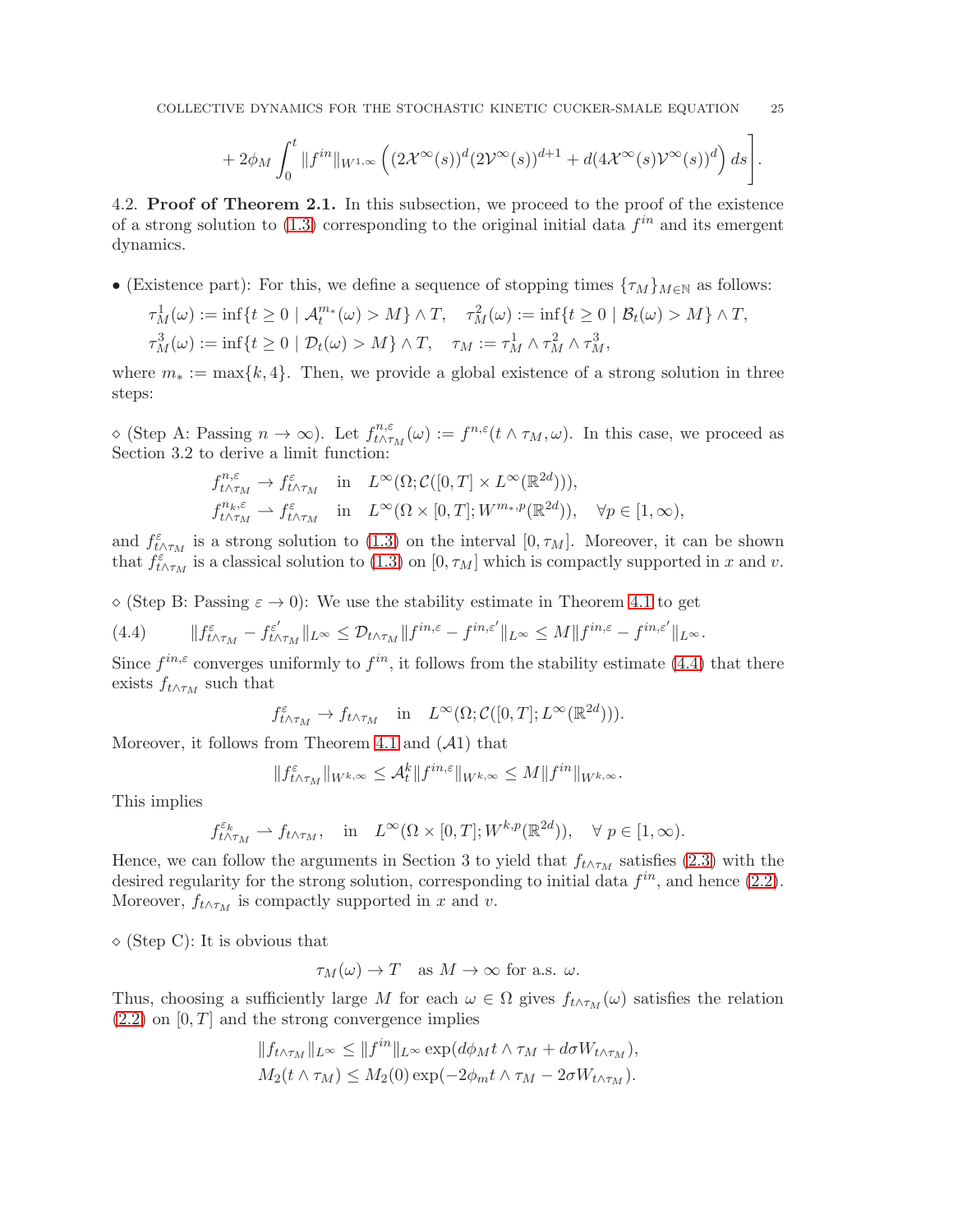For the L<sup>∞</sup>-estimate of solution, we use Fatou's lemma to get, for any  $p \in (1,\infty)$ ,  $\mathbb{E} \parallel f_* \parallel$ 

$$
\leq \liminf_{M \to \infty} \mathbb{E} ||f_{t \wedge \tau_M}||_{L^{\infty}}\n\n\leq \liminf_{M \to \infty} ||f^{in}||_{L^{\infty}} \mathbb{E} \Big[ \exp \Big(d \phi_M t \wedge \tau_M + d \sigma W_{t \wedge \tau_M}\Big)\Big]
$$
\n
$$
= \liminf_{M \to \infty} ||f^{in}||_{L^{\infty}} \mathbb{E} \Big[ \exp \Big(\Big(d \phi_M + \frac{(d \sigma)^2}{2}\Big) t \wedge \tau_M\Big)\Big]
$$
\n
$$
= \liminf_{M \to \infty} ||f^{in}||_{L^{\infty}} \mathbb{E} \Big[ \exp \Big(d \sigma W_{t \wedge \tau_M} - \frac{p(d \sigma)^2}{2} t \wedge \tau_M\Big) \exp \Big(\Big(d \phi_M + \frac{p(d \sigma)^2}{2}\Big) t \wedge \tau_M\Big)\Big]
$$
\n
$$
\leq \liminf_{M \to \infty} ||f^{in}||_{L^{\infty}} \mathbb{E} \Big[ \exp \Big(\frac{p}{p-1} \Big(d \phi_M + \frac{p(d \sigma)^2}{2}\Big) t \wedge \tau_M\Big) \Big]^{(p-1)/p}
$$
\n
$$
= ||f^{in}||_{L^{\infty}} \exp \Big(\Big(d \phi_M + \frac{p(d \sigma)^2}{2}\Big) t \Big),
$$

where we used the fact  $X_t = \exp(aW_t - a^2t/2)$  is a martingale and Hölder inequality. Then we take the limit  $p \to 1$  on both sides to yield the desired result. For the dissipation of second velocity moment, we use a similar argument to get the desired estimate.

## 5. Conclusion

In this paper, we presented a global well-posedness of strong solutions and their asymptotic emergent dynamics for the stochastic kinetic Cucker-Smale equation perturbed by a multiplicative white noise. For a global well-posedness, we first derive a sequence of classical solutions to the stochastic kinetic C-S equation with regularized initial data. Then, using the properties of classical solutions, we obtained the existence of a strong solution corresponding to the original initial data and asymptotic emergent stochastic dynamics of strong solutions. Of course, there are lots of interesting issues to be addressed in a future work, e.g., a global existence of weak solutions, emergent dynamics under other types of random perturbations and zero noise limit, etc. These topics will be discussed in future works.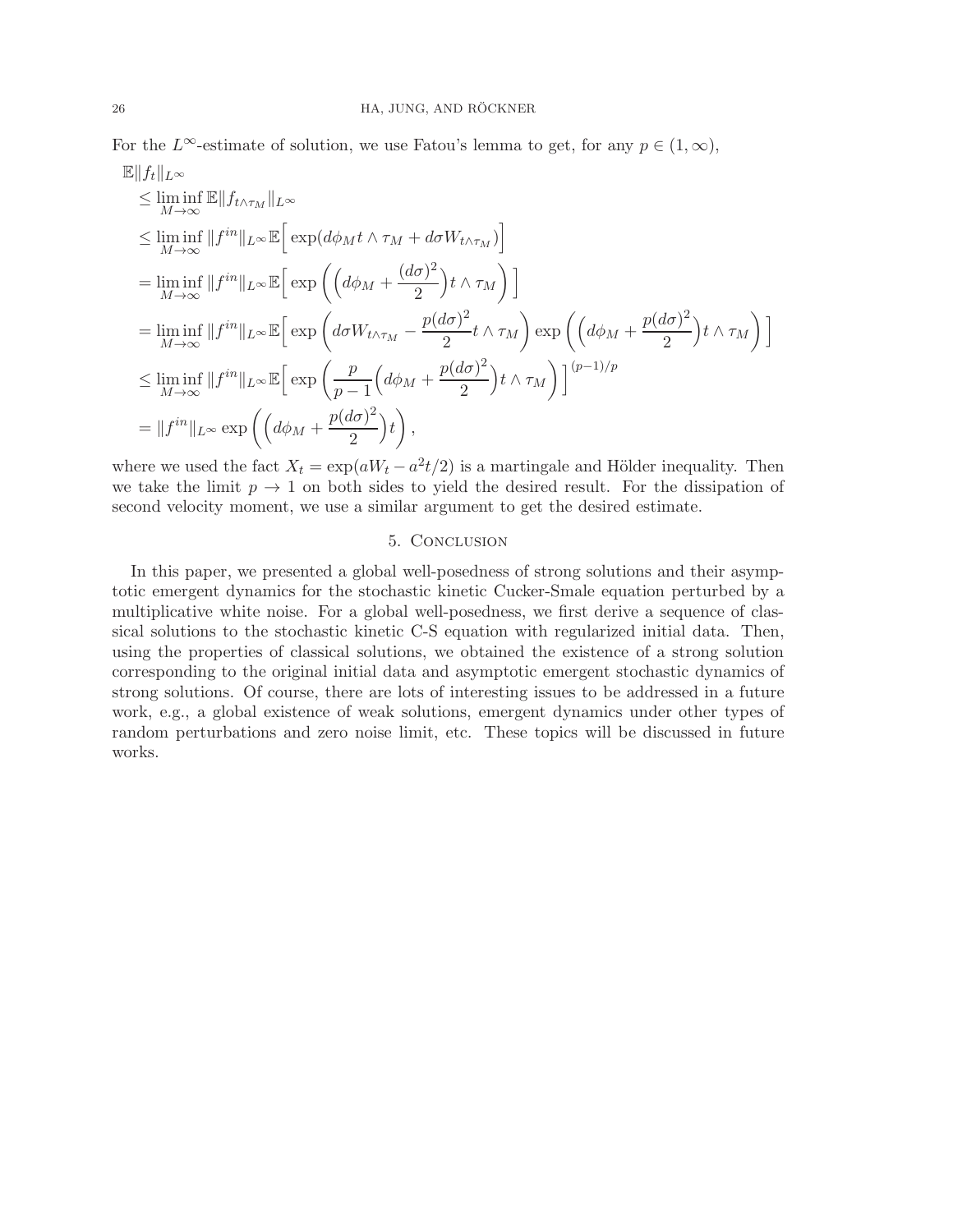## Appendix A. Elementary lemmas

In this appendix, we provide two useful lemmas used in previous sections. First, we begin with estimate on a variant of geometric brownian motion.

<span id="page-26-0"></span>**Lemma A.1.** Let  $\{X_t\}_{t\geq0}$  be a solution satisfying the following Cauchy problem:

$$
\begin{cases} dX_t = (a_t + b_t X_t)dt + cX_t dW_t, & t > 0, \\ X_0 = x \ge 0, \end{cases}
$$

where  $\{a_t\}_{t\geq0}$  and  $\{b_t\}_{t\geq0}$  are stochastic processes with continuous sample paths, and c is a constant. Then one has

$$
X_t = x \exp\Big[\int_0^t \Big(b_s - \frac{c^2}{2}\Big)ds + cW_t\Big] + \int_0^t a_s \exp\Big[\int_s^t \Big(b_\tau - \frac{c^2}{2}\Big)d\tau + c(W_t - W_s)\Big]ds.
$$

Proof. The proof is exactly given in Example 19.7 from [\[33\]](#page-32-10). So, we refer to [33] for its proof.

<span id="page-26-1"></span>**Lemma A.2.** (Comparision principle) Suppose that two stochastic processes  $\{X_t\}_{t>0}$  and  ${Y_t}_{t\geq0}$  satisfy

$$
dX_t \le (a_t + bX_t)dt + cX_t dW_t, \quad X_0 = x \ge 0,
$$
  

$$
dY_t = (a_t + bY_t)dt + cY_t dW_t, \quad Y_0 = x,
$$

where  $\{a_t\}_{t\geq 0}$  is a stochastic process with continuous sample paths. Then, we have

$$
X_t \le Y_t, \quad \forall t \ge 0.
$$

*Proof.* Let  $\{Y_t^{\delta}\}_{t\geq 0}$ ,  $(\delta > 0)$  be a stochastic process satisfying

$$
\begin{cases} dY_t^{\delta} = (a_t + bY_t^{\delta})dt + cY_t^{\delta}dW_t, \ t > 0, \\ Y_0^{\delta} = x + \delta, \end{cases}
$$

and we set

$$
Z_t^{\delta} := Y_t^{\delta} - X_t.
$$

Then, we have

$$
dZ_t^{\delta} \ge bZ_t^{\delta} dt + cZ_t^{\delta} dW_t, \quad t > 0 \quad \text{and} \quad Z_0 = \delta, \quad t = 0.
$$

We use Itô's lemma to get

$$
d(\ln Z_t^{\delta}) = \frac{dZ_t^{\delta}}{Z_t^{\delta}} - \frac{1}{2} \frac{1}{(Z_t^{\delta})^2} (dZ_t^{\delta}) \cdot (dZ_t^{\delta}) \ge \left(b_t - \frac{c^2}{2}\right) dt + c \ dW_t.
$$

Again, we integrate the above relation to get

$$
Z_t^{\delta} \ge \delta \exp\left\{ \int_0^t \left( b_s - \frac{c^2}{2} \right) ds + cW_t \right\} \ge 0.
$$

This yields

$$
X_t \le Y_t^\delta \quad \text{for all } t \ge 0.
$$

 $\Box$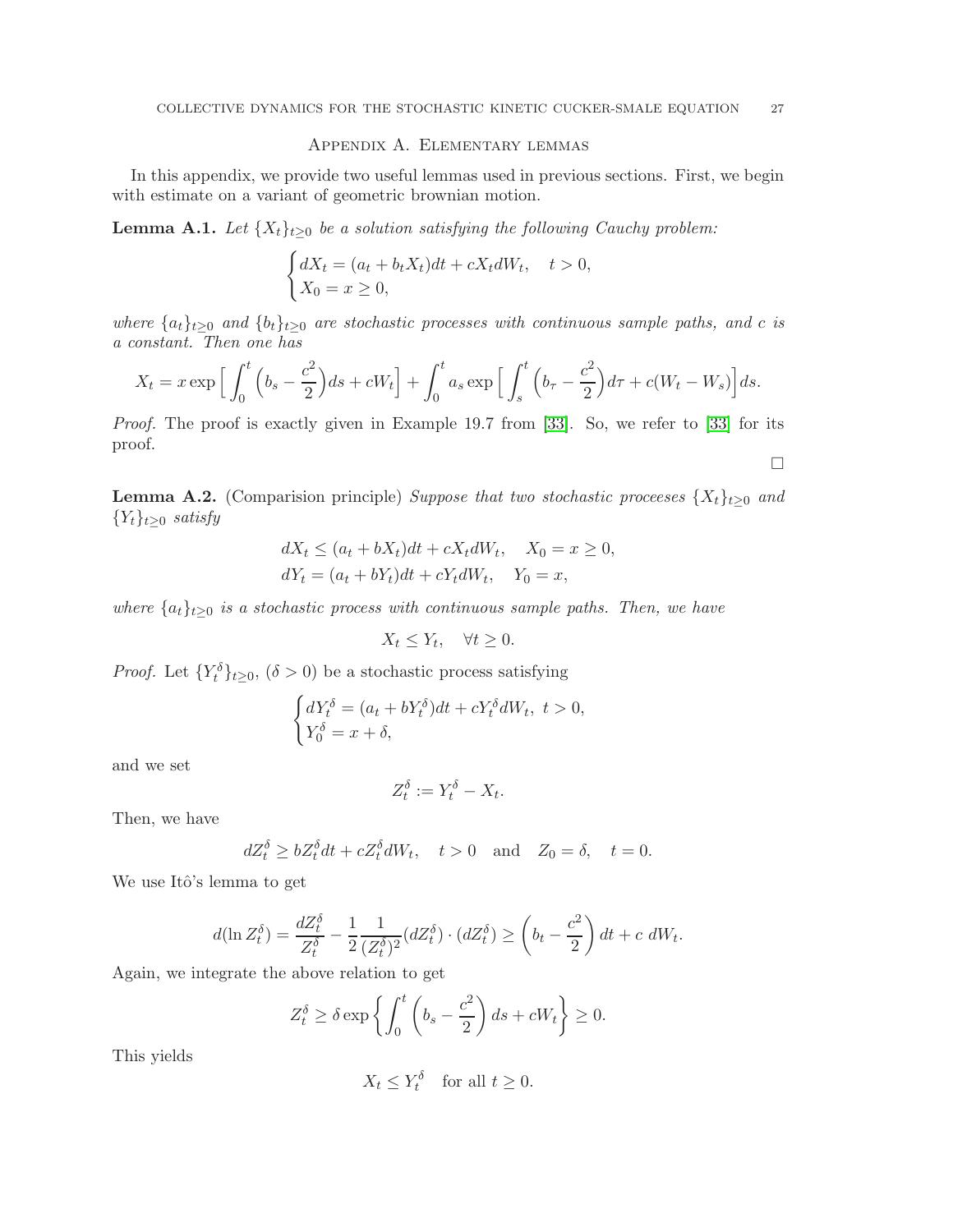It follows from the representation formula in Lemma [A.1](#page-26-0) that

$$
Y_t^{\delta} = (x+\delta) \exp\left\{ \int_0^t \left( b_s - \frac{c^2}{2} \right) ds + cW_t \right\} + \int_0^t a_s \exp\left[ \int_s^t \left( b_\tau - \frac{c^2}{2} \right) d\tau + c(W_t - W_s) \right] ds,
$$
  

$$
Y_t = x \exp\left\{ \int_0^t \left( b_s - \frac{c^2}{2} \right) ds + cW_t \right\} + \int_0^t a_s \exp\left[ \int_s^t \left( b_\tau - \frac{c^2}{2} \right) d\tau + c(W_t - W_s) \right] ds.
$$

This yields the desired result:

$$
Y_t = \liminf_{\delta \to 0} Y_t^{\delta} \ge X_t.
$$

## APPENDIX B. A PROOF OF PROPOSITION [3.3](#page-13-1)

Recall that  $f_t^{n,\varepsilon}$  $t^{n,\varepsilon}$  satisfies a differential form:

$$
\partial_t f_t^{n,\varepsilon} = -v \cdot \nabla_x f_t^{n,\varepsilon} - \nabla_v \cdot (F_a[f_t^{n-1,\varepsilon}] f_t^{n,\varepsilon}) + \sigma \nabla_v \cdot (vf_t^{n,\varepsilon}) \circ \dot{W}_t,
$$

i.e., it satisfies

<span id="page-27-1"></span>(B.1) 
$$
f_t^{n,\varepsilon} = f^{in,\varepsilon} - \int_0^t v \cdot \nabla_x f_s^{n,\varepsilon} ds - \int_0^t \nabla_v \cdot (F_a[f_t^{n-1,\varepsilon}] f_t^{n,\varepsilon}) ds + \sigma \int_0^t \nabla_v \cdot (vf_t^{n,\varepsilon}) \circ dW_s.
$$

Next, we claim: there exists a nonnegative process  $\mathcal{A}_t^m$  with continuous sample paths and independent of  $n$  and  $\varepsilon$  such that

$$
||f_t^{n,\varepsilon}||_{W^{m,\infty}} \leq ||f^{in,\varepsilon}||_{W^{m,\infty}}\mathcal{A}_t^m.
$$

In the sequel, we provide  $L^{\infty}$ -estimate of  $f_t$  and its derivatives to provide a proof of Proposition [3.3.](#page-13-1)

• (Zeroth-order estimate): It follows the formula [\(3.5\)](#page-9-3) that

$$
f_t^{n,\varepsilon}(\varphi_t^{n,\varepsilon}(x,v)) = f^{in,\varepsilon}(x,v) \exp\left\{-\int_0^t \nabla_v \cdot F_a[f_s^{n-1,\varepsilon}](\varphi_s^{n,\varepsilon}(x,v))ds + d\sigma W_t\right\}
$$
  

$$
\leq \|f^{in,\varepsilon}\|_{L^\infty} \exp(d\phi_M t + d\sigma W_t).
$$

This implies zeroth-order estiamte:

(B.2) 
$$
||f_t^{n,\varepsilon}||_{L^{\infty}} \leq ||f^{in,\varepsilon}||_{L^{\infty}} \exp(d\phi_M t + d\sigma W_t).
$$

• (Higher-order estimates): Let  $\alpha$  and  $\beta$  be multi-indices satisfying

<span id="page-27-0"></span>
$$
1 \leq |\alpha| + |\beta| \leq m.
$$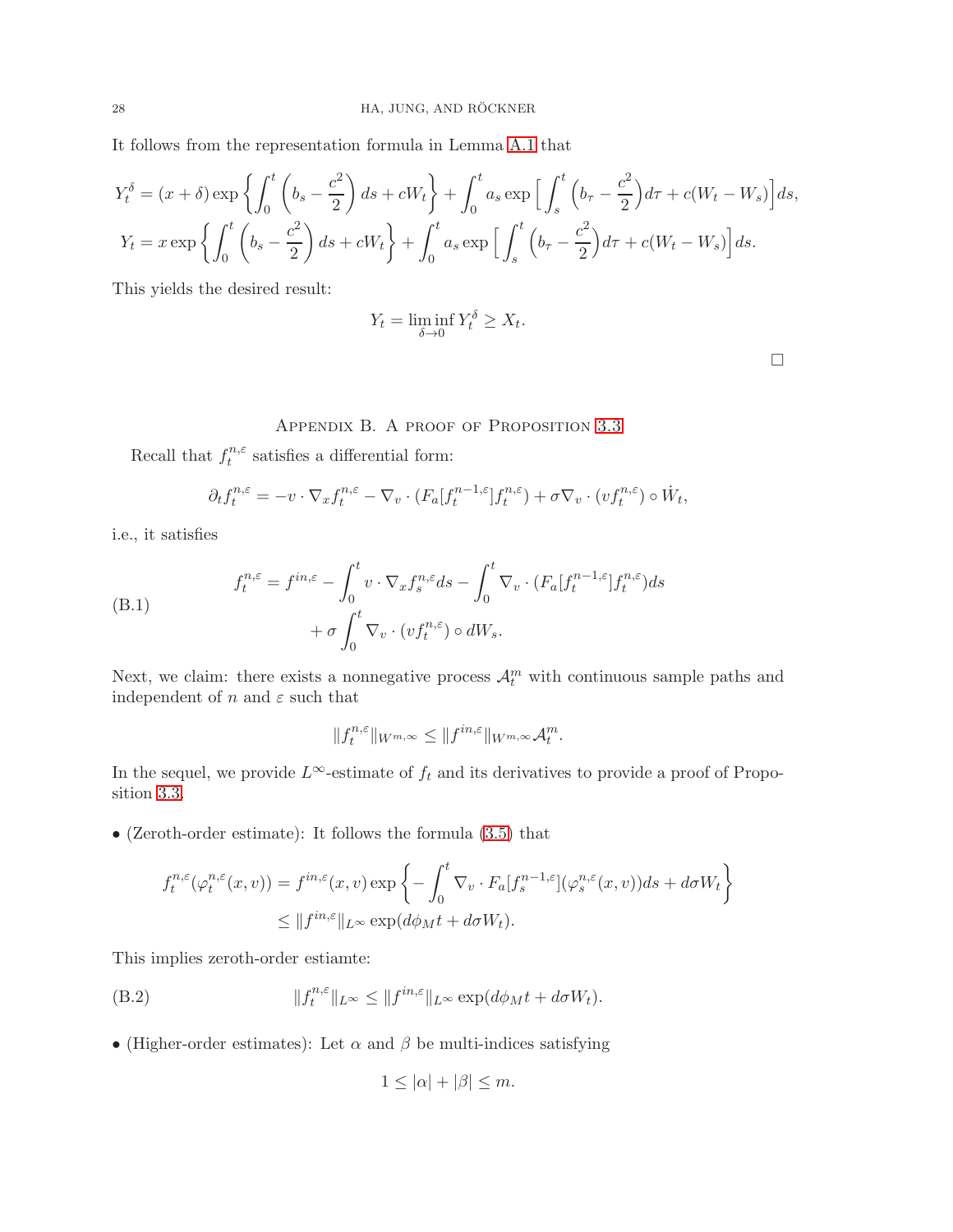Then, we apply  $\partial_x^{\alpha} \partial_v^{\beta}$  to the relation [\(B.1\)](#page-27-1) using Theorem 3.1.2 in [\[24\]](#page-31-23):

<span id="page-28-0"></span>
$$
\partial_x^{\alpha} \partial_v^{\beta} f_t^{n,\varepsilon} = \partial_x^{\alpha} \partial_v^{\beta} f^{in,\varepsilon} - \sum_{|\mu_1| \le 1} {\beta \choose \mu_1} \int_0^t \partial_v^{\mu_1}(v) \cdot \nabla_x (\partial_x^{\alpha} \partial_v^{\beta-\mu_1} f_s^{n,\varepsilon}) ds
$$
  
\n(B.3)  
\n
$$
- \sum_{\substack{\mu_2 \le \alpha \\ |\mu_3| \le 1}} {\alpha \choose \mu_2} {\beta \choose \mu_3} \int_0^t \nabla_v \cdot (\partial_x^{\mu_2} \partial_v^{\mu_3} F_a[f_s^{n-1,\varepsilon}] \partial_x^{\alpha-\mu_2} \partial_v^{\beta-\mu_3} f_s^{n,\varepsilon}) ds
$$
  
\n
$$
+ \sigma \sum_{|\mu_4| \le 1} {\beta \choose \mu_4} \int_0^t \nabla_v \cdot (\partial_v^{\mu_4}(v) \partial_x^{\alpha} \partial_v^{\beta-\mu_4} f_s^{n,\varepsilon}) \circ dW_s,
$$

where we used the relation:

$$
\partial_v^{\mu_3} F_a[f_t^{n-1,\varepsilon}] = 0, \quad \text{for } |\mu_3| \ge 2.
$$

Note that the differentiation equality [\(B.3\)](#page-28-0) is only true outside a P-zero set in  $\Omega$  which depends on  $(x, v)$ , according to Theorem 3.1.2 in [\[24\]](#page-31-23). However, we can use the argument in Lemma [2.2](#page-3-3) to obtain that the equality also holds  $\mathbb{P} \otimes dx \otimes dv$ -a.s. Now, we rearrange the previous relation to obtain

<span id="page-28-1"></span>
$$
\partial_x^{\alpha} \partial_v^{\beta} f_t^{n,\varepsilon} = \partial_x^{\alpha} \partial_v^{\beta} f^{in,\varepsilon} - \int_0^t \left[ v \cdot \nabla_x (\partial_x^{\alpha} \partial_v^{\beta} f_s^{n,\varepsilon}) + F_a[f_s^{n-1,\varepsilon}] \cdot \nabla_v (\partial_x^{\alpha} \partial_v^{\beta} f_s^{n,\varepsilon}) \right] ds
$$
\n(B.4)  
\n
$$
+ \sigma \int_0^t v \cdot \nabla_v (\partial_x^{\alpha} \partial_v^{\beta} f_s^{n,\varepsilon}) \circ dW_s - \frac{d + |\beta|}{d} \int_0^t \nabla_v \cdot F_a[f_s^{n-1,\varepsilon}] \partial_x^{\alpha} \partial_v^{\beta} f_s^{n,\varepsilon} ds
$$
\n
$$
+ \sigma (d + |\beta|) \int_0^t \partial_x^{\alpha} \partial_v^{\beta} f_s^{n,\varepsilon} \circ dW_s - \int_0^t \mathcal{L}_{\alpha,\beta}(s) ds, \quad \mathbb{P} \otimes dx \otimes dv \text{-a.s.},
$$

where the process  $\mathcal{L}_{\alpha,\beta}$  is given by the following relation:

$$
\mathcal{L}_{\alpha,\beta} := \sum_{|\mu_1|=1} {\beta \choose \mu_1} \partial_v^{\mu_1}(v) \cdot \nabla_x (\partial_x^{\alpha} \partial_v^{\beta-\mu_1} f_s^{n,\varepsilon}) \n+ \sum_{0 \neq \mu_2 \leq \alpha} {\alpha \choose \mu_2} \nabla_v \cdot (\partial_x^{\mu_2} F_a[f_s^{n-1,\varepsilon}]) \partial_x^{\alpha-\mu_2} \partial_v^{\beta} f_s^{n,\varepsilon} \n+ \sum_{\substack{0 \neq \mu_2 \leq \alpha \\ |\mu_3|=1}} {\alpha \choose \mu_2} {\beta \choose \mu_3} \partial_x^{\mu_2} \partial_v^{\mu_3} F_a[f_s^{n-1,\varepsilon}] \cdot \nabla_v (\partial_x^{\alpha-\mu_2} \partial_v^{\beta-\mu_3} f_s^{n,\varepsilon}) \n+ \sum_{0 \neq \mu_2 \leq \alpha} {\alpha \choose \mu_2} \partial_x^{\mu_2} F_a[f_s^{n-1,\varepsilon}] \cdot \nabla_v (\partial_x^{\alpha-\mu_2} \partial_v^{\beta} f_s^{n,\varepsilon}).
$$

Next, we define  $\lambda$  and  $\tilde{\lambda}$  as follows:

$$
\lambda_t(x,v) := \partial_x^{\alpha} \partial_v^{\beta} f^{in,\varepsilon}(x,v) - \frac{d+|\beta|}{d} \int_0^t \lambda_s(x,v) (\nabla_v \cdot F_a[f_s^{n-1,\varepsilon}])(\varphi_s^{n,\varepsilon}) ds + \sigma(d+|\beta|) \int_0^t \lambda_s(x,v) \circ dW_s - \int_0^t \mathcal{L}_{\alpha,\beta}(\varphi_s^{n,\varepsilon}) ds, \tilde{\lambda}_t(x,v) := \lambda_t((\varphi_t^{n,\varepsilon})^{-1}).
$$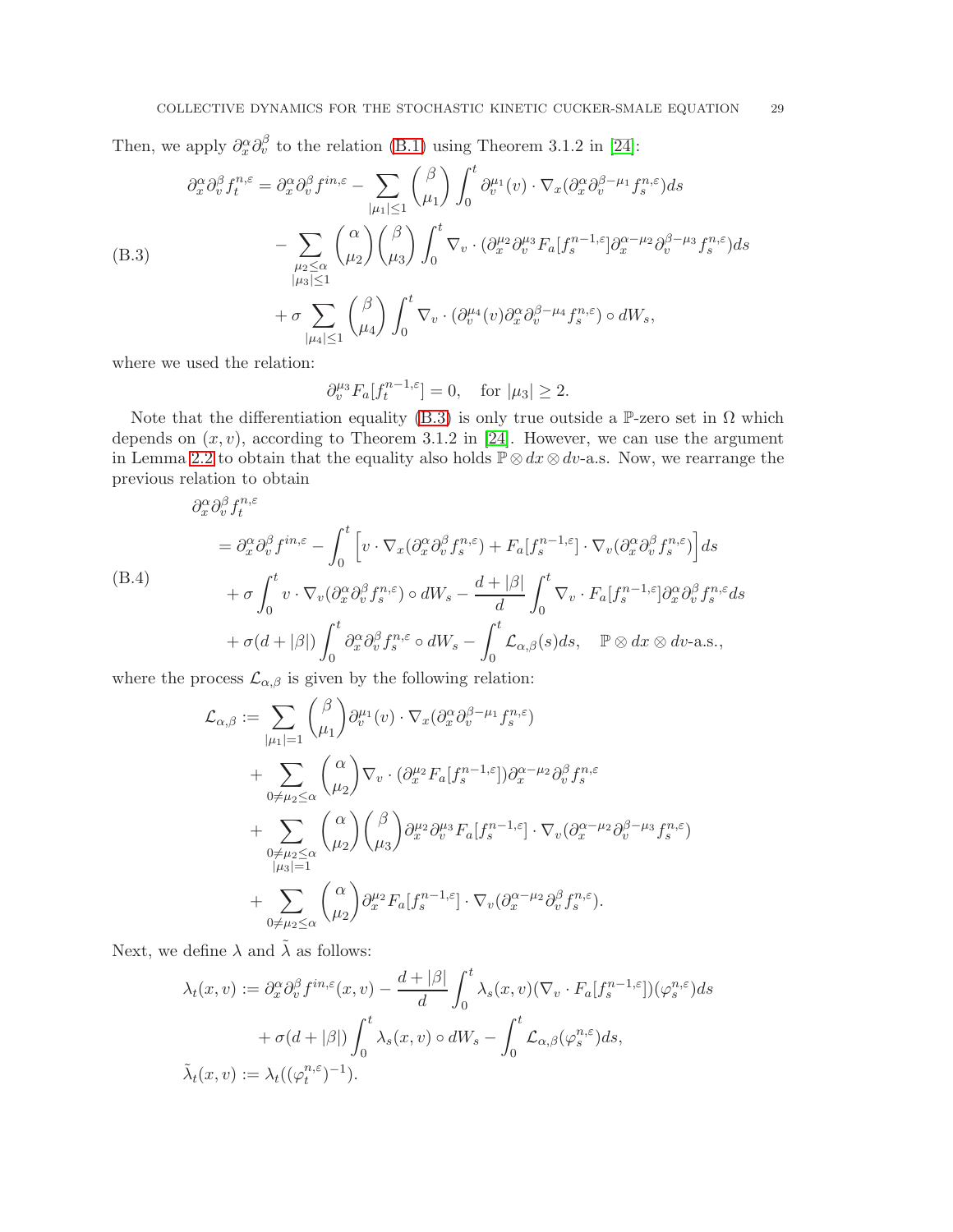By using generalized Itô's formula from Theorem 3.3.2 in [\[24\]](#page-31-23),  $\tilde{\lambda}_t$  satisfies the relation [\(B.4\)](#page-28-1). Thus, by the uniqueness,

$$
\tilde{\lambda}_t = \partial_x^{\alpha} \partial_v^{\beta} f_t^{n,\varepsilon},
$$

and we use Itô's formula on  $\lambda_t$  to get

$$
\partial_x^{\alpha} \partial_v^{\beta} f_t^{n,\varepsilon}(\varphi_t^{n,\varepsilon})
$$
\n
$$
= \partial_x^{\alpha} \partial_v^{\beta} f^{in,\varepsilon}(x,v) \exp\Big[-\frac{d+|\beta|}{d} \int_0^t \nabla_v \cdot F_a[f_s^{n-1,\varepsilon}](\varphi_s^{n,\varepsilon}) ds + \sigma(d+|\beta|)W_t\Big]
$$
\n
$$
- \int_0^t \exp\Big[-\frac{d+|\beta|}{d} \int_s^t \nabla_v \cdot F_a[f_\tau^{n-1,\varepsilon}](\varphi_\tau^{n,\varepsilon}) d\tau + \sigma(d+|\beta|)(W_t - W_s)\Big]
$$
\n
$$
\times \mathcal{L}_{\alpha,\beta}(s,\varphi_s^{n,\varepsilon}) ds.
$$

For detailed explanation for the above realtion, we refer to the proof of Theorem 3.2 in [\[8\]](#page-31-24).

Note that the following estimates hold:

• If  $|\beta| = 1$ , one has

$$
|\partial_x^{\alpha} \partial_v^{\beta} F_a[f_t^{n-1,\varepsilon}]| \le ||\phi||_{\mathcal{C}^m}.
$$

• If  $|\alpha| \geq 1$ , one gets

$$
\begin{split} |\partial_x^{\alpha} F_a[f_t^{n-1,\varepsilon}](\varphi_t^{n,\varepsilon})| \\ &\leq \|\phi\|_{\mathcal{C}^m} \int_{\mathbb{R}^{2d}} |v_* \cdot V_t^{n,\varepsilon}| f_t^{n-1,\varepsilon}(x_*,v_*) dv_* dx_* \leq \|\phi\|_{\mathcal{C}^m} \left( |V_t^{n,\varepsilon}|^2 + M_2^{n-1,\varepsilon}(t) \right) \\ &\leq \|\phi\|_{\mathcal{C}^m} \left( (R_0+1)^2 + \phi_M \int_0^t (\gamma + K_s) \exp(\gamma s) ds + (\gamma + K_s) \exp(\gamma t) \right) \exp(\phi_M t - 2\sigma W_t). \end{split}
$$

We set  $C_{\alpha,\beta}(t)$  to be

$$
C_{\alpha,\beta}(t) := \left( \sum_{|\mu_1|=1} {\beta \choose \mu_1} + \sum_{0 \neq \mu_2 \leq \alpha} {\alpha \choose \mu_2} + \sum_{0 \leq \mu_2 \leq \alpha \atop |\mu_3|=1} {\alpha \choose \mu_2} {\beta \choose \mu_3} \right)
$$
  
 
$$
\times \left[ 1 + 2||\phi||_{C^m} + ||\phi||_{C^m} (R_0 + 1)^2 \exp(\phi_M t - 2\sigma W_t) + (\phi_M \int_0^t (\gamma + K_s) \exp(\gamma s) ds + (\gamma + K_t) \exp(\gamma t) \exp(\phi_M t - 2\sigma W_t) \right].
$$

This yields

$$
|\mathcal{L}_{\alpha,\beta}(t,\varphi_t^{n,\varepsilon})| \leq C_{\alpha,\beta}(t) \|f_t^{n,\varepsilon}\|_{W^{m,\infty}}.
$$

Thus, we have

<span id="page-29-0"></span>
$$
\partial_x^{\alpha} \partial_v^{\beta} f_t^{n,\varepsilon}(\varphi_t^{n,\varepsilon})
$$
\n
$$
\leq \|\partial_x^{\alpha} \partial_v^{\beta} f^{in,\varepsilon}\|_{L^{\infty}} \exp((d+|\beta|)(\phi_M t + \sigma W_t))
$$
\n
$$
+ \int_0^t \exp((d+|\beta|)\{\phi_M(t-s) + \sigma(W_t - W_s)\}C_{\alpha,\beta}(s)\|f_s^{n,\varepsilon}\|_{W^{m,\infty}} ds.
$$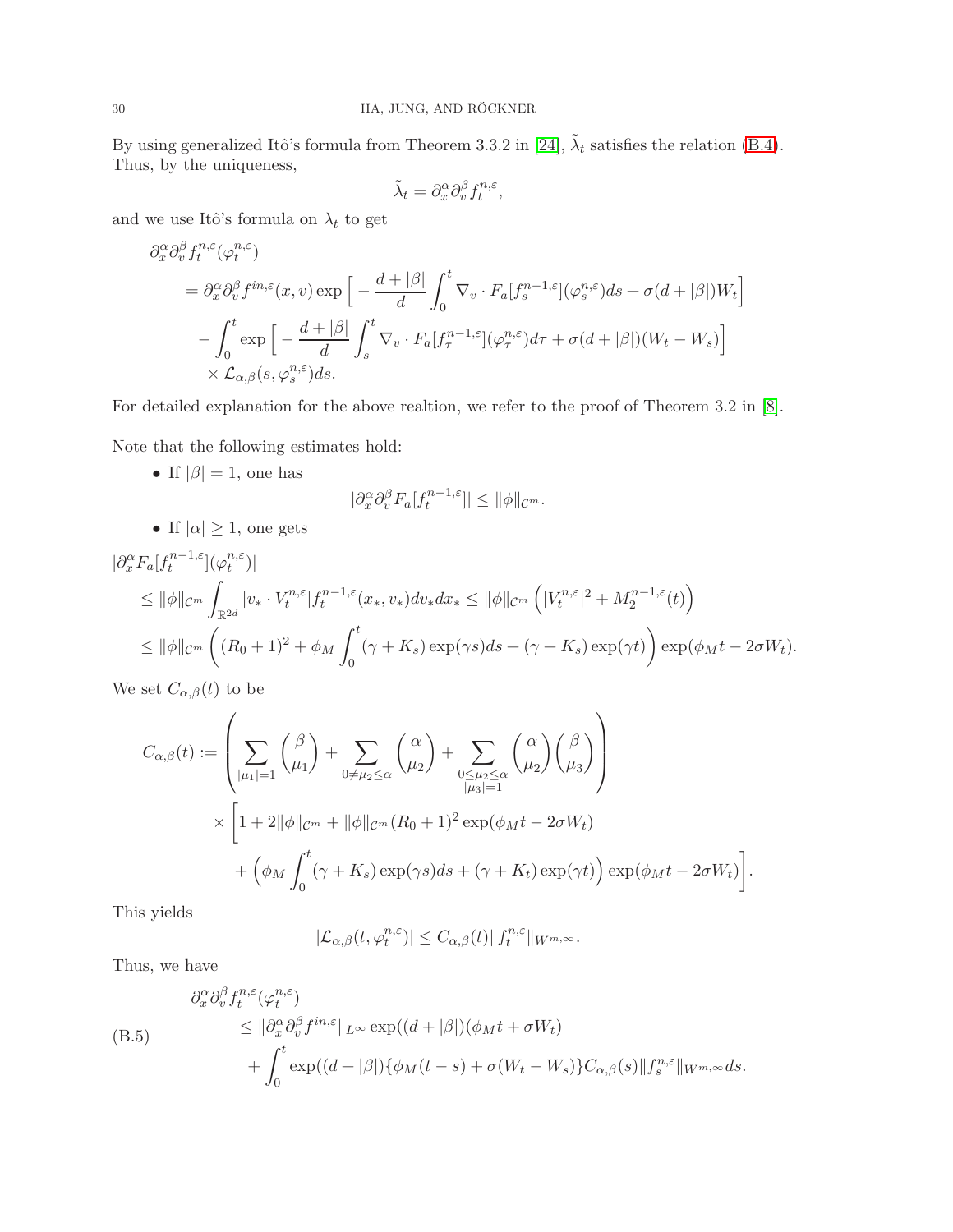Now, we take the supremum over all characteristic flow, sum [\(B.5\)](#page-29-0) over all  $1 \leq |\alpha| + |\beta| \leq m$ and combine this with [\(B.2\)](#page-27-0) to obtain

$$
||f_t^{n,\varepsilon}||_{W^{m,\infty}} \le ||f^{in,\varepsilon}||_{W^{m,\infty}} \mathcal{M}_t^m + \mathcal{M}_t^m \int_0^t \left[ \exp(-(d+m)\phi_M s) \times \sum_{|\alpha|+|\beta| \le m} \exp(-\sigma(d+|\beta|)W_s) C_{\alpha,\beta}(s) ||f_s^{n,\varepsilon}||_{W^{m,\infty}} \right] ds,
$$

where the process  $\mathcal{M}_t^m$  is given by the following relation:

$$
\mathcal{M}_t^m := \exp((d+m)\phi_M t) \sum_{|\beta| \le m} \exp(\sigma(d+|\beta|)W_t).
$$

Note that  $\mathcal{M}_t^m$  is independent of n and  $\varepsilon$ . We set

$$
b_n(t) := \|f_t^{n,\varepsilon}\|_{W^{m,\infty}} (\mathcal{M}_t^m)^{-1}.
$$

Then, one gets

$$
b_{n+1}(t) \le b_0 + \int_0^t \tilde{\mathcal{N}}_s^m b_{n+1}(s) ds,
$$

where the process  $\tilde{\mathcal{N}}^{m}_{s}$  is

$$
\tilde{\mathcal{N}}_s^m := \left\{ \sum_{|\beta| \leq m} \exp(\sigma(N + |\beta|) W_s) \right\} \left\{ \sum_{|\beta| \leq m} \exp(-\sigma(N + |\beta|) W_s) \right\} \left( \sum_{|\alpha| + |\beta| \leq m} C_{\alpha,\beta}(s) \right).
$$

Thus, we can use Grönwall's lemma to obtain

$$
||f_t^{n,\varepsilon}||_{W^{m,\infty}} \leq ||f^{in,\varepsilon}||_{W^{m,\infty}}\mathcal{A}_t^m,
$$

where the process  $\mathcal{A}_t^m$  is given by the following relation:

$$
\mathcal{A}_t^m := \exp((d+m)\phi_M t) \sum_{|\beta| \le m} \exp(\sigma(d+|\beta|)W_t)
$$
  
 
$$
\times \exp\left[\left\{\sum_{|\beta| \le m} \exp(\sigma(d+|\beta|)W_s)\right\} \left\{\sum_{|\beta| \le m} \exp(-\sigma(d+|\beta|)W_s)\right\} \left(\sum_{|\alpha|+|\beta| \le m} C_{\alpha,\beta}(s)\right)\right].
$$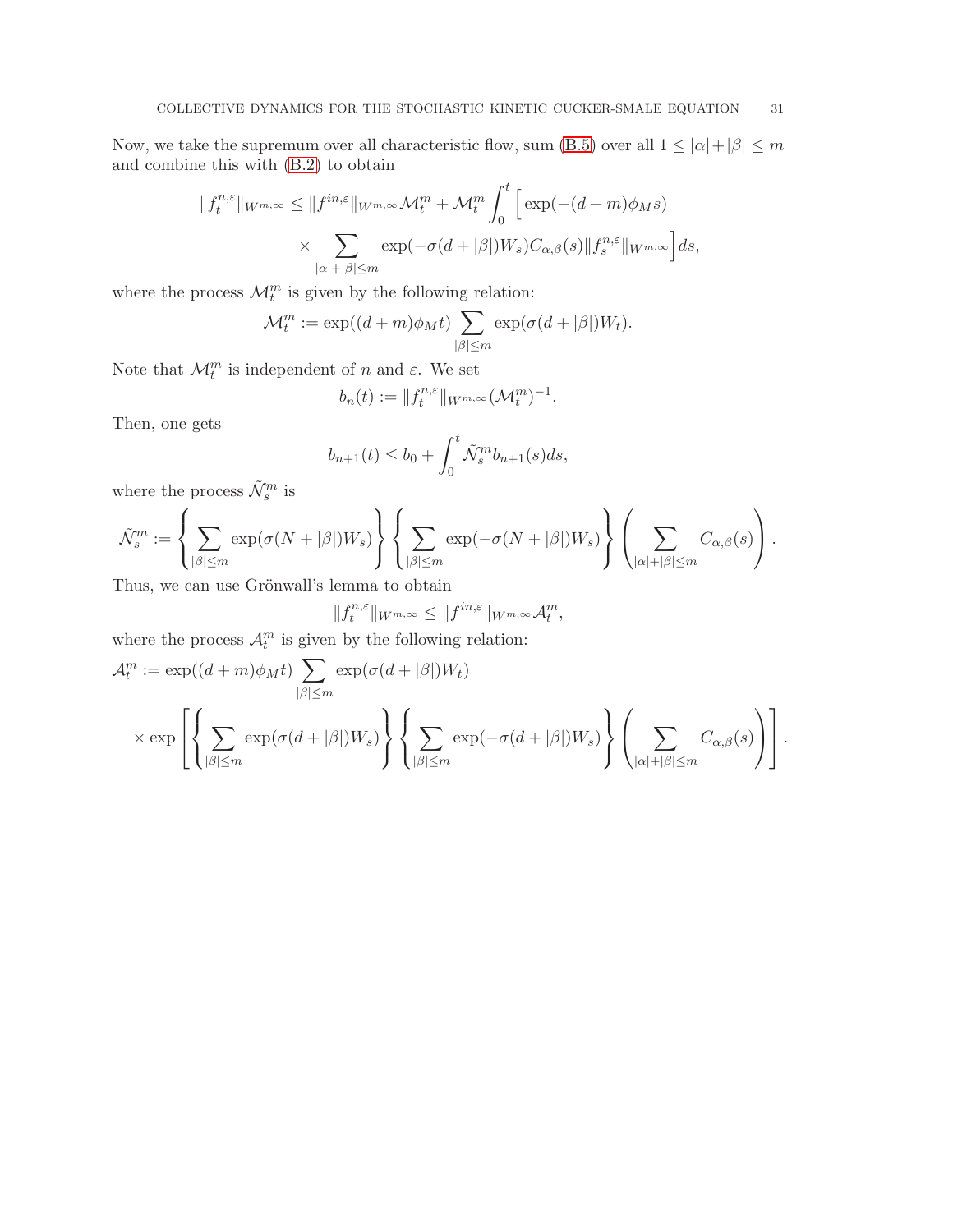#### 32 HA, JUNG, AND RÖCKNER

## **REFERENCES**

- <span id="page-31-19"></span>[1] Ahn, S. and Ha, S.-Y.: Stochastic flocking dynamics of the Cucker-Smale model with multiplicative white noises. J. Math. Phys. **51** (2010), 103301.
- <span id="page-31-14"></span>[2] Albi, G., Pareschi, L. and Zanella, M.: Uncertain quantification in control problems for flocking models. Math. Probl. Eng. Art. ID (2015), 850124.
- <span id="page-31-26"></span><span id="page-31-11"></span>[3] Boudin, L., Desvillettes, L., Grandmont, C. and Moussa, A.: Global existence of solutions for the coupled Vlasov and Navier-Stokes equations. Differential and integral equations, 22 (2009), 1247-1271.
- [4] Carrillo, J. A., Fornasier, M., Rosado, J. and Toscani, G.: Asymptotic flocking dynamics for the kinetic Cucker-Smale model. SIAM J. Math. Anal. 42 (2010), 218-236.
- <span id="page-31-3"></span>[5] Carrillo, J. A. Fornasier, M., Toscani, G. and Vecil, F.: Particle, kinetic, and hydrodynamic models of swarming. Mathematical modeling of collective behavior in socio-economic and life sciences. 297-336, Model. Simul. Sci. Eng. Technol., Birkhauser Boston, Inc., Boston, MA, 2010.
- <span id="page-31-15"></span><span id="page-31-4"></span>[6] Carrillo, J. A., Pareschi, L. and Zanella, M.: Particle based gPC methods for mean-field models of swarming with uncertainty. To appear in Comm. in Comp. Phys.
- [7] Choi, Y.-P., Ha, S.-Y. and Li, Z.: Emergent dynamics of the Cucker-Smale flocking model and its variants. In N. Bellomo, P. Degond, and E. Tadmor (Eds.), Active Particles Vol.I - Theory, Models, Applications(tentative title), Series: Modeling and Simulation in Science and Technology, Birkhauser-Springer.
- <span id="page-31-24"></span><span id="page-31-5"></span>[8] Chow, P.-L.: Stochastic Partial Differential Equations, Chapman and Hall/CRC, 2015.
- [9] Cucker, F. and Dong, J.-G.: On flocks influenced by closest neighbors. Math. Models Methods Appl. Sci. 26 (2016), 2685-2708.
- <span id="page-31-6"></span>[10] Cucker, F. and Dong, J.-G.: A general collision-avoiding flocking framework. IEEE Trans. Automat. Control 56 (2011), 1124-1129.
- <span id="page-31-16"></span><span id="page-31-0"></span>[11] Cucker, F. and Mordecki, E.: Flocking in noisy environments. J. Math. Pures Appl. 89 (2008), 278-296.
- <span id="page-31-1"></span>[12] Cucker, F. and Smale, S.: *Emergent behavior in flocks*. IEEE Trans. Automat. Control 52 (2007), 852-862.
- [13] Degond, P. and Motsch, S.: Large-scale dynamics of the persistent turing walker model of fish behavior. J. Stat. Phys., 131 (2008), 989-1022.
- <span id="page-31-20"></span>[14] Erban, R., Haskovec, J. and Sun, Y.: A Cucker–Smale model with noise and delay. SIAM J. Appl. Math., **76**(4) (2016), 1535-1557.
- <span id="page-31-25"></span><span id="page-31-22"></span>[15] Evans, L. C.: An introduction to stochastic differential equations. American Mathematical Soc., 2012.
- [16] Flandoli, F., Gubinelli, M. and Priola, E.: Well-posedness of the transport equation by stochastic perturbation. Invent. Math., 180 (2010), 1-53.
- <span id="page-31-17"></span>[17] Ha, S.-Y. and Jin, S.: Local sensitivity analysis for the Cucker-Smale model with random inputs. Kinetic Relat. Models 11 (2018), 859-889.
- <span id="page-31-13"></span>[18] Ha, S.-Y., Jin, S. and Jung, J.: A local sensitivity analysis for the kinetic Cucker-Smale equation with random inputs. J. Differential Equations 265 (2018), 3618-3649.
- <span id="page-31-12"></span>[19] Ha, S.-Y., Jeong, J., Noh, S. E., Xiao, Q. and Zhang, X.: Emergent dynamics of Cucker-Smale flocking particles in a random environment. J. Differential Equations  $262$  (2017), 2554-2591.
- <span id="page-31-8"></span>[20] Ha, S.-Y., Kim, J. and Zhang, X.: Uniform stability of the Cucker-Smale model and its application to the mean-field limit. Kinetic Relat. Models 11 (2018), 1157-1181.
- <span id="page-31-21"></span>[21] Ha, S.-Y., Lee, K. and Levy, D.: Emergence of time-asymptotic flocking in a stochastic Cucker-Smale system. Commun. Math. Sci. **7** (2009), 453-469.
- <span id="page-31-9"></span>[22] Ha, S.-Y. and Liu, J.-G.: A simple proof of Cucker-Smale flocking dynamics and mean field limit. Commun. Math. Sci. 7 (2009), 297-325.
- <span id="page-31-10"></span>[23] Ha, S.-Y. and Tadmor, E.: From particle to kinetic and hydrodynamic description of flocking. Kinetic Relat. Models 1, 415-435.
- <span id="page-31-23"></span>[24] Kunita, H.: Stochastic flows and stochastic differential equations. Cambridge University Press, Cambridge, 1990.
- <span id="page-31-7"></span>[25] Leonard, N. E., Paley, D. A., Lekien, F., Sepulchre, R., Fratantoni, D. M. and Davis, R. E.:Collective motion, sensor networks and ocean sampling. Proc. IEEE **95** (2007), 48-74.
- <span id="page-31-18"></span>[26] Li, Q. and Wang, L.: Uniform regularity for linear kinetic equations with random input based on hypocoercivity. SIAM/ASA J. Uncertainty Quantification 5 (2017), 1193-1219.
- <span id="page-31-2"></span>[27] Motsch, S. and Tadmor, E.: *Heterophilious dynamics: enhanced consensus*. SIAM Review 56 (2014), 577-621.